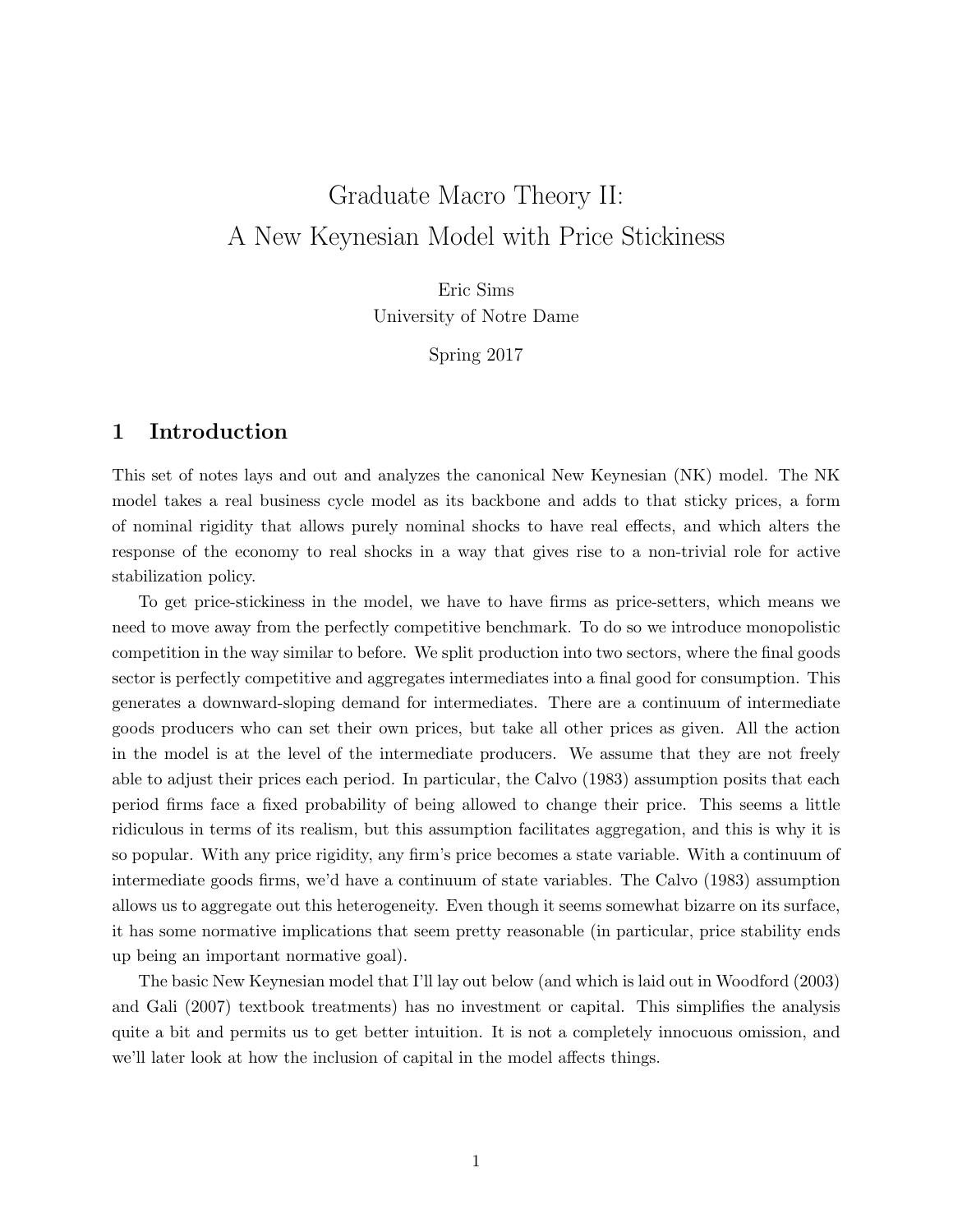## 2 Households

There is a representative household that consumes, supplies labor, accumulates bonds, holds shares in firms, and accumulates money. It gets utility from holding real balances. Its problem is:

$$
\max_{C_t, N_t, B_{t+1}, M_t} \quad E_0 \sum_{t=0}^{\infty} \beta^t \left( \frac{C_t^{1-\sigma}}{1-\sigma} - \psi \frac{N_t^{1+\eta}}{1+\eta} + \theta \ln \left( \frac{M_t}{P_t} \right) \right)
$$

Here I have gone ahead and assumed that utility from real balances is logarithmic. As long as real balances are additively separable from consumption and labor, money in the utility function doesn't do much interesting here.<sup>1</sup> The nominal flow budget constraint is:

$$
P_t C_t + B_{t+1} + M_t - M_{t-1} \le W_t N_t + \Pi_t - P_t T_t + (1 + i_{t-1}) B_t
$$

Here money is the numeraire, and  $P_t$  is the price of goods in terms of money.  $B_t$  is the stock of nominal bonds a household enters the period with, and they pay out (known as of  $t-1$ ) nominal interest rate  $i_{t-1}$ . The household also enters the period with a stock of money,  $M_{t-1}$ . Note that I'm not being super consistent with timing notation here:  $M_{t-1}$  and  $B_t$  are both known at  $t-1$ . The reason I write it this way is because the aggregate supply of money in period  $t, M_t$ , is not going to be predetermined but rather set by a central bank.  $W_t$  is the nominal wage (denominated in units of money, not goods).  $\Pi_t$  denotes (nominal) profits remitted by firms, and  $T_t$  is a lump sum tax paid to a government (the government will have the role of setting the money supply and remitting any seignorage revenue back to the household lump sum).

A Lagrangian for the household is:

$$
\mathcal{L} = E_0 \sum_{t=0}^{\infty} \beta^t \left[ \frac{C_t^{1-\sigma}}{1-\sigma} - \psi \frac{N_t^{1+\eta}}{1+\eta} + \theta \ln \left( \frac{M_t}{P_t} \right) + \lambda_t \left( W_t N_t + \Pi_t - P_t T_t + (1+i_{t-1})B_t - P_t C_t - B_{t+1} - M_t + M_{t-1} \right) \right]
$$

The FOC are:

$$
\frac{\partial \mathcal{L}}{\partial C_t} = 0 \Leftrightarrow C_t^{-\sigma} = \lambda_t P_t
$$

$$
\frac{\partial \mathcal{L}}{\partial N_t} = 0 \Leftrightarrow \psi N_t^{\eta} = \lambda_t W_t
$$

$$
\frac{\partial \mathcal{L}}{\partial B_{t+1}} = 0 \Leftrightarrow \lambda_t = \beta E_t \lambda_{t+1} (1 + i_t)
$$

$$
\frac{\partial \mathcal{L}}{\partial M_t} = 0 \Leftrightarrow \theta \frac{1}{M_t} = \lambda_t - \beta E_t \lambda_{t+1}
$$

We can eliminate the multiplier and re-write these conditions as:

<sup>&</sup>lt;sup>1</sup>If we were to assume that central bank policy focuses on an interest rate rather than a monetary aggregate, as we will do below, then we could ignore money altogether so long as utility from money is separable. This is sometimes referred to as a "cashless" economy.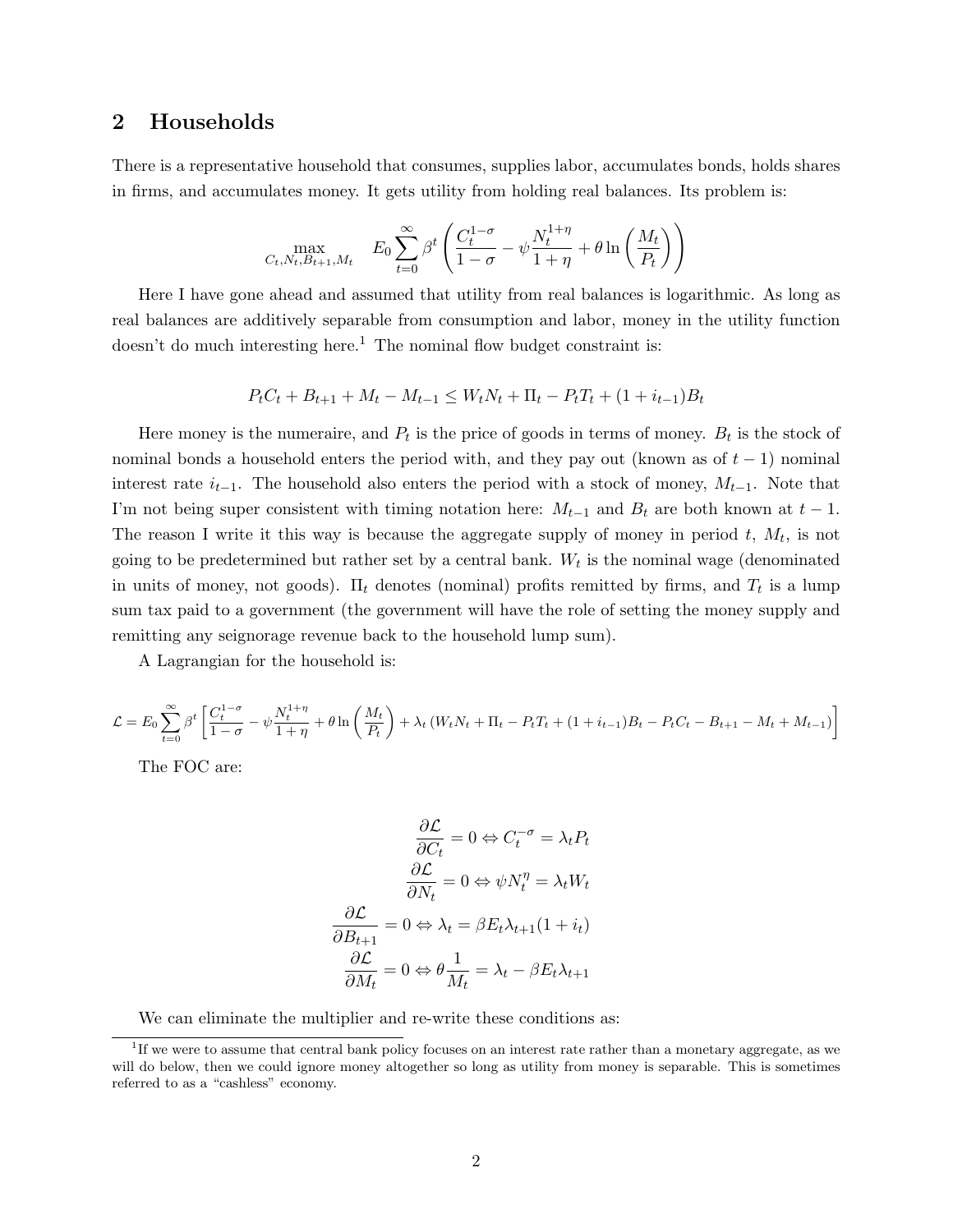$$
\psi N_t^{\eta} = C_t^{-\sigma} w_t \tag{1}
$$

$$
C_t^{-\sigma} = \beta E_t C_{t+1}^{-\sigma} (1 + i_t) \frac{P_t}{P_{t+1}}
$$
\n(2)

$$
\theta \left(\frac{M_t}{P_t}\right)^{-1} = \frac{i_t}{1+i_t} C_t^{-\sigma} \tag{3}
$$

### 3 Production

For the production side of things we split into two. There is a representative competitive final goods firm which aggregates intermediate inputs according to a CES technology. To the extent to which the intermediates are imperfect substitutes in the CES aggregator, this generates a downwardsloping demand for each intermediate variety, which gives these intermediate producers pricing power. There are a continuum (large number) of intermediates, so these producers behave as monopolistically competitive (they treat all prices but their own as given). These firms produce output using labor and are subject to an aggregate productivity shock. They are not freely able to adjust prices each period, in a way that we will discuss in more depth below.

#### 3.1 Final Good Producer

The final output good is a CES aggregate of a continuum of intermediates:

$$
Y_t = \left(\int_0^1 Y_t(j)^{\frac{\epsilon - 1}{\epsilon}} dj\right)^{\frac{\epsilon}{\epsilon - 1}}
$$
\n(4)

Here  $\epsilon > 1$ . The profit maximization problem of the final good firm is:

$$
\max_{Y_t(j)} \quad P_t\left(\int_0^1 Y_t(j)^{\frac{\epsilon-1}{\epsilon}}dj\right)^{\frac{\epsilon}{\epsilon-1}} - \int_0^1 P_t(j)Y_t(j)dj
$$

The FOC for a typical variety of intermediate  $j$  is:

$$
P_t \frac{\epsilon}{\epsilon - 1} \left( \int_0^1 Y_t(j)^{\frac{\epsilon - 1}{\epsilon}} dj \right)^{\frac{\epsilon}{\epsilon - 1} - 1} \frac{\epsilon - 1}{\epsilon} Y_t(j)^{\frac{\epsilon - 1}{\epsilon} - 1} = P_t(j)
$$

This can be written:

$$
\left(\int_0^1 Y_t(j)^{\frac{\epsilon-1}{\epsilon}}dj\right)^{\frac{1}{\epsilon-1}} Y_t(j)^{-\frac{1}{\epsilon}} = \frac{P_t(j)}{P_t}
$$

Or:

$$
\left(\int_0^1 Y_t(j)^{\frac{\epsilon-1}{\epsilon}}dj\right)^{-\frac{\epsilon}{\epsilon-1}} Y_t(j) = \left(\frac{P_t(j)}{P_t}\right)^{-\epsilon}
$$

Making note of the definition of the aggregate final good, we have::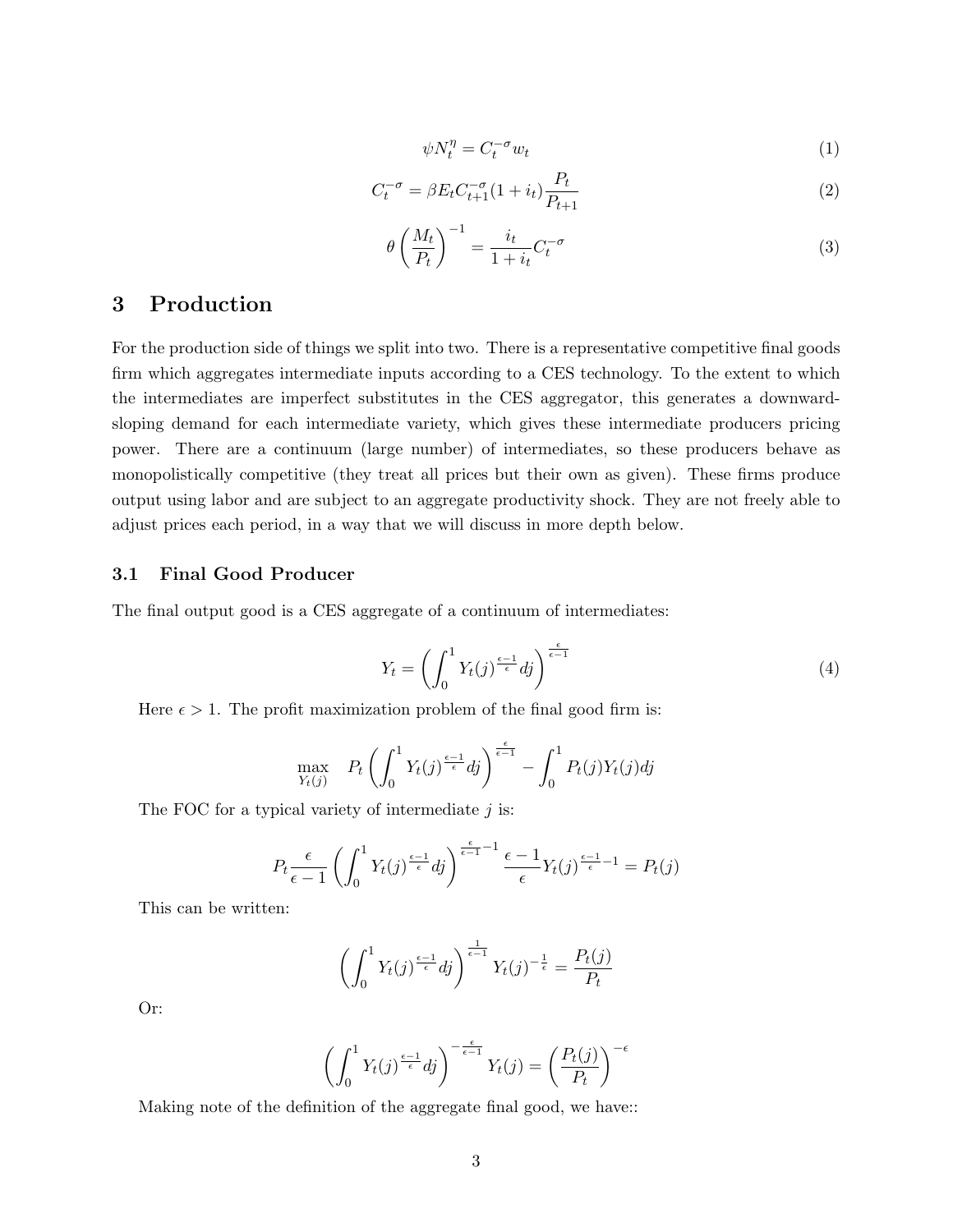$$
Y_t(j) = \left(\frac{P_t(j)}{P_t}\right)^{-\epsilon} Y_t \tag{5}
$$

This says that the relative demand for the  $j<sup>th</sup>$  intermediate is a function of its relative price, with  $\epsilon$  the price elasticity of demand, and is proportional to aggregate output,  $Y_t$ .

To derive a price index, define nominal output as the sum of prices times quantities:

$$
P_t Y_t = \int_0^1 P_t(j) Y_t(j) dj
$$

Plugging in the demand for each variety, we have:

$$
P_t Y_t = \int_0^1 P_t(j)^{1-\epsilon} P_t^{\epsilon} Y_t dj
$$

Pulling out of the integral things which don't depend on j:

$$
P_t Y_t = P_t^{\epsilon} Y_t \int_0^1 P_t(j)^{1-\epsilon} dj
$$

Simplifying, we get an expression for the aggregate price level:

$$
P_t = \left(\int_0^1 P_t(j)^{1-\epsilon} dj\right)^{\frac{1}{1-\epsilon}}\tag{6}
$$

#### 3.2 Intermediate Producers

A typical intermediate producer produces output according to a constant returns to scale technology in labor, with a common productivity shock,  $A_t$ :

$$
Y_t(j) = A_t N_t(j) \tag{7}
$$

Intermediate producers face a common wage. They are not freely able to adjust price so as to maximize profit each period, but will always act to minimize cost. The cost minimization problem is to minimize total cost subject to the constraint of producing enough to meet demand:

$$
\min_{N_t(j)} W_t N_t(j)
$$

s.t.

$$
A_t N_t(j) \ge \left(\frac{P_t(j)}{P_t}\right)^{-\epsilon} Y_t
$$

The multiplier on the constraint here will have the interpretation as marginal cost – how much will costs change if you are forced to produce an extra unit of output. A Lagrangian is: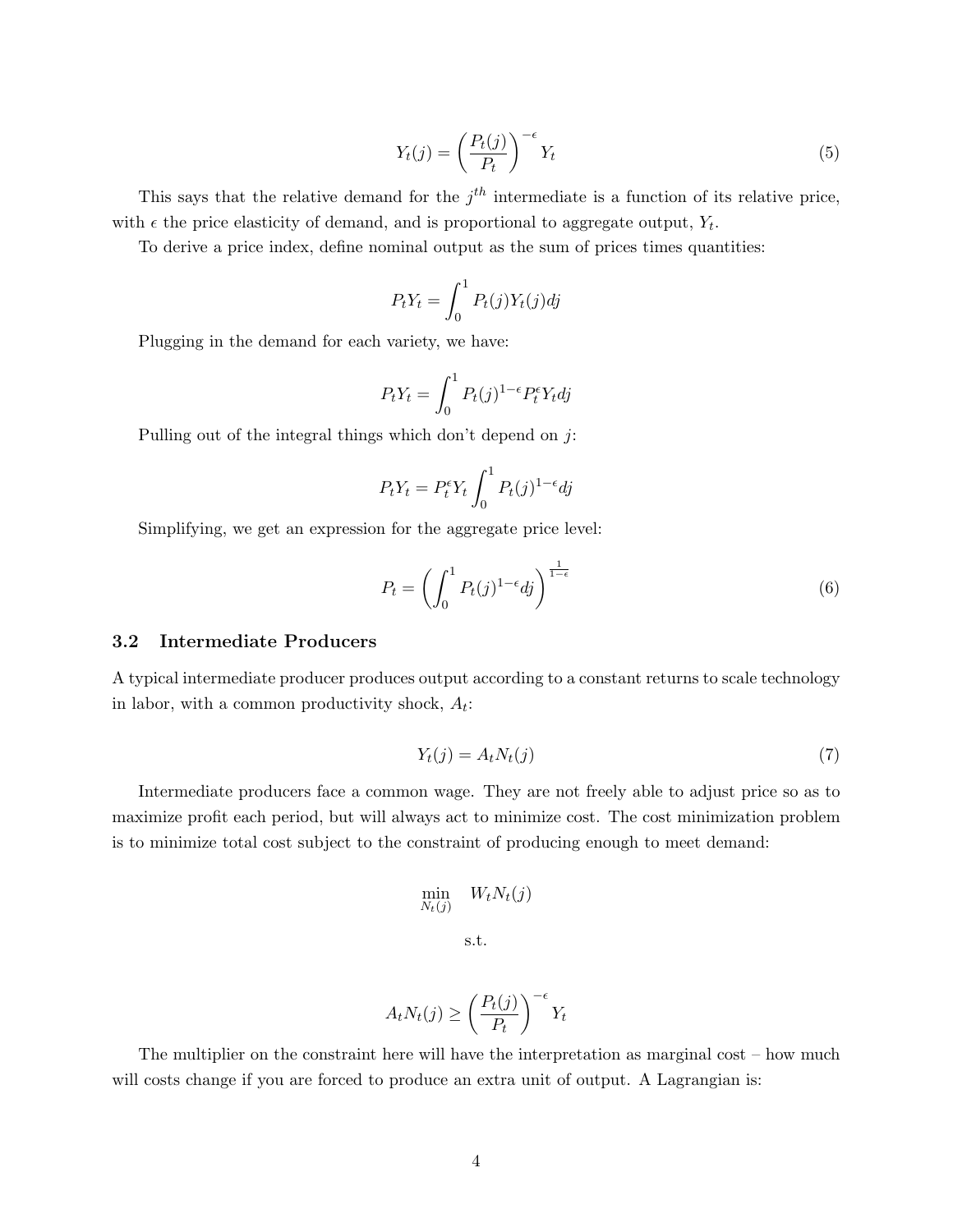$$
\mathcal{L} = -W_t N_t(j) + \varphi_t(j) \left( A_t N_t(j) - \left( \frac{P_t(j)}{P_t} \right)^{-\epsilon} Y_t \right)
$$

The FOC is:

$$
\frac{\partial \mathcal{L}}{\partial N_t(j)} = 0 \Leftrightarrow W_t = \varphi_t(j) A_t
$$

Or:

$$
\varphi_t = \frac{W_t}{A_t} \tag{8}
$$

Here I have dropped the j reference: marginal cost  $(\varphi_t)$  is equal to the wage divided by productivity, both of which are common to all intermediate goods firms.

Real flow profit for intermediate producer  $j$  is:

$$
\Pi_t(j) = \frac{P_t(j)}{P_t} Y_t(j) - \frac{W_t}{P_t} N_t(j)
$$

From (8), we know  $W_t = \varphi_t A_t$ . Plugging this into the expression for profits, we get:

$$
\Pi_t(j) = \frac{P_t(j)}{P_t} Y_t(j) - mc_t Y_t(j)
$$

Where I have defined  $mc_t \equiv \frac{\varphi_t}{P_t}$  $\frac{\varphi_t}{P_t}$  as real marginal cost.

Firms are not freely able to adjust price each period. In particular, each period there is a fixed probability of  $1 - \phi$  that a firm can adjust its price. This means that the probability a firm will be stuck with a price one period is  $\phi$ , for two periods is  $\phi^2$ , and so on. Consider the pricing problem of a firm given the opportunity to adjust its price in a given period. Since there is a chance that the firm will get stuck with its price for multiple periods, the pricing problem becomes dynamic. Firms will discount profits s periods into the future by  $\widetilde{M}_{t+s}\phi^s$ , where  $\widetilde{M}_{t+s} = \beta^s \frac{u'(C_{t+s})}{u'(C_t)}$  $\frac{(Ct+s)}{u'(C_t)}$  is the stochastic discount factor. Note that discounting is by both the usual stochastic discount factor as well as by the probability that a price chosen in period t will still be in use in period  $t + s$ . The dynamic problem of an updating firm can be written:

$$
\max_{P_t(j)} \quad E_t \sum_{s=0}^{\infty} (\beta \phi)^s \frac{u'(C_{t+s})}{u'(C_t)} \left( \frac{P_t(j)}{P_{t+s}} \left( \frac{P_t(j)}{P_{t+s}} \right)^{-\epsilon} Y_{t+s} - mc_{t+s} \left( \frac{P_t(j)}{P_{t+s}} \right)^{-\epsilon} Y_{t+s} \right)
$$

Here I have imposed that output will equal demand. Multiplying out, we get:

$$
\max_{P_t(j)} E_t \sum_{s=0}^{\infty} (\beta \phi)^s \frac{u'(C_{t+s})}{u'(C_t)} (P_t(j)^{1-\epsilon} P_{t+s}^{\epsilon-1} Y_{t+s} - mc_{t+s} P_t(j)^{-\epsilon} P_{t+s}^{\epsilon} Y_{t+s})
$$

The first order condition can be written: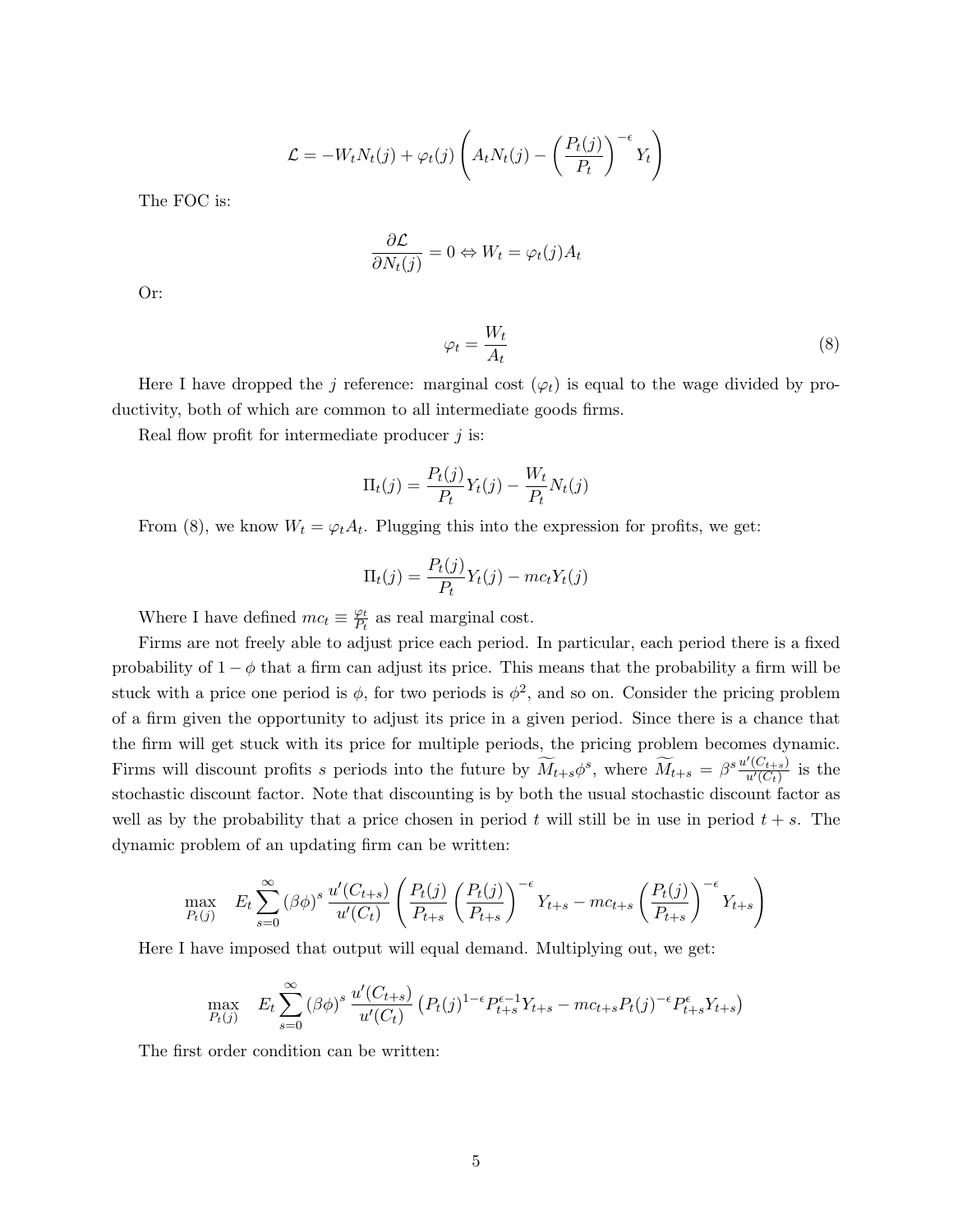$$
(1 - \epsilon)P_t(j)^{-\epsilon} E_t \sum_{s=0}^{\infty} (\beta \phi)^s u'(C_{t+s}) P_{t+s}^{\epsilon-1} Y_{t+s} + \epsilon P_t(j)^{-\epsilon-1} E_t \sum_{s=0}^{\infty} (\beta \phi)^s u'(C_{t+s}) m C_{t+s} P_{t+s}^{\epsilon} Y_{t+s} = 0
$$

Simplifying:

$$
P_t(j) = \frac{\epsilon}{\epsilon - 1} \frac{E_t \sum_{s=0}^{\infty} (\beta \phi)^s u'(C_{t+s}) m c_{t+s} P_{t+s}^{\epsilon} Y_{t+s}}{E_t \sum_{s=0}^{\infty} (\beta \phi)^s u'(C_{t+s}) P_{t+s}^{\epsilon - 1} Y_{t+s}}
$$

First, note that since nothing on the right hand side depends on  $j$ , all updating firms will update to the same reset price, call it  $P_t^{\#}$  $t^{\#}$ . We can write the expression more compactly as:

$$
P_t^{\#} = \frac{\epsilon}{\epsilon - 1} \frac{X_{1,t}}{X_{2,t}} \tag{9}
$$

Here:

$$
X_{1,t} = u'(C_t)mc_tP_t^{\epsilon}Y_t + \phi\beta E_tX_{1,t+1}
$$
\n(10)

$$
X_{2,t} = u'(C_t)P_t^{\epsilon-1}Y_t + \phi\beta E_t X_{2,t+1}
$$
\n(11)

If  $\phi = 0$ , then the right hand side would reduce to  $mc_tP_t = \varphi_t$ . In this case, the optimal price would be a fixed markup,  $\frac{\epsilon}{\epsilon-1}$ , over nominal marginal cost,  $\varphi_t$ .

# 4 Equilibrium and Aggregation

To close the model we need to specify an exogenous process for  $A_t$ , some kind of monetary policy rule to determine  $M_t$ , and a fiscal rule to determine  $T_t$ . Let the aggregate productivity term follow a mean zero  $AR(1)$  in the log:

$$
\ln A_t = \rho_a \ln A_{t-1} + \varepsilon_{a,t} \tag{12}
$$

Let's suppose that the money supply follows an AR(1) in the growth rate, where  $\Delta \ln M_t =$  $\ln M_t - \ln M_{t-1}$ :

$$
\Delta \ln M_t = (1 - \rho_m)\pi + \rho_m \Delta \ln M_{t-1} + \varepsilon_{m,t} \tag{13}
$$

I have written this process where the mean growth rate of money is equal to  $\pi$ , which will be the steady state level of inflation (this is because real balances will be stationary, so  $M_t$  and  $P_t$ must grow at the same rate in the steady state).  $\varepsilon_{m,t}$  is a monetary shock.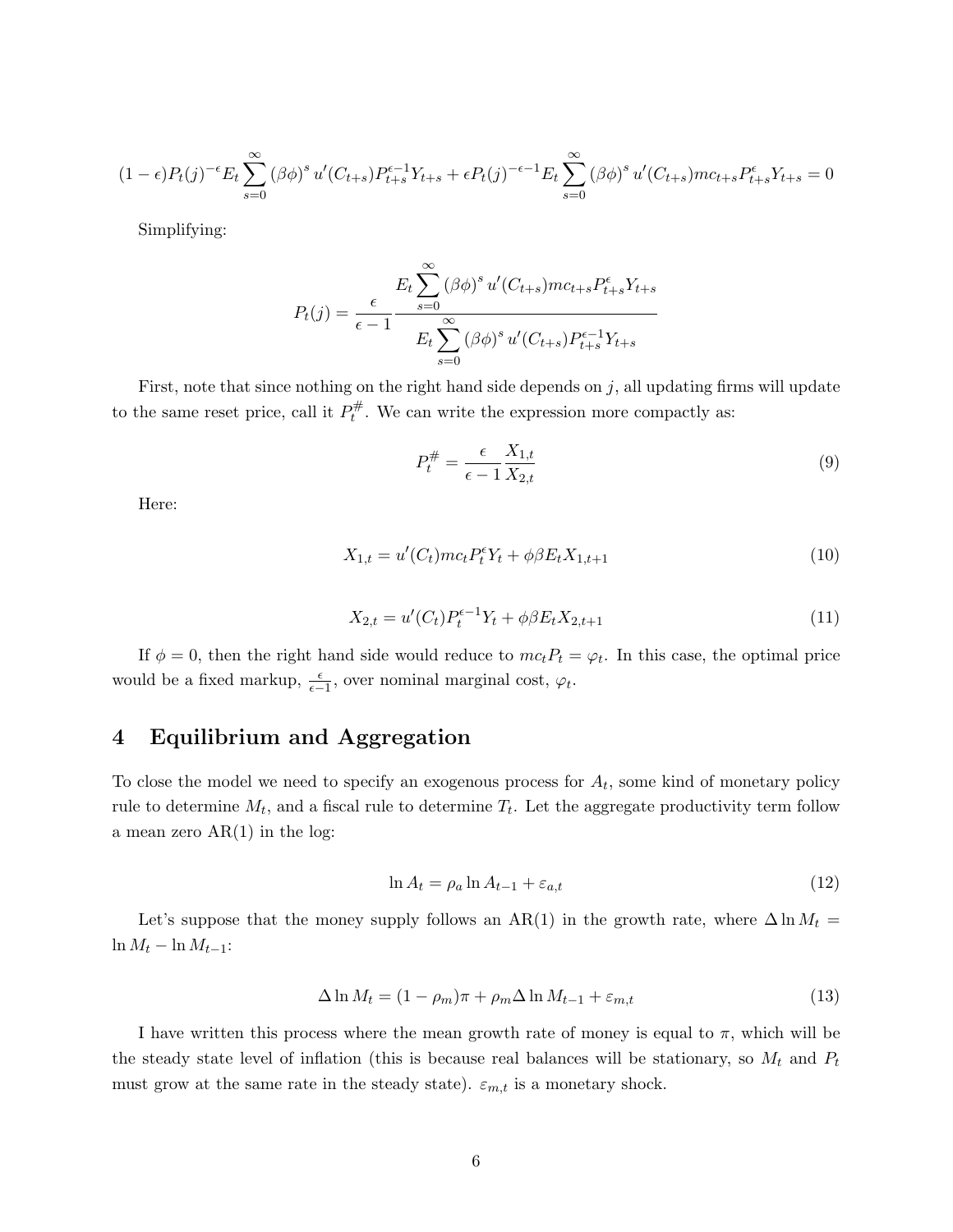Since the government prints money, it effectively earns some revenue. Right now we're abstracting from the government doing any spending, and for simplicity I'm going to assume that the government does not operate in bond markets (this is innocuous since it raises revenue only through a lump sum tax). The government's budget constraint in nominal terms is then:

$$
0 \leq P_t T_t + M_t - M_{t-1}
$$

In other words, the change in the stock of money,  $M_t - M_{t-1}$ , is (nominal) revenue for the government. Since it does no spending, at equality lump sum taxes must satisfy:

$$
T_t = -\frac{M_t - M_{t-1}}{P_t}
$$

So if money growth is positive, e.g.  $M_t > M_{t-1}$ , then lump sum taxes will be negative – the government will be rebating its seignorage revenue to the household lump sum.

In equilibrium, bond-holding is always zero in all periods:  $B_t = 0$ . Using this, plus the relationship between the lump sum tax and money growth derived above, the household budget constraint can be written in real terms:

$$
C_t = w_t N_t + \frac{\Pi_t}{P_t}
$$

Real dividends received by the household are just the sum of real profits from intermediate goods firms (the final good firm is competitive and earns no profit):

$$
\frac{\Pi_t}{P_t} = \int_0^1 \left( \frac{P_t(j)}{P_t} Y_t(j) - \frac{W_t}{P_t} N_t(j) \right) dj
$$

This can be written:

$$
\frac{\Pi_t}{P_t} = \int_0^1 \frac{P_t(j)}{P_t} Y_t(j) - w_t \int_0^1 N_t(j)dj
$$

Now, market-clearing requires that the sum of labor used by firms equals the total labor supplied by households, so  $\int_0^1 N_t(j)dj = N_t$ . Hence:

$$
\frac{\Pi_t}{P_t} = \int_0^1 \frac{P_t(j)}{P_t} Y_t(j) dj - w_t N_t
$$

Throwing this into the household budget constraint, the  $w_tN_t$  terms drop out, leaving:

$$
C_t = \int_0^1 \frac{P_t(j)}{P_t} Y_t(j) dj
$$

Plug in the demand function for  $Y_t(j)$ :

$$
C_t = \int_0^1 P_t(j)^{1-\epsilon} P_t^{\epsilon-1} Y_t dj
$$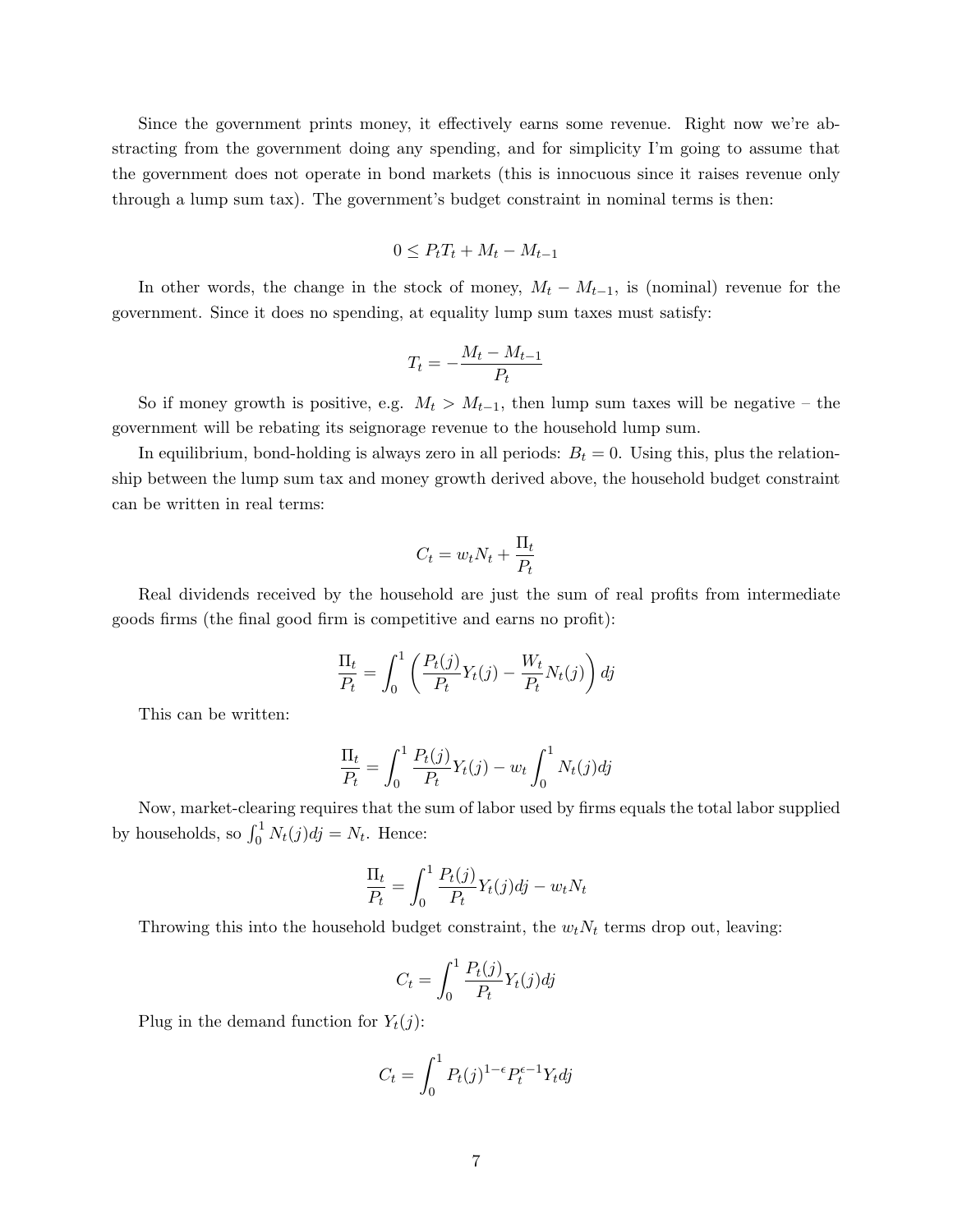Bring stuff out of the integral:

$$
C_t = P_t^{\epsilon - 1} Y_t \int_0^1 P_t(j)^{1 - \epsilon} dj
$$

Now, since  $P_t^{1-\epsilon} = \int_0^1 P_t(j)^{1-\epsilon} dj$ , the terms involving Ps drop out, leaving:

$$
C_t = Y_t \tag{14}
$$

Now, what is  $Y_t$ ? From the demand for intermediate variety j, we have:

$$
Y_t(j) = \left(\frac{P_t(j)}{P_t}\right)^{-\epsilon} Y_t
$$

Using the production function for each intermediate, this is:

$$
A_t N_t(j) = \left(\frac{P_t(j)}{P_t}\right)^{-\epsilon} Y_t
$$

Integrate over j:

$$
\int_0^1 A_t N_t(j)dj = \int_0^1 \left(\frac{P_t(j)}{P_t}\right)^{-\epsilon} Y_t dj
$$

Take stuff out of the integral, with the exception of the price level on the right hand side:

$$
A_t \int_0^1 N_t(j)dj = Y_t \int_0^1 \left(\frac{P_t(j)}{P_t}\right)^{-\epsilon} dj
$$

Now define a new variable,  $v_t^p$  $_t^p$ , as:

$$
v_t^p = \int_0^1 \left(\frac{P_t(j)}{P_t}\right)^{-\epsilon} dj \tag{15}
$$

This is a measure of price dispersion. If there were no pricing frictions, all firms would charge the same price, and  $v_t^p = 1$ . If prices are different, one can show that this expression is bound from below by unity. Using the definition of aggregate labor input, we can therefore write:

$$
Y_t = \frac{A_t N_t}{v_t^p} \tag{16}
$$

This is the aggregate production function. Since  $v_t^p \geq 1$ , price dispersion results in an output loss – you produce less output than you would given  $A_t$  and aggregate labor input if prices are disperse. This ends up being the gist of why price stability is a good goal.

The full set of equilibrium conditions can then be written:

$$
C_t^{-\sigma} = \beta E_t C_{t+1}^{-\sigma} (1 + i_t) \frac{P_t}{P_{t+1}}
$$
\n(17)

$$
\psi N_t^{\eta} = C_t^{-\sigma} w_t \tag{18}
$$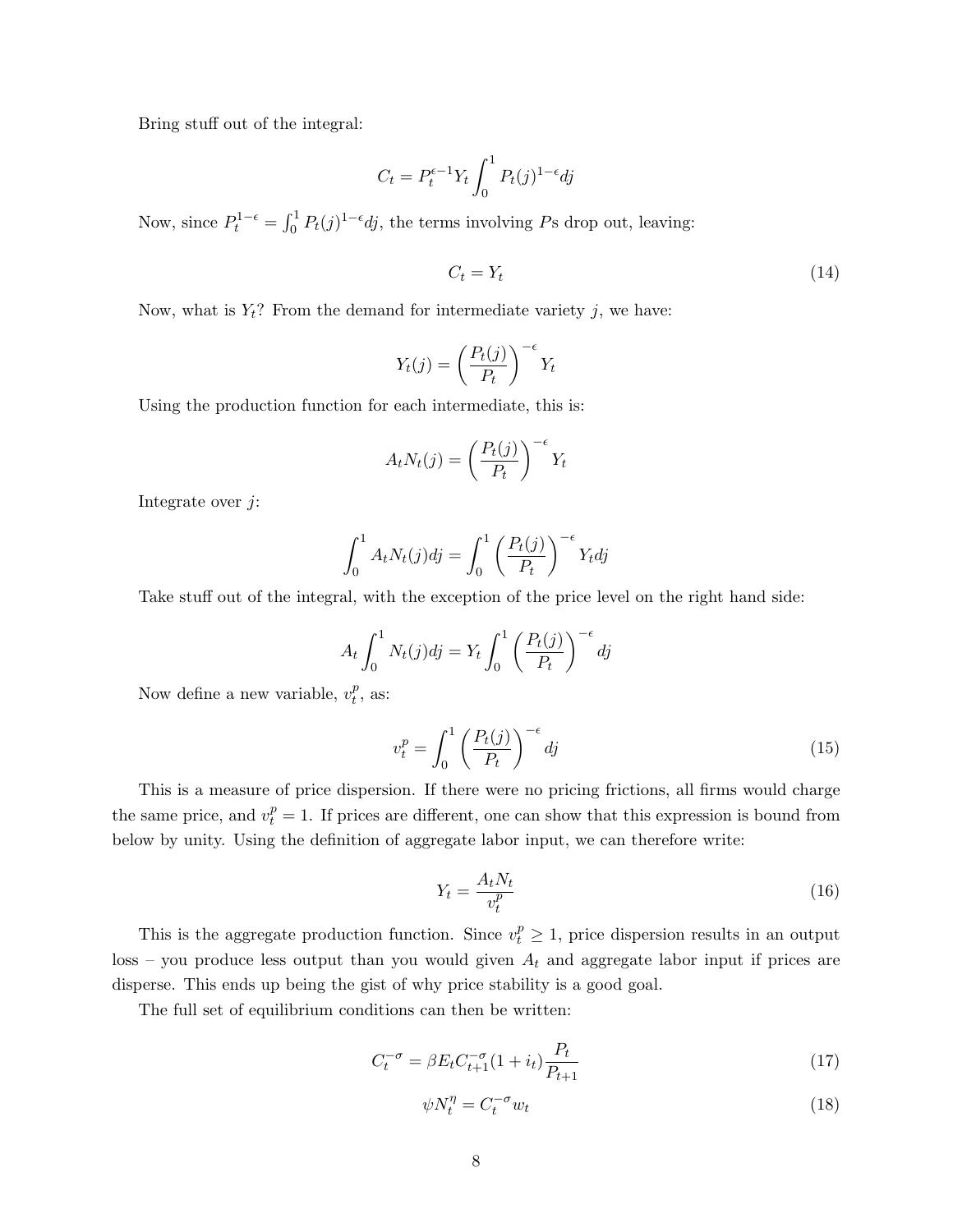$$
\frac{M_t}{P_t} = \theta \frac{1 + i_t}{i_t} C_t^{\sigma} \tag{19}
$$

$$
mc_t = \frac{w_t}{A_t} \tag{20}
$$

$$
C_t = Y_t \tag{21}
$$

$$
Y_t = \frac{A_t N_t}{v_t^p} \tag{22}
$$

$$
v_t^p = \int_0^1 \left(\frac{P_t(j)}{P_t}\right)^{-\epsilon_p} dj \tag{23}
$$

$$
P_t^{1-\epsilon_p} = \int_0^1 P_t(j)^{1-\epsilon_p} dj \tag{24}
$$

$$
P_t^{\#} = \frac{\epsilon_p}{\epsilon_p - 1} \frac{X_{1,t}}{X_{2,t}} \tag{25}
$$

$$
X_{1,t} = C_t^{-\sigma} mc_t P_t^{\epsilon_p} Y_t + \phi_p \beta E_t X_{1,t+1}
$$
\n(26)

$$
X_{2,t} = C_t^{-\sigma} P_t^{\epsilon_p - 1} Y_t + \phi_p \beta E_t X_{2,t+1}
$$
\n(27)

$$
\ln A_t = \rho_a \ln A_{t-1} + \varepsilon_{a,t} \tag{28}
$$

$$
\Delta \ln M_t = (1 - \rho_m)\pi + \rho_m \Delta \ln M_{t-1} + \varepsilon_{m,t} \tag{29}
$$

$$
\Delta \ln M_t = \ln M_t - \ln M_{t-1} \tag{30}
$$

This is 14 equations in 14 aggregate variables  $(C_t, i_t, P_t, N_t, w_t, M_t, mc_t, A_t, Y_t, v_t^p)$  $t^p, P_t^{\#}, X_{1,t}, X_{2,t}, \Delta \ln M_t).$ There are two stochastic shocks – the usual productivity shock as well as the monetary shock.

#### 4.1 Re-writing the equilibrium conditions

There are a couple of issues with how I've written these conditions. First, I haven't gotten rid of the heterogeneity – I still have j indexes showing up. Second, I have the price level showing up, which, as I mentioned above, may not be stationary. Third, I have the nominal money supply showing up, which is not stationary the way I've written the process in terms of money growth. Hence, I want to re-write these conditions (i) only in terms of inflation, eliminating the price level; and (ii) getting rid of the heterogeneity, which the Calvo (1983) assumption allows me to do; and (iii) in terms of real money balances,  $m_t \equiv \frac{M_t}{P_t}$  $\frac{M_t}{P_t}$ , instead of nominal money balances.

Define inflation as  $\pi_t = \frac{P_t}{P_t}$  $\frac{P_t}{P_{t-1}}$  – 1. The Euler equation can be re-written:

$$
C_t^{-\sigma} = \beta E_t C_{t+1}^{-\sigma} (1 + i_t) (1 + \pi_{t+1})^{-1}
$$
\n(31)

The demand for money equation is already written in terms of real balances:

$$
m_t = \theta \frac{1 + i_t}{i_t} C_t^{\sigma} \tag{32}
$$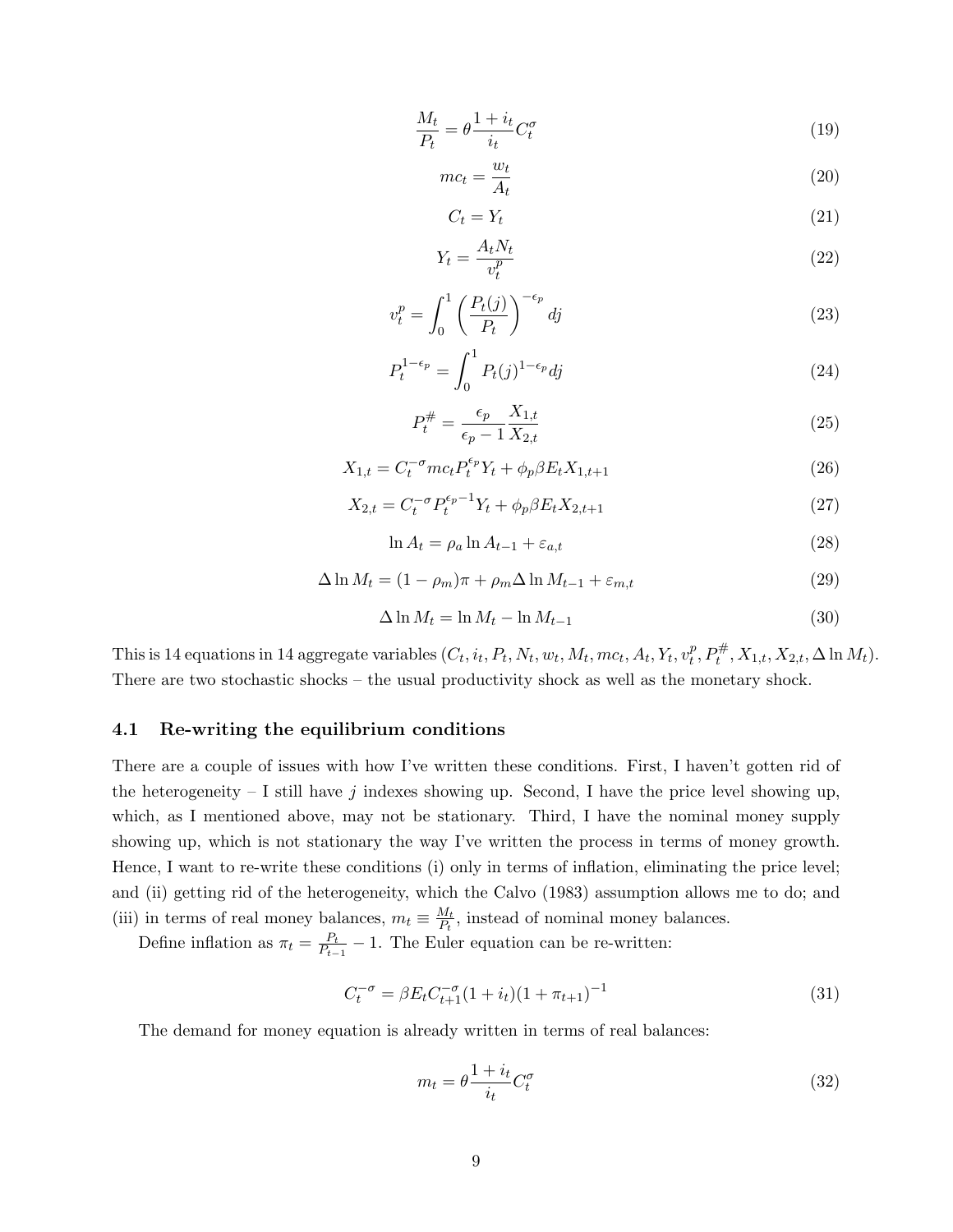Now, we need to get rid of the heterogeneity in the expression for the price level and price dispersion. The expression for the price level is:

$$
P_t^{1-\epsilon} = \int_0^1 P_t(j)^{1-\epsilon} dj
$$

Now, a fraction  $(1 - \phi)$  of these firms will update their price to the same reset price,  $P_t^{\#}$  $t^{\#}$ . The other fraction  $\phi$  will charge the price they charged in the previous period. Since it doesn't matter how we "order" these firms along the unit interval, this means we can break up the integral on the right hand side as:

$$
P_t^{1-\epsilon} = \int_0^{1-\phi} P_t^{\#,1-\epsilon} dj + \int_{1-\phi}^1 P_{t-1}(j)^{1-\epsilon} dj
$$

This can be written:

$$
P_t^{1-\epsilon} = (1-\phi)P_t^{\#,1-\epsilon} + \int_{1-\phi}^1 P_{t-1}(j)^{1-\epsilon}dj
$$

Now, here's the beauty of the Calvo assumption. Because the firms who get to update are randomly chosen, and because there are a large number (continuum) of firms, the integral (sum) of individual prices over some subset of the unit interval will simply be proportional to the integral over the entire unit interval, where the proportion is equal to the subset of the unit interval over which the integral is taken. This means:

$$
\int_{1-\phi}^{1} P_{t-1}(j)^{1-\epsilon} dj = \phi \int_{0}^{1} P_{t-1}(j)^{1-\epsilon} dj = \phi P_{t-1}^{1-\epsilon}
$$

This means that the aggregate price level (raised to  $1 - \epsilon$ ) is a convex combination of the reset price and lagged price level (raised to the same power). So:

$$
P_t^{1-\epsilon} = (1-\phi)P_t^{\#,1-\epsilon} + \phi P_{t-1}^{1-\epsilon}
$$

In other words, we've gotten rid of the heterogeneity. The Calvo assumption allows us to integrate out the heterogeneity and not worry about keeping track of what each firm is doing from the perspective of looking at the behavior of aggregates. Now, we still have the issue here that we are written in terms of the price level, not inflation. To get it in terms of inflation, divide both sides by  $P_{t-1}^{1-\epsilon}$ , and define  $\pi_t^{\#} = \frac{P_t^{\#}}{P_{t-1}} - 1$  as reset price inflation:

$$
(1 + \pi_t)^{1 - \epsilon} = (1 - \phi)(1 + \pi_t^{\#})^{1 - \epsilon} + \phi \tag{33}
$$

We can also use the Calvo assumption to break up the price dispersion term, by again noting that  $(1 - \phi)$  of firms will update to the same price, and  $\phi$  firms will be stuck with last period's price. Hence: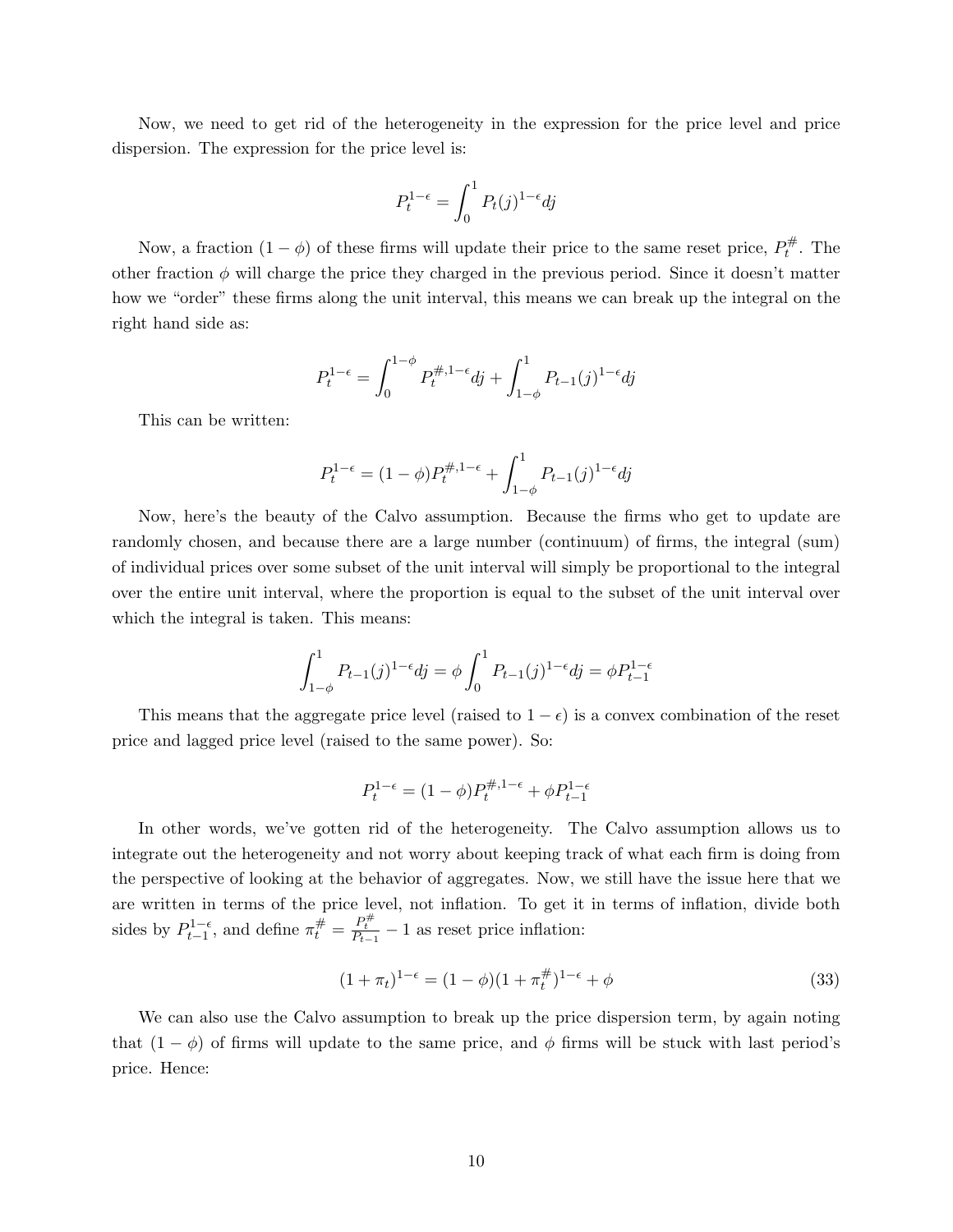$$
v_t^p = \int_0^{1-\phi} \left(\frac{P_t^{\#}}{P_t}\right)^{-\epsilon} dj + \int_{1-\phi}^1 \left(\frac{P_{t-1}(j)}{P_t}\right)^{-\epsilon} dj
$$

This can be written in terms of inflation by multiplying and dividing by powers of  $P_{t-1}$  where necessary:

$$
v_t^p = \int_0^{1-\phi} \left(\frac{P_t^{\#}}{P_{t-1}}\right)^{-\epsilon} \left(\frac{P_{t-1}}{P_t}\right)^{-\epsilon} dj + \int_{1-\phi}^1 \left(\frac{P_{t-1}(j)}{P_{t-1}}\right)^{-\epsilon} \left(\frac{P_{t-1}}{P_t}\right)^{-\epsilon} dj
$$

We can take stuff out of the integral:

$$
v_t^p = (1 - \phi)(1 + \pi_t^{\#})^{-\epsilon}(1 + \pi_t)^{\epsilon} + (1 + \pi_t)^{\epsilon} \int_{1 - \phi}^1 \left( \frac{P_{t-1}(j)}{P_{t-1}} \right)^{-\epsilon} dj
$$

By the same Calvo logic, the term inside the integral is just going to be proportional to  $v_t^p$ .  $_{t-1}^{p}$ . This means we can write the price dispersion term as:

$$
v_t^p = (1 - \phi)(1 + \pi_t^{\#})^{-\epsilon}(1 + \pi_t)^{\epsilon} + (1 + \pi_t)^{\epsilon}\phi v_{t-1}^p
$$
\n(34)

In other words, we just have to keep track of  $v_t^p$  $_t^p$ , not the individual prices.

Now, we need to adjust the reset price expression. First, define two new auxiliary variables as follows:

$$
x_{1,t} \equiv \frac{X_{1,t}}{P_t^{\epsilon}}
$$

$$
x_{2,t} \equiv \frac{X_{2,t}}{P_t^{\epsilon-1}}
$$

Dividing both sides of the reset price expressions by the appropriate power of  $P_t$ , we have:

$$
x_{1,t} = C_t^{-\sigma} mc_t Y_t + \phi \beta E_t \frac{X_{1,t+1}}{P_t^{\epsilon}}
$$

$$
x_{2,t} = C_t^{-\sigma} Y_t + \phi \beta E_t \frac{X_{2,t+1}}{P_t^{\epsilon-1}}
$$

Multiplying and dividing the  $t + 1$  terms by the appropriate power of  $P_{t+1}$ , we have:

$$
x_{1,t} = C_t^{-\sigma} mc_t Y_t + \phi \beta E_t \frac{X_{1,t+1}}{P_{t+1}^{\epsilon}} \left(\frac{P_{t+1}}{P_t}\right)^{\epsilon}
$$

$$
x_{2,t} = C_t^{-\sigma} Y_t + \phi \beta E_t \frac{X_{2,t+1}}{P_{t+1}^{\epsilon-1}} \left(\frac{P_{t+1}}{P_t}\right)^{\epsilon-1}
$$

Or, in terms of inflation: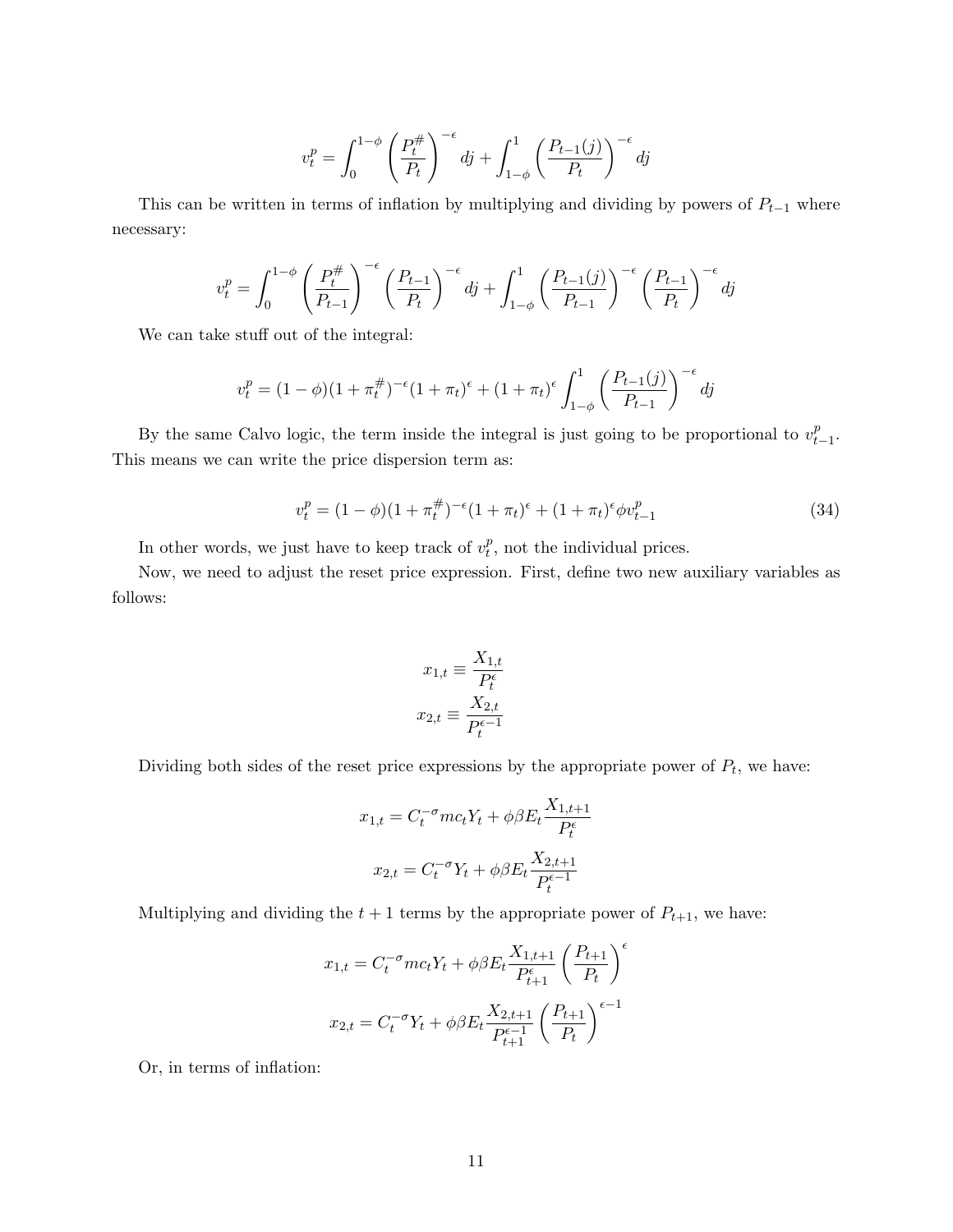$$
x_{1,t} = C_t^{-\sigma} mc_t Y_t + \phi \beta E_t (1 + \pi_{t+1})^{\epsilon} x_{1,t+1}
$$
\n(35)

$$
x_{2,t} = C_t^{-\sigma} Y_t + \phi \beta E_t (1 + \pi_{t+1})^{\epsilon - 1} x_{2,t+1}
$$
\n(36)

Now, in terms of the reset price expression, since we divided  $X_{1,t}$  by  $P_t^{\epsilon}$  and divided  $X_{2,t}$  by  $P_t^{\epsilon-1}$ . This means that  $\frac{X_{1,t}}{X_{2,t}} = P_t \frac{x_{1,t}}{x_{2,t}}$  $\frac{x_{1,t}}{x_{2,t}}$ . The reset price expression can now be written:

$$
P_t^{\#} = \frac{\epsilon}{\epsilon - 1} P_t \frac{x_{1,t}}{x_{2,t}}
$$

Now, simply divide both sides by  $P_{t-1}$  to have everything in terms of inflation rates:

$$
1 + \pi_t^{\#} = \frac{\epsilon}{\epsilon - 1} (1 + \pi_t) \frac{x_{1,t}}{x_{2,t}} \tag{37}
$$

Now, we need to re-write the processes involving money in terms of real balances. We can define:

$$
\Delta \ln m_t \equiv \ln m_t - \ln m_{t-1}
$$

This is of course equal to:

$$
\Delta \ln m_t = \ln m_t - \ln m_{t-1} = \ln M_t - \ln P_t - \ln M_{t-1} + \ln P_{t-1} = \ln M_t - \ln M_{t-1} - \pi_t
$$

Hence:

$$
\Delta \ln M_t = \Delta \ln m_t + \pi_t
$$

This means we can write the process for money growth in terms of real balance growth as:

$$
\Delta \ln m_t = (1 - \rho_m)\pi - \pi_t + \rho_m \Delta \ln m_{t-1} + \rho_m \pi_{t-1} + \varepsilon_{m,t} \tag{38}
$$

This means the re-written full set of equilibrium conditions is:

$$
C_t^{-\sigma} = \beta E_t C_{t+1}^{-\sigma} (1 + i_t) (1 + \pi_{t+1})^{-1}
$$
\n(39)

$$
\psi N_t^{\eta} = C_t^{-\sigma} w_t \tag{40}
$$

$$
m_t = \theta \frac{1 + i_t}{i_t} C_t^{\sigma} \tag{41}
$$

$$
mc_t = \frac{w_t}{A_t} \tag{42}
$$

$$
C_t = Y_t \tag{43}
$$

$$
Y_t = \frac{A_t N_t}{v_t^p} \tag{44}
$$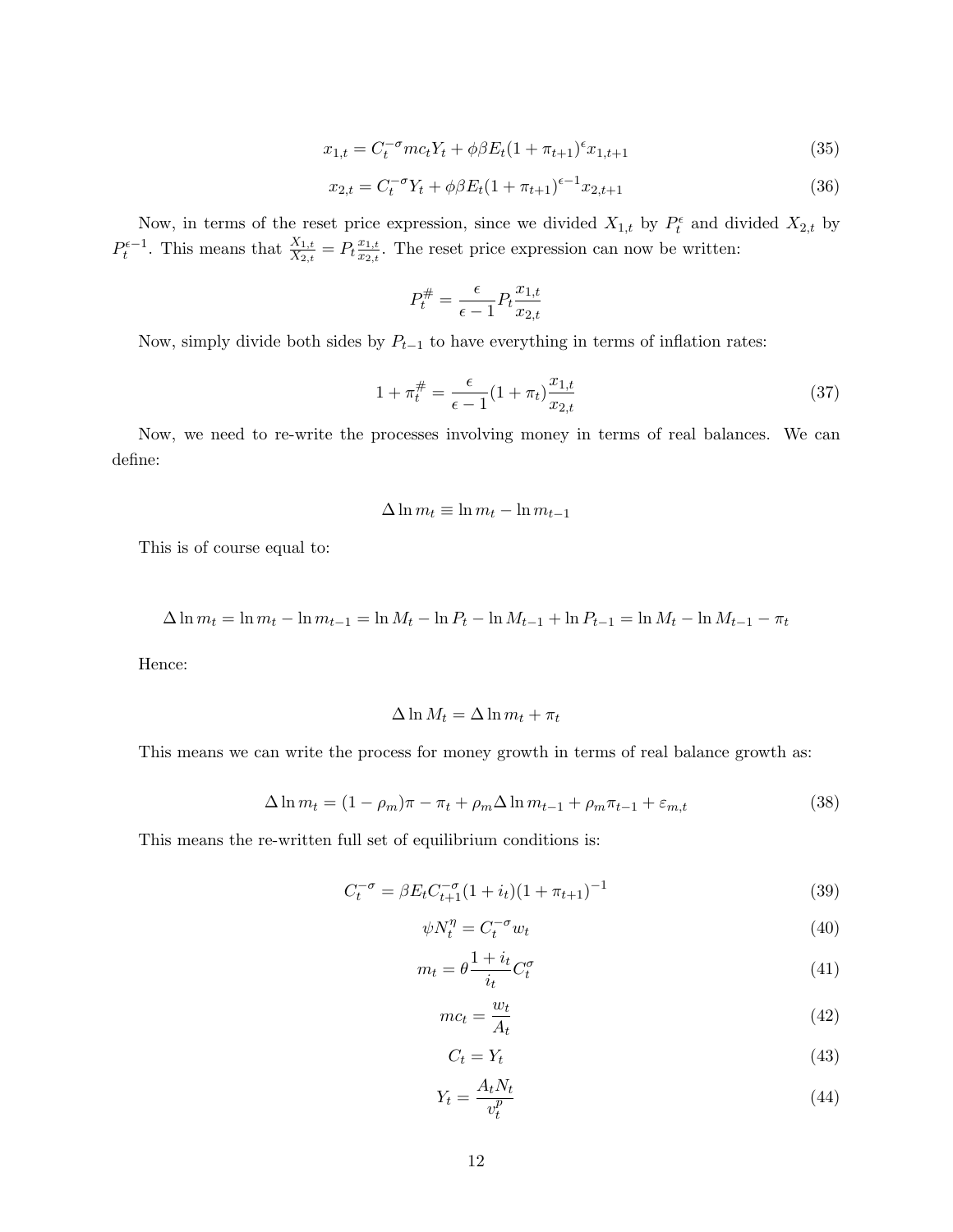$$
v_t^p = (1 - \phi)(1 + \pi_t^{\#})^{-\epsilon}(1 + \pi_t)^{\epsilon} + (1 + \pi_t)^{\epsilon}\phi v_{t-1}^p
$$
\n(45)

$$
(1 + \pi_t)^{1 - \epsilon} = (1 - \phi)(1 + \pi_t^{\#})^{1 - \epsilon} + \phi \tag{46}
$$

$$
1 + \pi_t^{\#} = \frac{\epsilon}{\epsilon - 1} (1 + \pi_t) \frac{x_{1,t}}{x_{2,t}} \tag{47}
$$

$$
x_{1,t} = C_t^{-\sigma} mc_t Y_t + \phi \beta E_t (1 + \pi_{t+1})^{\epsilon} x_{1,t+1}
$$
\n(48)

$$
x_{2,t} = C_t^{-\sigma} Y_t + \phi \beta E_t (1 + \pi_{t+1})^{\epsilon-1} x_{2,t+1}
$$
\n(49)

$$
\ln A_t = \rho_a \ln A_{t-1} + \varepsilon_{a,t} \tag{50}
$$

$$
\Delta \ln m_t = (1 - \rho_m)\pi - \pi_t + \rho_m \Delta \ln m_{t-1} + \rho_m \pi_{t-1} + \varepsilon_{m,t} \tag{51}
$$

$$
\Delta \ln m_t = \ln m_t - \ln m_{t-1} \tag{52}
$$

This is the same set of equations as above, but I have replaced  $P_t$  with  $\pi_t$ ,  $M_t$  with  $m_t$ ,  $P_t^{\#}$ t with  $\pi_t^{\#}$  $t_t^{\#}$ , and  $X_{1,t}$  and  $X_{2,t}$  with  $x_{1,t}$  and  $x_{2,t}$ .

## 5 The Steady State

Let's solve for the non-stochastic steady state of the model. I'm going to use variables without a subscript to denote non-stochastic steady state values.

Steady state  $A = 1$ . Since output and consumption are always equal, it must also be that  $Y = C$ . Steady state inflation is equal to the exogenous target,  $\pi$ . From the re-written AR(1) in growth rates for real balances, in steady state we have:

$$
\Delta \ln m = (1 - \rho_m)\pi - (1 - \rho_m)\pi + \rho_m \Delta \ln m
$$

$$
(1 - \rho_m)\Delta \ln m = 0
$$

$$
\Delta \ln m = 0
$$

This means that real money balances are stationary in the steady state. From the Euler equation, we have:

$$
1+i=\frac{1}{\beta}(1+\pi)
$$

In approximate terms, this would say  $i \approx \rho + \pi$ , where  $\beta = \frac{1}{1+\pi}$  $\frac{1}{1+\rho}$ , so  $\rho$  has the interpretation as the discount rate (whereas  $\beta$  is a discount factor). From the price evolution equation, we can derive the steady state expression for reset price inflation:

$$
1 + \pi^{\#} = \left(\frac{(1+\pi)^{1-\epsilon} - \phi}{1-\phi}\right)^{\frac{1}{1-\epsilon}}
$$

If  $\pi = 0$ , then  $\pi^{\#} = \pi$  because the right hand side is just 1. If  $\pi > 0$ , then  $\pi^{\#} > \pi$ , and if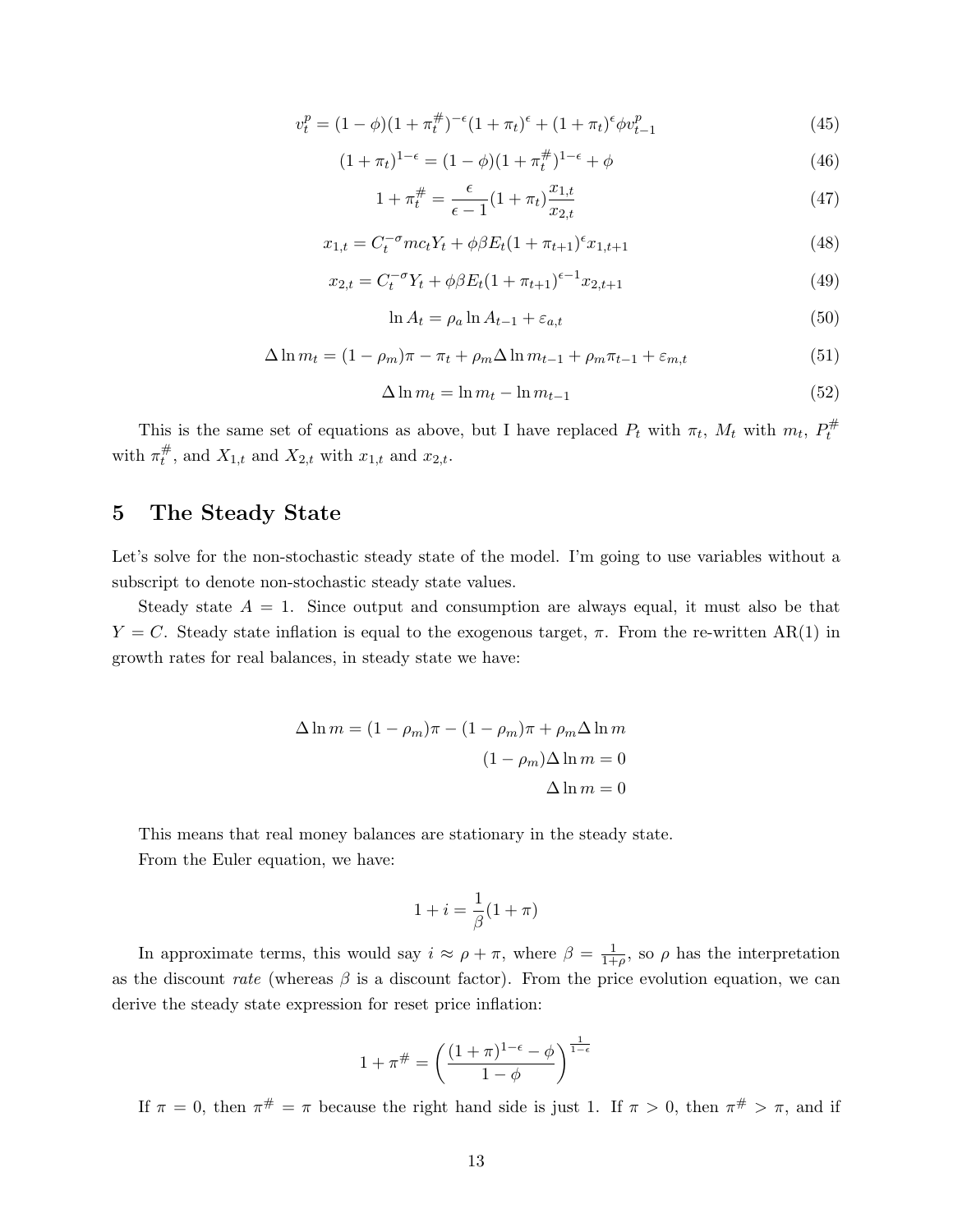$\pi$  < 0, then  $\pi$ <sup>#</sup> <  $\pi$ . Given this, we can solve for steady state price dispersion:

$$
(1 - (1 + \pi)^{\epsilon} \phi) v^{p} = (1 - \phi) \left( \frac{1 + \pi}{1 + \pi^{\#}} \right)^{\epsilon}
$$

If  $\pi = 0$ , then we have  $v^p = 1$ . If  $\pi \neq 0$ , then  $v^p > 1$ . In the figure below, I plot in the left panel steady state reset price price inflation,  $\pi^{\#}$ , as a function of steady state inflation,  $\pi^*$ . For comparison I plot steady state inflation against itself as well (dashed line). We can see that steady state reset price inflation is less than steady state inflation for negative steady state inflation and greater than steady state inflation for positive steady state inflation. In the right panel I plot steady state price dispersion as a function of trend inflation. This bottoms out at one, but is greater than one for steady state inflation not equal to zero (though price dispersion increases faster as steady state inflation moves away from zero on the positive end than on the negative end). I computed this graph using  $\epsilon = 10$  and  $\phi = 0.75$ .



Given all this, we can solve for the steady state ratio of  $x_1/x_2$  as:

$$
\frac{x_1}{x_2} = \frac{1 + \pi^{\#} \epsilon - 1}{1 + \pi \epsilon}
$$

Now, we also know that:

$$
\frac{x_1}{x_2} = mc \frac{1 - \phi \beta (1 + \pi)^{\epsilon - 1}}{1 - \phi \beta (1 + \pi)^{\epsilon}}
$$

This means we can solve for steady state marginal cost as:

$$
mc = \frac{1 - \phi\beta(1 + \pi)^{\epsilon}}{1 - \phi\beta(1 + \pi)^{\epsilon - 1}} \frac{1 + \pi^{\#} \epsilon - 1}{1 + \pi} \epsilon
$$
\n(53)

Real marginal cost is equal to the inverse price markup. If  $\pi = 0$ , this is just equal to  $\frac{\epsilon - 1}{\epsilon}$ . In other words, if steady state inflation is zero, then the steady state markup will be what it would be if prices were flexible. If  $\pi \neq 0$ , then  $mc < \frac{\epsilon - 1}{\epsilon}$ , which means that the steady state markup will be higher than it would if inflation were zero. The figure below plots the steady state real marginal cost and steady state price markup as a function of steady state inflation. Here I used a value of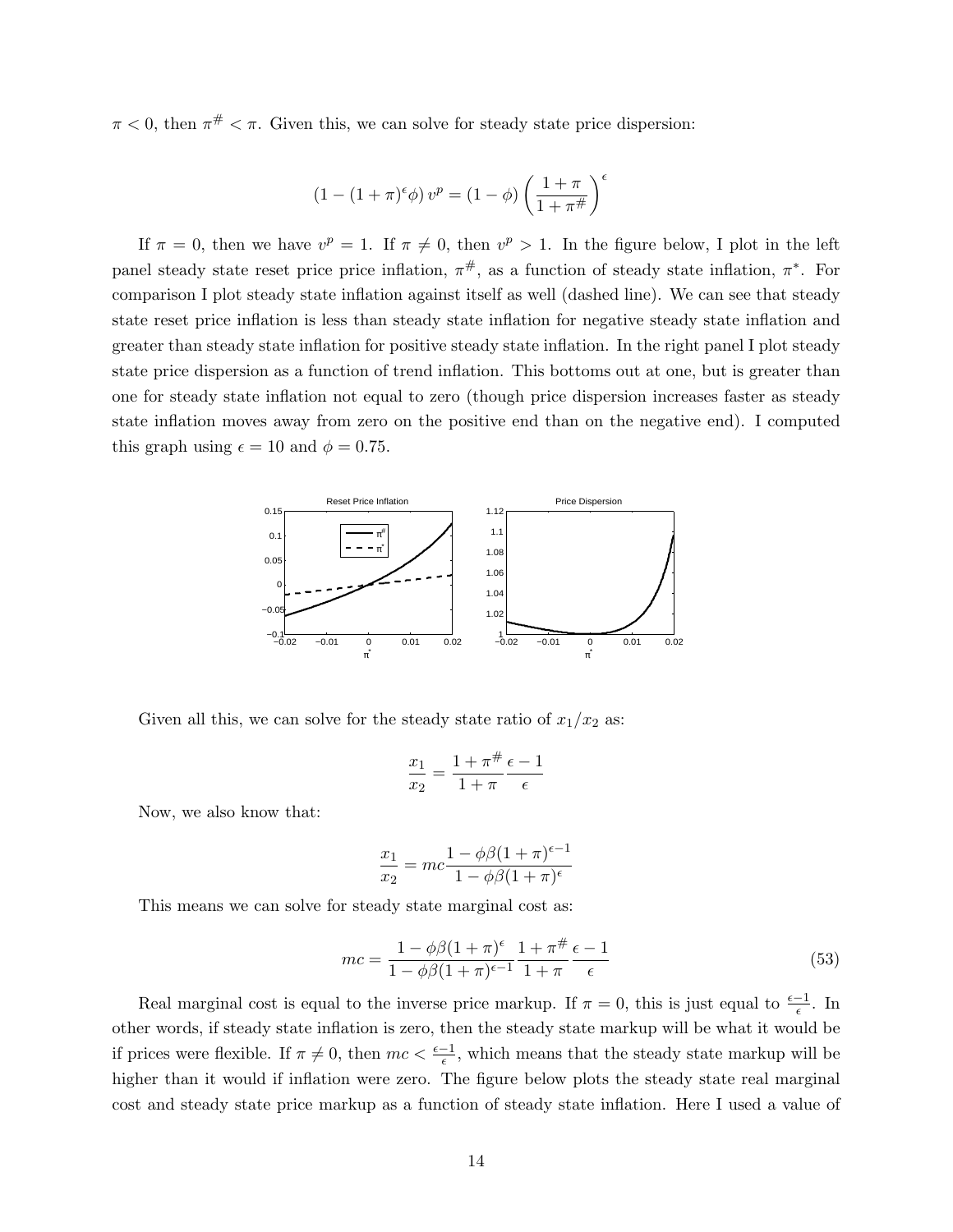$\beta = 0.99$  along with the values of  $\epsilon$  and  $\phi$  used above.



Once we know steady state marginal cost, then we know the steady state real wage:  $w = mc$ . The lower is marginal cost, the bigger is the wedge between the wage and the marginal product of labor (i.e. the more distorted the economy is). Take this to the static labor supply condition, imposing the equality between  $Y = C$ :

$$
\psi N^{\eta} = Y^{-\sigma} mc
$$

Here I have imposed that  $A = 1$ . Now, from the production function, we know that  $Y = N/v^p$ . Plugging this in and simplifying, we can solve for  $N$ :

$$
\psi N^{\eta} = N^{-\sigma} (v^p)^{\sigma} mc
$$

$$
N = \left(\frac{1}{\psi} (v^p)^{\sigma} mc\right)^{\frac{1}{\eta + \sigma}}
$$

Given this, we now have  $Y$  we can solve for steady state  $m$ :

$$
m=\theta\frac{1+i}{i}Y^{\sigma}
$$

#### 6 The Flexible Price Equilibrium

A useful concept that will come in handy, particularly when thinking about welfare, is a hypothetical equilibrium allocation in which prices are flexible, which corresponds to the case when  $\phi = 0$ . Because there is no endogenous state variable in this model when prices are flexible, we can actually solve for the flexible price equilibrium by hand. I use superscript  $f$  to denote the hypothetical flexible price allocation.

When  $\phi = 0$ , we have  $\pi^{\#} = \pi$  regardless of what  $\pi$  is. Then going to the price dispersion expression, when  $\phi = 0$  we have:

$$
v_t^{f,p} = \left(\frac{1+\pi^{\#}}{1+\pi}\right)^{-\epsilon} = 1
$$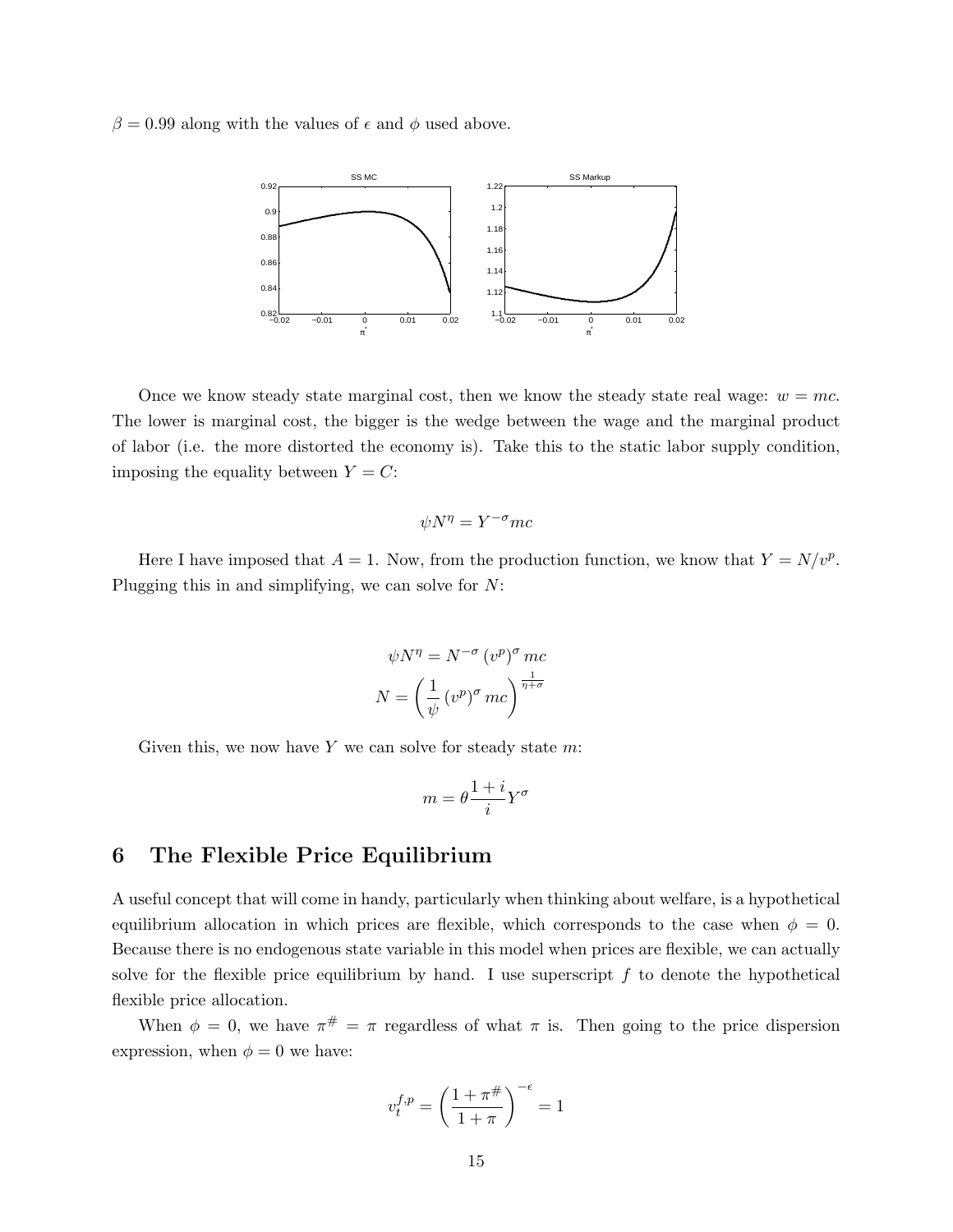In other words, if prices are flexible, all firms charge the same prices, and price dispersion is at its lower bound of 1. By combining the reset price inflation term with the auxiliary variables  $x_{1,t}$  and  $x_{2,t}$ , we get that  $mc_t^f = \frac{\epsilon - 1}{\epsilon}$  $\frac{-1}{\epsilon}$ , and is therefore constant. Since marginal cost is the inverse price markup, this just says that if prices are flexible, firms will set price equal to a fixed markup over marginal cost (which we've already seen before in a flexible price case with monopolistic competition). This means that  $w_t^f = \frac{\epsilon - 1}{\epsilon} A_t$ . Plugging this into the static labor FOC (along with the market-clearing condition that  $Y_t = C_t$ , we see:

$$
\psi\left(N_t^f\right)^{\eta} = \left(Y_t^f\right)^{-\sigma} \frac{\epsilon - 1}{\epsilon} A_t
$$

Using the fact that  $Y_t^f = A_t N_t^f$  $t^{J}$ , we have:

$$
\psi \left(N_t^f\right)^{\eta} = A_t^{-\sigma} \left(N_t^f\right)^{-\sigma} \frac{\epsilon - 1}{\epsilon} A_t
$$

$$
N_t^f = \left(\frac{1}{\psi} \frac{\epsilon - 1}{\epsilon} A_t^{1-\sigma}\right)^{\frac{1}{\sigma + \eta}}
$$

This means that flexible price output is:

$$
Y_t^f = \left(\frac{1}{\psi} \frac{\epsilon - 1}{\epsilon}\right)^{\frac{1}{\sigma + \eta}} A_t^{\frac{1 + \eta}{\sigma + \eta}}
$$
(54)

There is something interesting here which is worth mentioning. If  $\sigma = 1$ , then  $N_t^f$  $t^f$  is a constant and not a function of  $A_t$ . In other words, if prices were flexible and  $\sigma = 1$  (log utility over consumption), labor hours would not react to fluctuations in  $A_t$ . What is driving this is that, if  $\sigma = 1$ , then preferences are consistent with King, Plosser, Rebelo (1988) preferences, in which the income and substitution effects of changes in  $A_t$  exactly offset. When there is capital in the model, this offset only occurs in the long run, so that labor hours are constant in the long run, but not in the short run as capital adjusts to steady state. Without capital, the cancellation of income and substitution effects holds at all times.

Note also that flexible price output does not depend on anything nominal. This is because, with flexible prices, nominal shocks have no real effects.

#### 7 Quantitative Analysis

I solve the model quantitatively in Dynare using a first order approximation about the steady state. I use the following parameter values (more on this later):  $\phi = 0.75$ ,  $\sigma = 1$ ,  $\eta = 1$ ,  $\psi = 1$ ,  $\epsilon = 10$ ,  $\theta = 1, \rho_a = 0.95, \rho_m = 0.0, \text{ and } \pi = 0.1$  assume that the standard deviation of both shocks are 0.01.

Impulse responses to the productivity shock are shown below.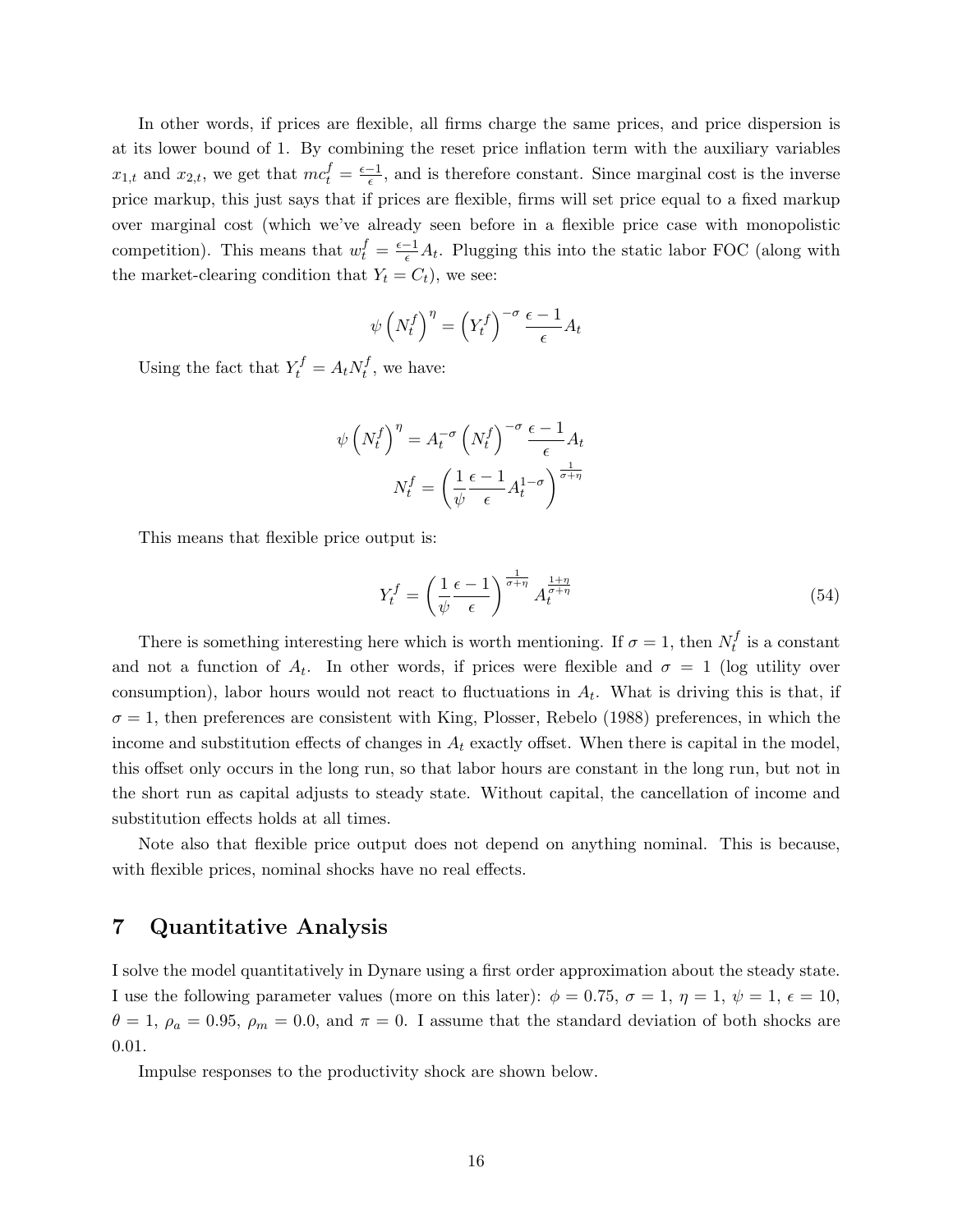

There are a couple of interesting things to point out here. Output responds very little on impact, and significantly less than the increase in  $A_t$ . Indeed, we actually see a fairly large *decline* in  $N_t$ when  $A_t$  goes up. Inflation falls. The response of the price level (which I compute by cumulating the response of inflation) is roughly the mirror image of the output response. The nominal interest rate does not move at all ay any horizon, though the real interest rate increases. Real marginal cost falls, which suggests that the real wage rises by less than  $A_t$  (effectively, firms charge bigger markups).



Above I plot the impulse response of the flexible price level of output and a new variable I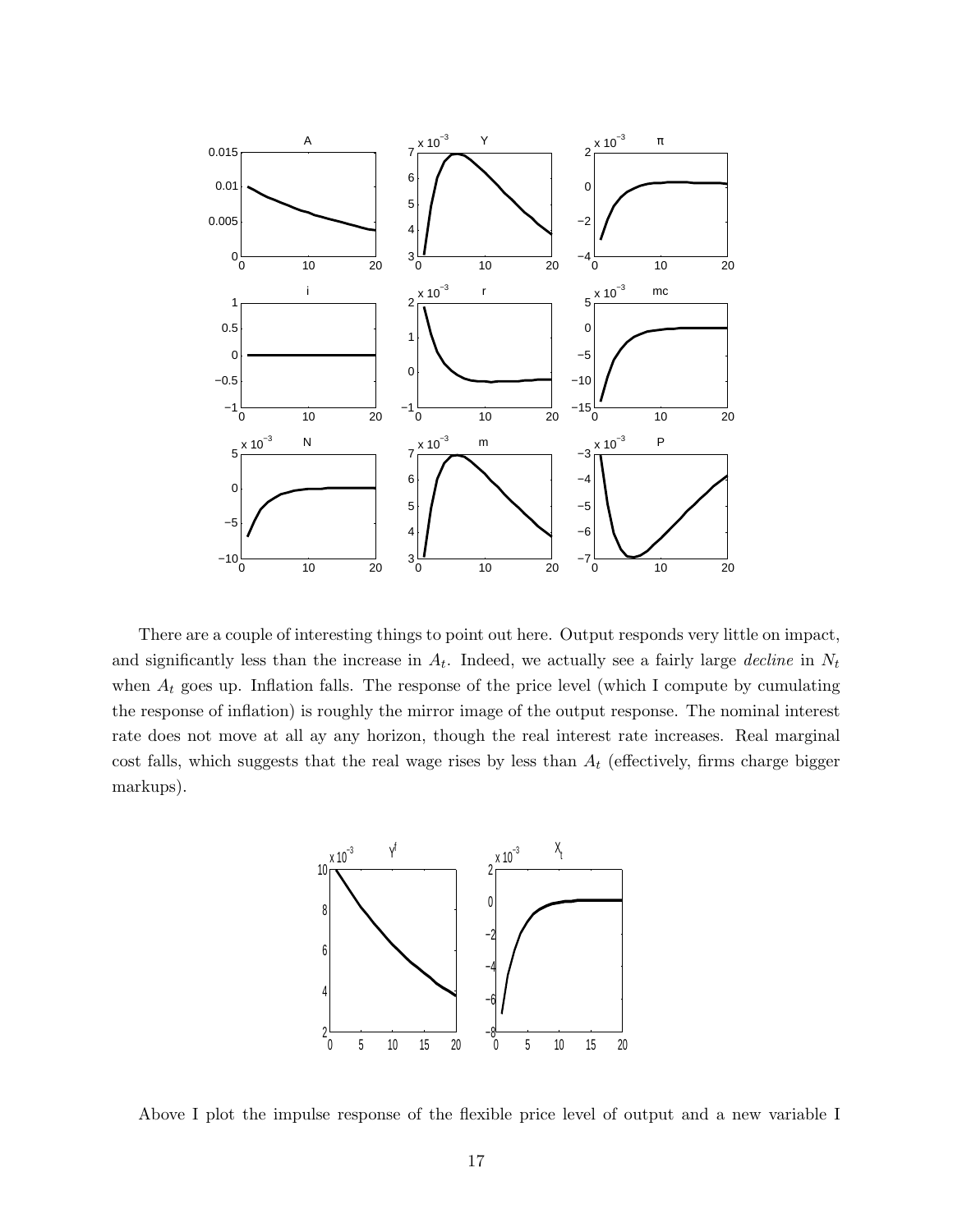call the "output gap," defined as  $\ln X_t = \ln Y_t - \ln Y_t^f$  $t_t^{\prime}$ . Because output responds significantly less than the flexible price level of output to the productivity shock, we see a large negative output gap opening up following the positive productivity shock.

What's going on here? If  $\phi = 0$ , we see that output would respond significantly more to the productivity shock than in the baseline case I used where  $\phi = 0.75$ . What is going on here? When prices are sticky, output becomes (partially) "demand-determined," and with exogenous money supply the way I have it here, price rigidity prevents demand from rising sufficiently when "supply" increases, so output rises by "too little" relative to what would happen with flexible prices. An easy way to see this is to look at the money demand relationship. In logs, we have:

$$
\ln m_t = \ln \theta + \ln(1 + i_t) - \ln i_t + \sigma \ln Y_t
$$

To the extent to which the nominal interest rate doesn't move (which it in fact doesn't here)<sup>2</sup>, the movement in output must be proportional to the movement in real balances. Since I've assumed that  $M_t$  is set exogenously, the only way  $m_t$  can move is through changes in  $P_t$ . Hence, as we can see in the IRFs, the output movement ends up just being the mirror image of the movement in  $P_t$ . And since prices are sticky,  $P_t$  can't move enough relative to what it would do under price flexibility. Hence,  $m_t$  fails to increase sufficiently, and  $Y_t$  can't rise as much as it would if prices were flexible.

There is another way to see how price rigidity effectively limits the demand increase, resulting in a response of output that is too small relative to what would happen in the absence of price rigidity. If prices were flexible, in the period of the shock,  $P_t$  would immediately fall (so  $m_t$  could rise), but would then start to rise. This means that expected inflation would actually rise. Given a fixed nominal interest rate (via the logic above), this means that the real interest rate would fall if prices were flexible.<sup>3</sup> With price stickiness, in contrast, inflation falls, and stays persistently low (basically, waves of firms come each period and cut their prices, so inflation stays low for a while). This means that expected inflation falls, not rises as it would if prices were flexible. This means that the real interest rate rises when  $A_t$  increases, which works to choke off demand.

Next, consider a shock to the money supply. Since I have assumed that  $\rho_m = 0$ , nominal money follows a random walk, so the shock results in a one time permanent level shift in  $M_t$ . Here, we

<sup>&</sup>lt;sup>2</sup>To see why this happens, go back to the FOC from the household's problem, you can write:  $\lambda_t = \theta \frac{1}{Mt} + \beta E_t \lambda_{t+1}$ . Solving this forward, you'd get:  $\lambda_t = E_t \sum_{j=0}^{\infty} \beta^t \frac{\theta}{M_{t+j}}$ . If  $M_t$  doesn't respond to a shock, then  $\lambda_t$  can't either. But from the first order condition for bonds,  $\lambda_t = \beta E_t \lambda_{t+1} (1 + i_t)$ . If  $\lambda_t$  and  $\lambda_{t+1}$  don't react to the productivity shock (which they won't if  $M_t$  is fixed), then  $i_t$  cannot react to the shock. Note that this result would not hold generally for specifications of utility from real balances which are not logarithmic or which are non-separable from the other arguments of utility. To see this, suppose that utility over real balances were still separable but instead showed up as  $\theta \frac{\left(\frac{M_t}{P_t}\right)^{1-\zeta}-1}{1-\zeta}$  $\frac{1}{1-\zeta}$ . Then the FOC for the choice of  $M_t$  would be:  $\lambda_t = \theta M_t^{-\zeta} P_t^{\zeta-1} + \beta E_T \lambda_{t+1}$ . If  $\zeta = 1$  (log utility), then the  $P_t$  term drops out, and you get the result that  $\lambda_t$  can only move if  $M_t$  moves or is expected to move, which means that  $i_t$  cannot change if you get a productivity shock and the money supply is held constant. But if  $\zeta \neq 1$ , then  $P_t$  shows up; since  $P_t$  change, then  $\lambda_t$  and  $E_t\lambda_{t+1}$  will both change, which will mean that  $i_t$  will potentially change.

<sup>&</sup>lt;sup>3</sup>In a log-linear version, it is straightforward to show that the hypothetical real interest rate if prices were flexible (sometimes called the "natural rate of interest") would just be proportional to expected productivity growth, which is negative after a productivity shock given that I have assumed the process for productivity is a stationary AR(1).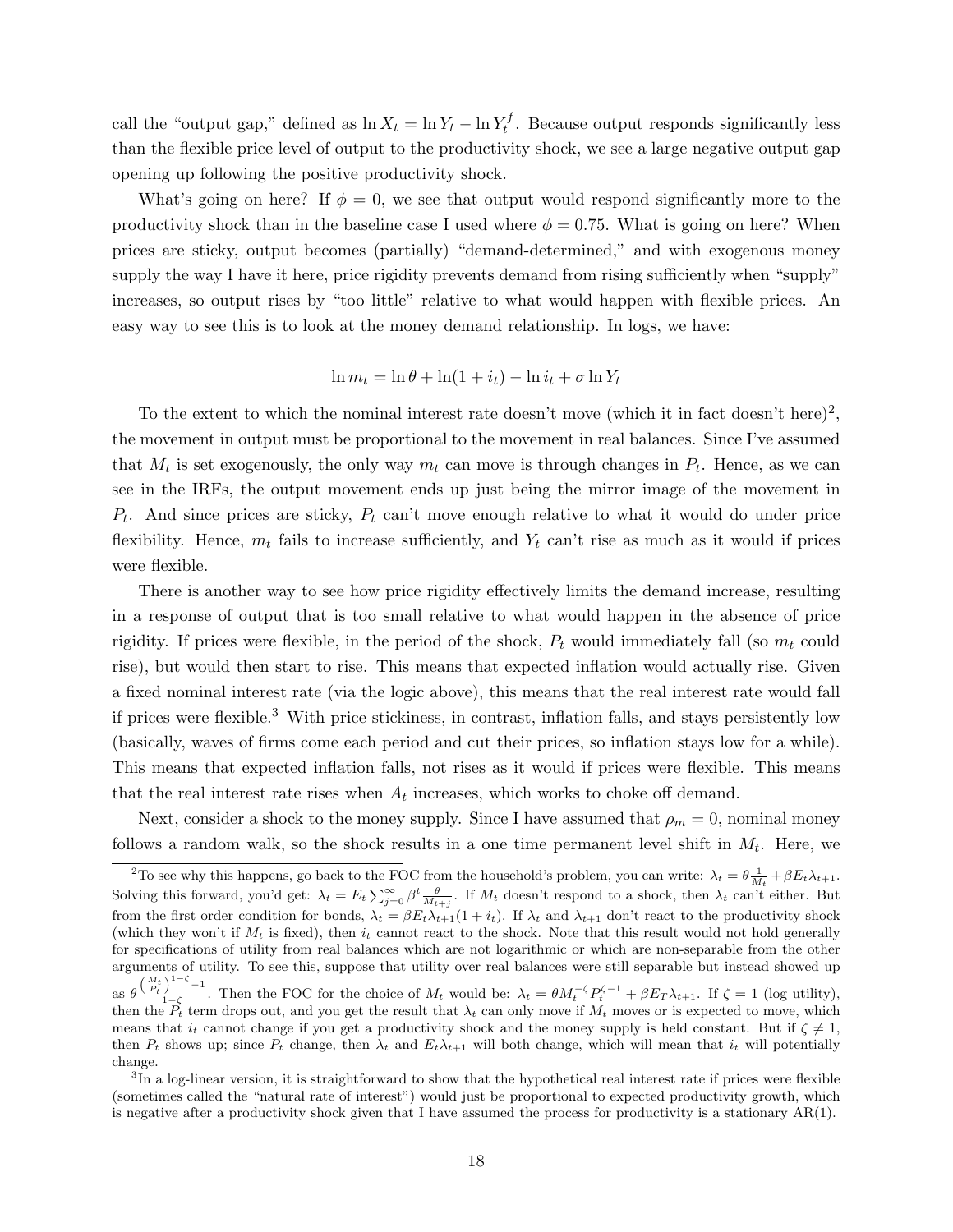observe that  $Y_t$ ,  $N_t$ , and  $\pi_t$  all rise. There is a temporary rise in  $m_t$ .  $mc_t$  rises, which means that  $w_t$  rises (since  $A_t$  is fixed): this is necessary to get workers to work more. The real interest rate falls, though again the nominal interest rate doesn't move.<sup>4</sup> Evidently, having sticky prices allows the nominal monetary shock to have real effects.



What is going on here? There are again a couple of ways to see this. Focusing on the money demand relationship, we again have the result that, for a fixed nominal interest rate, real balances and real GDP move together. When  $M_t$  increases, if prices were flexible  $P_t$  would increase by the same amount, so real balances wouldn't change, and hence  $Y_t$  wouldn't change. But with sticky prices,  $P_t$  can't increase sufficiently, so  $m_t$  rises, and therefore so too does output. Another way to see what is going on is by focusing on the real interest rate. If prices were flexible, the one time increase in  $M_t$  would be met by a one time permanent increase in  $P_t$ , so  $E_t P_{t+1} = P_t$ , and therefore expected inflation would not react. With expected inflation fixed, and the nominal rate fixed, there would be no effect on the real interest rate. But with price stickiness, because not all firms can immediately adjust their prices, the aggregate price level adjusts slowly, and in particular  $E_t P_{t+1} > P_t$ , so expected inflation rises. Higher expected inflation with a fixed nominal rate means

<sup>&</sup>lt;sup>4</sup>We can see why the nominal interest rate doesn't move again via the first order conditions. We again must have:  $\lambda_t = E_t \sum_{j=0}^{\infty} \beta^t \frac{\theta}{M_{t+j}}$ . Since  $M_t$  follows a random walk,  $\lambda_t$  and  $\lambda_{t+1}$  will both fall when  $M_t$  goes up, but by the same amount. Since  $\lambda_t = \beta E_t \lambda_{t+1} (1 + i_t)$ , this again implies that  $i_t$  will not react. If  $\rho_m > 0$ ,  $\lambda_t$  and  $\lambda_{t+1}$  would react differently because  $E_t M_{t+j} \neq M_t$ , and the nominal interest rate would move. The same caveat would apply as in the above footnote if utility over real balances were not logarithmic.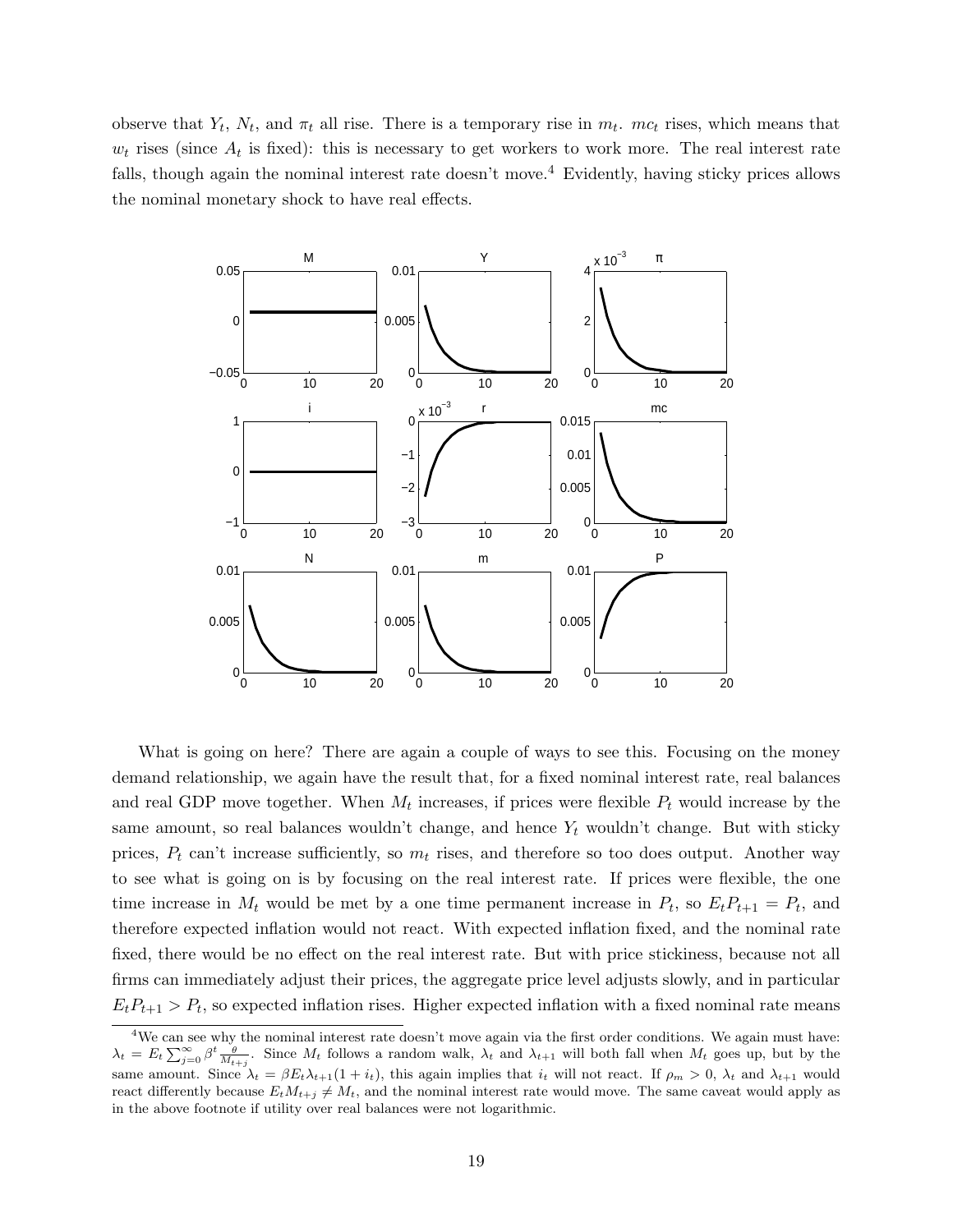a lower real interest rate, which stimulates expenditure and results in the output increase.

Below I show the impulse response of the flexible price level of output and the output gap to the monetary policy shock. Since the flexible price level of output does not react, the response of the gap is identical to the response of output.



# 8 Log-Linearization

It is very common to see the basic New Keynesian model presented in log-linear form. The equations turn out to be pretty intuitive. It ends up being a decent amount of work, but there are some important payoffs to going through the hard work of linearizing the equations by hand. It turns out that life is much easier if we do the linearization about a steady state with  $\pi = 0$  (i.e. a "zero inflation steady state").

Start with the Euler equation, going ahead and imposing the accounting identity that  $C_t = Y_t$ . We have:

$$
-\sigma \ln Y_t = \ln \beta - \sigma E_t \ln Y_{t+1} + i_t - E_t \pi_{t+1}
$$

$$
-\sigma \widetilde{Y}_t = -\sigma E_t \widetilde{Y}_{t+1} + \widetilde{i}_t - E_t \widetilde{\pi}_{t+1}
$$

Where  $\widetilde{Y}_t = \frac{Y_t - Y}{Y}, \widetilde{i}_t = i_t - i$ , and  $\widetilde{\pi}_t = \pi_t - \pi$ . In other words, the variables already in rate form (interest rate and inflation) are expressed as absolute deviations, and variables not already in rate form as percent (log) deviations. We can re-write this as:

$$
\widetilde{Y}_t = E_t \widetilde{Y}_{t+1} - \frac{1}{\sigma} \left( \widetilde{i}_t - E_t \widetilde{\pi}_{t+1} \right)
$$
\n(55)

This is sometimes called the "New Keynesian IS Curve." This is a bit of a misnomer: in old Keynesian models, the IS curve stands for "Investment = Saving," and there is no investment in this model. Nevertheless, the idea is to show that there exists an inverse relationship between demand for current spending and the real interest rate. This expression is "New" in the sense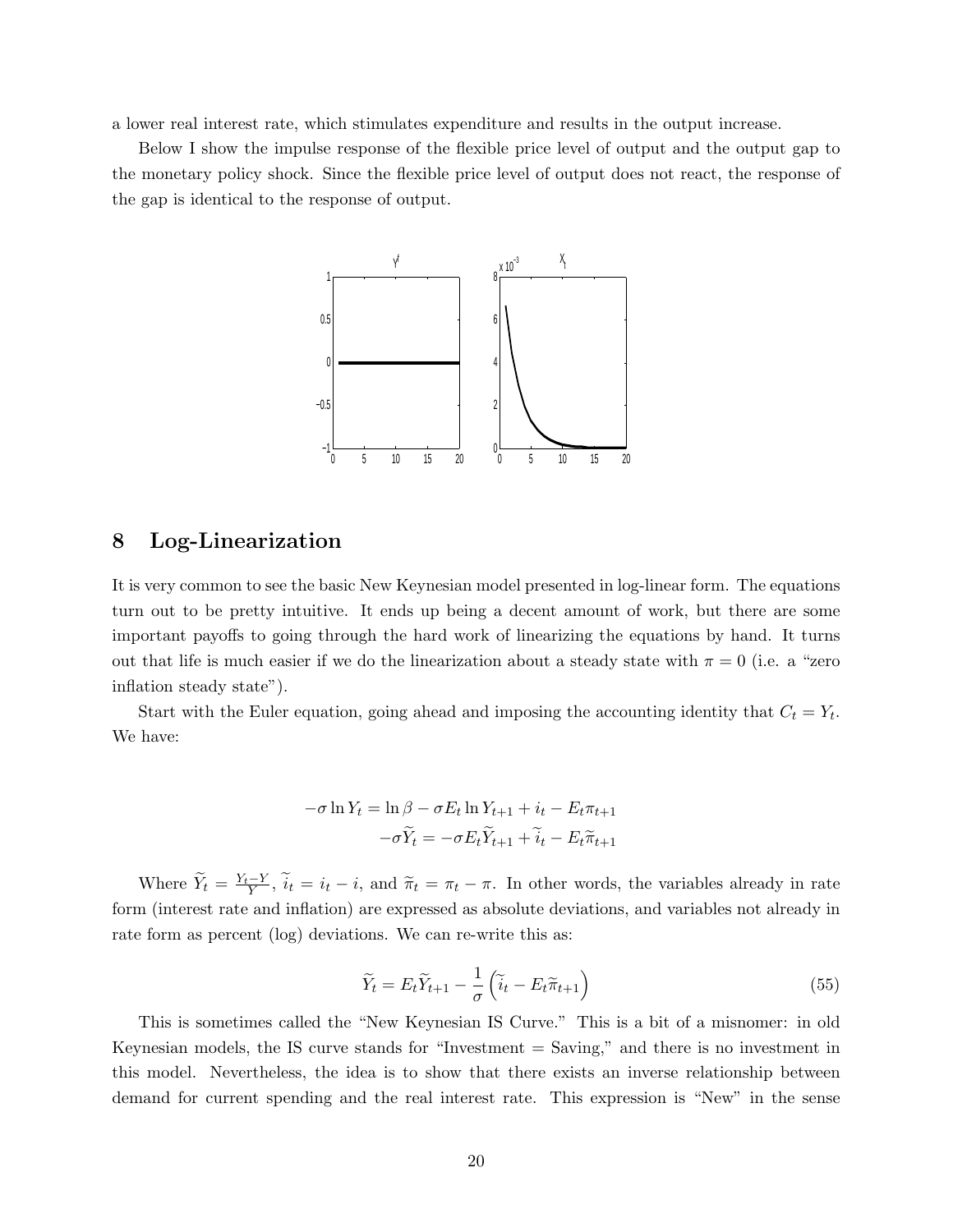that it is forward-looking: current demand depends not just on the real interest rate but also on expected future income.

Next, log-linearize the static labor demand specification. This expression is already log-linear, and works out to be:

$$
\eta \widetilde{N}_t = -\sigma \widetilde{Y}_t + \widetilde{w}_t \tag{56}
$$

From the marginal cost relationship, we can eliminate the wage:

$$
\widetilde{w}_t = \widetilde{m}c_t + \widetilde{A}_t \tag{57}
$$

Plugging this in:

$$
\eta \widetilde{N}_t = -\sigma \widetilde{Y}_t + \widetilde{m}c_t + \widetilde{A}_t
$$

Log-linearize the production function:

$$
\widetilde{Y}_t = \widetilde{A}_t + \widetilde{N}_t - \widetilde{v}_t^p
$$

Now, what is  $\tilde{v}_t^p$  $t^p$ ? Let's take logs and go from there:

$$
\ln v_t^p = \ln \left( (1 - \phi)(1 + \pi_t^{\#})^{-\epsilon} (1 + \pi_t)^{\epsilon} + (1 + \pi_t)^{\epsilon} \phi v_{t-1}^p \right)
$$

Now, from our discussion above, we know that  $v^p = 1$  when  $\pi = 0$ . Totally differentiating:

$$
\widetilde{v}_t^p = \frac{1}{1} \left( -\epsilon (1 - \phi)(1 + \pi^{\#})^{-\epsilon - 1} (1 + \pi)^{\epsilon} (\pi_t^{\#} - \pi^{\#}) + \epsilon (1 - \phi)(1 + \pi^{\#})^{-\epsilon} (1 + \pi)^{\epsilon - 1} (\pi_t - \pi) \dots \right. \\
\left. \dots \epsilon (1 + \pi)^{\epsilon - 1} \phi v^p (\pi_t - \pi) + (1 + \pi)^{\epsilon} \phi (v_{t-1}^p - v^p) \right)
$$

Using now known facts about the steady state, this reduces to:

$$
\widetilde{v}_t^p = -\epsilon (1 - \phi) \widetilde{\pi}_t^{\#} + \epsilon (1 - \phi) \widetilde{\pi}_t + \epsilon \phi \widetilde{\pi}_t + \phi \widetilde{v}_{t-1}^p
$$

This can be written:

$$
\widetilde{v}_t^p = -\epsilon (1 - \phi) \widetilde{\pi}_t^{\#} + \epsilon \widetilde{\pi}_t + \phi \widetilde{v}_{t-1}^p
$$

Now, log-linearize the equation for the evolution of inflation:

$$
(1 - \epsilon)\pi_t = \ln\left((1 - \phi)(1 + \pi_t^{\#})^{1 - \epsilon} + \phi\right)
$$

$$
(1 - \epsilon)(\pi_t - \pi) = (1 + \pi)^{\epsilon - 1}\left((1 - \epsilon)(1 - \phi)(1 + \pi^{\#})^{-\epsilon}(\pi_t^{\#} - \pi^{\#})\right)
$$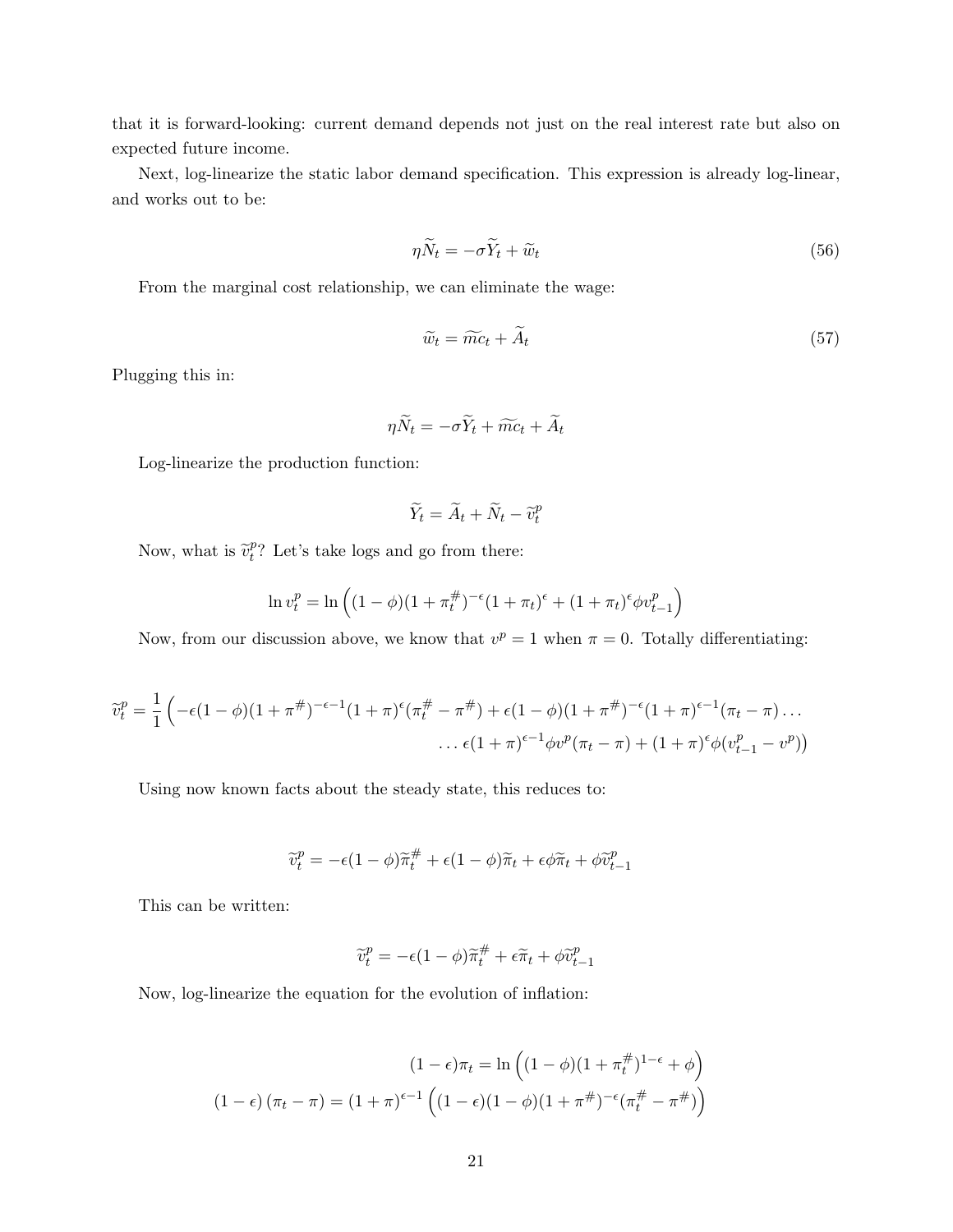In the last line above, the  $(1 + \pi)^{\epsilon-1}$  shows up because the term inside parentheses is equal to  $(1 + \pi)^{1-\epsilon}$  evaluated in the steady state, and when taking the derivative of the log this term gets inverted evaluated at that point. Using facts about the zero inflation steady state, we have:

$$
(1 - \epsilon)\widetilde{\pi}_t = (1 - \epsilon)(1 - \phi)\widetilde{\pi}_t^{\#}
$$

Or:

$$
\widetilde{\pi}_t = (1 - \phi)\widetilde{\pi}_t^{\#} \tag{58}
$$

In other words, actual inflation is just proportional to reset price inflation, where the constant is equal to the fraction of firms that are updating their prices. This is pretty intuitive. Now, use this in the expression for price dispersion:

$$
\widetilde{v}_t^p = \epsilon \left( \widetilde{\pi}_t - (1 - \phi) \widetilde{\pi}_t^{\#} \right) + \phi \widetilde{v}_{t-1}^p
$$

But from above, the first term drops out, so we are left with:

$$
\widetilde{v}_t^p = \phi \widetilde{v}_{t-1}^p \tag{59}
$$

If we are approximating about the zero inflation steady state in which  $v^p = 1$ , then we're starting from a position in which  $\tilde{v}_{t-1}^p = 0$ , so this means that  $\tilde{v}_t^p = 0$  at all times. In other words, about a zero inflation steady state, price dispersion is a second order phenomenon, and we can just ignore it in a first order approximation about a zero inflation steady state.

Given this, the log-linearized production function is just:

$$
\widetilde{Y}_t = \widetilde{A}_t + \widetilde{N}_t \tag{60}
$$

Now, plug this in to eliminate  $\widetilde{N}_t$  from the log-linearized static labor supply condition from above:

$$
\eta\left(\widetilde{Y}_t - \widetilde{A}_t\right) = -\sigma \widetilde{Y}_t + \widetilde{mc}_t + \widetilde{A}_t
$$

Simplifying a little bit, we get:

$$
(\sigma + \eta)\widetilde{Y}_t - (1 + \eta)\widetilde{A}_t = \widetilde{mc}_t
$$

From above, we had solved for an expression for the flexible price level of output as:

$$
Y_t^f = \left(\frac{1}{\psi} \frac{\epsilon - 1}{\epsilon}\right)^{\frac{1}{\sigma + \eta}} A_t^{\frac{1 + \eta}{\sigma + \eta}}
$$

This is already log-linear, so we have: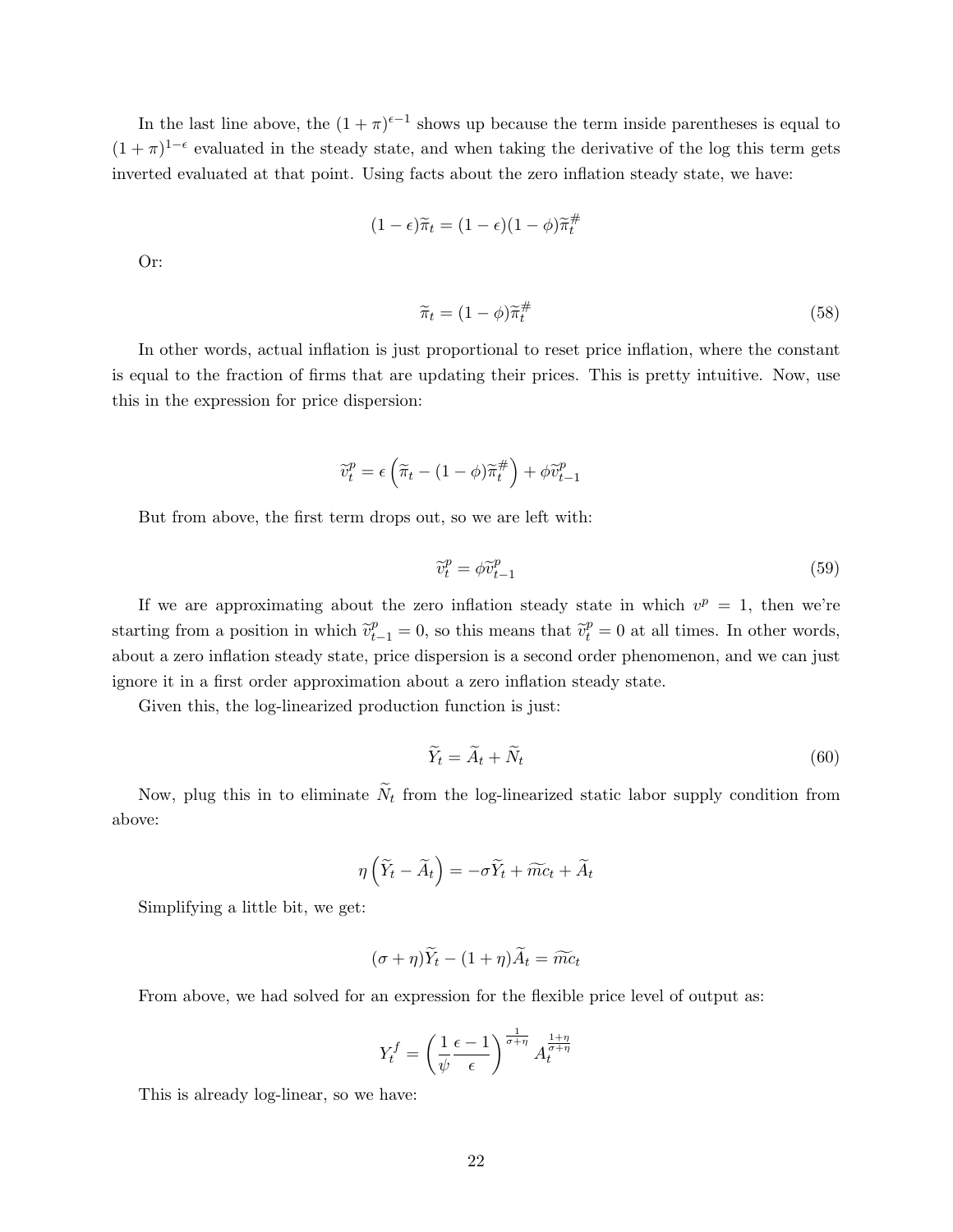$$
\widetilde{Y}_t^f = \frac{1+\eta}{\sigma+\eta} \widetilde{A}_t \tag{61}
$$

This means we can write:

$$
\widetilde{A}_t = \frac{\sigma + \eta}{1 + \eta} \widetilde{Y}_t^f
$$

Plugging this in above, we get:

$$
\widetilde{mc}_t = (\sigma + \eta) \left(\widetilde{Y}_t - \widetilde{Y}_t^f\right)
$$
\n(62)

In other words, real marginal cost is proportional to the output gap,  $\tilde{X}_t = \tilde{Y}_t - \tilde{Y}_t^f$ . Recall that real marginal cost is the inverse price markup. So if the gap is zero (output is equal to what it would be with flexible prices), then markups are equal to the desired fixed steady state markup of  $\frac{\epsilon}{\epsilon-1}$ . If the output gap is positive, then real marginal cost is above its steady state, so markups are lower than desired (equivalently, the economy is less distorted). The converse is true when the gap is negative.

Now, let's log-linearize the reset price expression. This is multiplicative, and so is already in log-linear form. We have:

$$
\widetilde{\pi}_t^{\#} = \widetilde{\pi}_t + \widetilde{x}_{1,t} - \widetilde{x}_{2,t} \tag{63}
$$

Now we need to log-linearize the auxiliary variables. Imposing the identity that  $Y_t = C_t$ , we have:

$$
\ln x_{1,t} = \ln \left( Y_t^{1-\sigma} mc_t + \phi \beta E_t (1 + \pi_{t+1})^{\epsilon} x_{1,t+1} \right)
$$

Totally differentiating:

$$
\frac{x_{1,t} - x_1}{x_1} = \frac{1}{x_1} \left( (1 - \sigma) Y^{-\sigma} mc(Y_t - Y) + Y^{1 - \sigma} (mc_t - mc) + \epsilon \phi \beta (1 + \pi)^{\epsilon - 1} x_1 (\pi_{t+1} - \pi) + \phi \beta (1 + \pi)^{\epsilon} (x_{1,t+1} - x_1) \right)
$$

Distributing the  $\frac{1}{x_1}$  and multiplying, dividing where necessary to get in to percent deviation terms, and making use of the continued assumption of linearization about a zero inflation steady state, we have:

$$
\widetilde{x}_{1,t}=\frac{(1-\sigma)Y^{1-\sigma}mc}{x_1}\widetilde{Y}_{t}+\frac{Y^{1-\sigma}mc}{x_1}\widetilde{mc}_{t}+\epsilon\phi\beta E_t\widetilde{\pi}_{t+1}+\phi\beta E_t\widetilde{x}_{1,t+1}
$$

Now, with zero steady state inflation, we know that  $x_1 = \frac{Y^{1-\sigma}mc}{1-\phi\beta}$ . This simplifies the first two terms: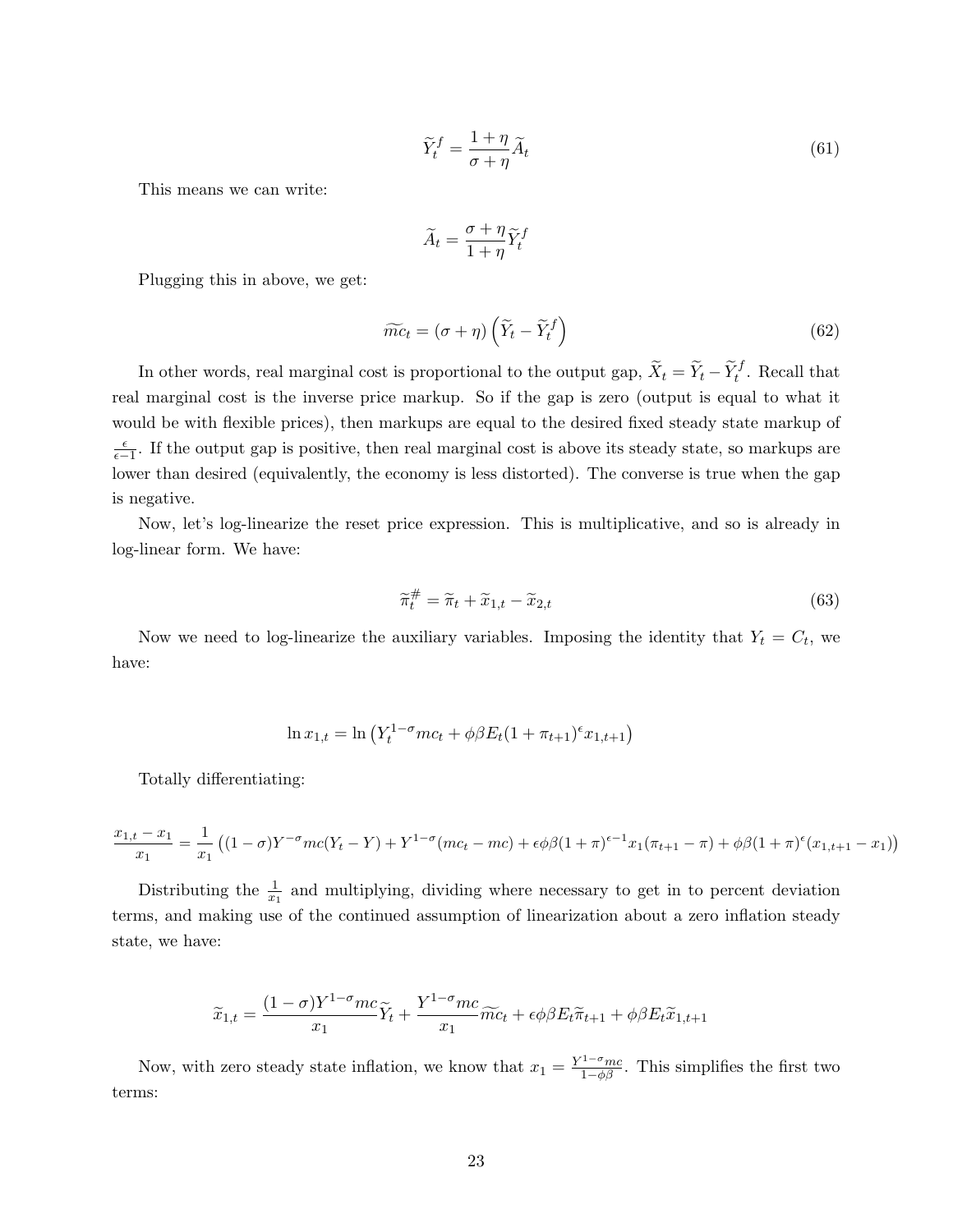$$
\widetilde{x}_{1,t} = (1 - \sigma)(1 - \phi\beta)\widetilde{Y}_t + (1 - \phi\beta)\widetilde{m}c_t + \epsilon\phi\beta E_t\widetilde{\pi}_{t+1} + \phi\beta E_t\widetilde{x}_{1,t+1}
$$
\n(64)

Now, log-linearize  $x_{2,t}\text{:}$ 

$$
\ln x_{2,t} = \ln \left( Y_t^{1-\sigma} + \phi \beta E_t (1 + \pi_{t+1})^{\epsilon - 1} x_{2,t+1} \right)
$$

Totally differentiating:

$$
\frac{x_{2,t} - x_2}{x_2} = \frac{1}{x_2} \left( (1 - \sigma) Y^{-\sigma} (Y_t - Y) + (\epsilon - 1) \phi \beta (1 + \pi)^{\epsilon - 2} x_2 (\pi_{t+1} - \pi) + \phi \beta (1 + \pi)^{\epsilon - 1} (x_{2,t+1} - x_2) \right)
$$

Distributing the x2, multiplying and dividing by appropriate terms, and making use of the fact that  $\pi =$ , we have:

$$
\widetilde{x}_{2,t} = \frac{(1-\sigma)Y^{1-\sigma}}{x_2}\widetilde{Y}_t + (\epsilon - 1)\phi\beta E_t \widetilde{\pi}_{t+1} + \phi\beta E_t \widetilde{x}_{2,t+1}
$$

Since  $x_2 = \frac{Y^{1-\sigma}}{1-\phi\beta}$ , this can be written:

$$
\widetilde{x}_{2,t} = (1 - \sigma)(1 - \phi\beta)\widetilde{Y}_t + (\epsilon - 1)\phi\beta E_t \widetilde{\pi}_{t+1} + \phi\beta E_t \widetilde{x}_{2,t+1}
$$
\n(65)

Now, subtracting  $\widetilde{x}_{2,t}$  from  $\widetilde{x}_{1,t}$ , we have:

$$
\widetilde{x}_{1,t} - \widetilde{x}_{2,t} = (1 - \phi\beta)\widetilde{mc}_t + \phi\beta E_t \widetilde{\pi}_{t+1} + \phi\beta E_t (\widetilde{x}_{1,t+1} - \widetilde{x}_{2,t+1})
$$

From above, we also know that:

$$
\widetilde{x}_{1,t} - \widetilde{x}_{2,t} = \widetilde{\pi}_t^{\#} - \widetilde{\pi}_t
$$

But  $\widetilde{\pi}_t^{\#} = \frac{1}{1-\phi}\widetilde{\pi}_t$ , so we must also have:

$$
\widetilde{x}_{1,t}-\widetilde{x}_{2,t}=\frac{\phi}{1-\phi}\widetilde{\pi}_t
$$

Make this substitution above:

$$
\frac{\phi}{1-\phi}\widetilde{\pi}_t = (1-\phi\beta)\widetilde{m}c_t + \phi\beta E_t \widetilde{\pi}_{t+1} + \phi\beta E_t \left(\frac{\phi}{1-\phi}E_t \widetilde{\pi}_{t+1}\right)
$$

Multiplying through:

$$
\widetilde{\pi}_t = \frac{(1 - \phi)(1 - \phi\beta)}{\phi}\widetilde{mc}_t + (1 - \phi)\beta E_t \widetilde{\pi}_{t+1} + \phi\beta E_t \widetilde{\pi}_{t+1}
$$

Or: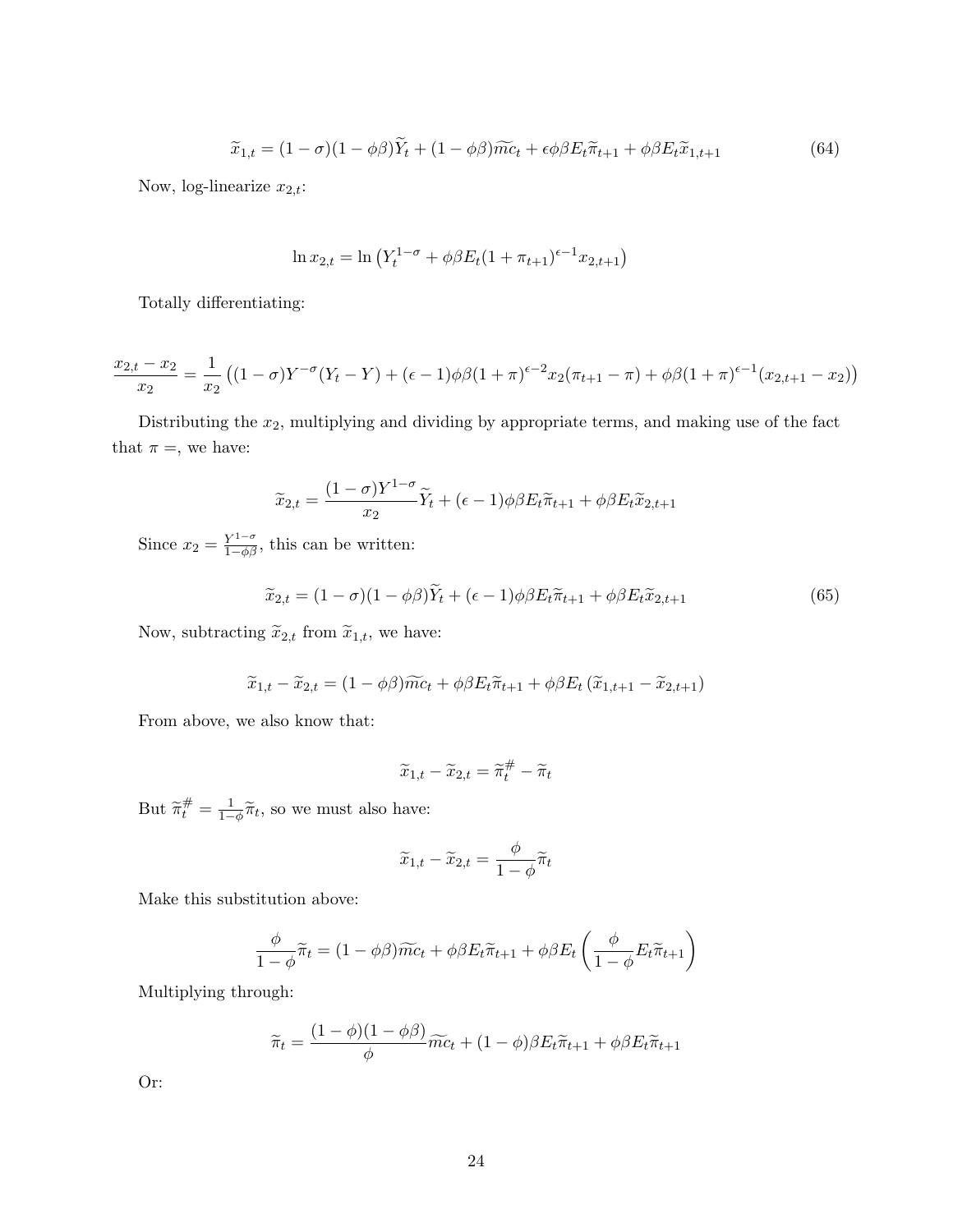$$
\widetilde{\pi}_t = \frac{(1 - \phi)(1 - \phi\beta)}{\phi}\widetilde{mc}_t + \beta E_t \widetilde{\pi}_{t+1}
$$
\n(66)

This expression is sometimes called the New Keynesian Phillips Curve. It is "new" in the sense of being forward-looking. It is a Phillips Curve in the sense of showing a relationship between some real measure,  $\widetilde{mc}_t$ , and inflation,  $\widetilde{\pi}_t$ . It is also common to see the Phillips Curve expressed in terms of the output gap, using the relationship between real marginal cost and the gap that we derived above:

$$
\widetilde{\pi}_t = \frac{(1 - \phi)(1 - \phi\beta)}{\phi} (\sigma + \eta) \left(\widetilde{Y}_t - \widetilde{Y}_t^f\right) + \beta E_t \widetilde{\pi}_{t+1} \tag{67}
$$

Using the terminal condition that inflation will return to steady state eventually, we can solve the NKPC forward to get:

$$
\widetilde{\pi}_t = \frac{(1 - \phi)(1 - \phi\beta)}{\phi} \sum_{j=0}^{\infty} \beta^j \widetilde{mc}_{t+j}
$$
\n(68)

In other words, current inflation is proportional to the present discounted value of expected real marginal cost. This expression is actually pretty intuitive. Real marginal cost is the inverse price markup. In the model without price rigidity, firms desire constant markups. If expected future marginal cost is high, then firms will have low markups. Firms given the option of updating prices today will try to increase price today (since they may be stuck with that price in the future) to hit their desired price markup (and vice-versa), putting upward pressure on current inflation (and vice versa). The "slope" of the Phillips Curve is decreasing in  $\phi$ : when  $\phi$  is large, the coefficient on marginal cost (or the gap) is small, suggesting that real movements put little upward pressure on inflation. When  $\phi$  is small, the Phillips Curve is steep. In the limiting case, as prices become perfectly flexible  $(\phi \to \infty)$ , the Phillips Curve becomes vertical, which means  $\widetilde{mc}_t = 0$  and  $\widetilde{Y}_t = \widetilde{Y}_t^f$ (e.g. we would be at the flexible price allocation).

The expressions for  $A_t$  and money growth are already log-linear, so we have:

$$
\widetilde{A}_t = \rho_a \widetilde{A}_{t-1} + \varepsilon_{a,t} \tag{69}
$$

$$
\Delta \widetilde{m}_t = -\widetilde{\pi}_t + \rho_m \widetilde{\pi}_{t-1} + \rho_m \Delta \widetilde{m}_{t-1} + \varepsilon_{m,t} \tag{70}
$$

$$
\Delta \widetilde{m}_t = \widetilde{m}_t - \widetilde{m}_{t-1} \tag{71}
$$

Lastly, we need to log-linearize the money demand expression:

$$
\ln m_t = \ln \theta + i_t - \ln i_t + \sigma \ln Y_t
$$

Totally differentiating: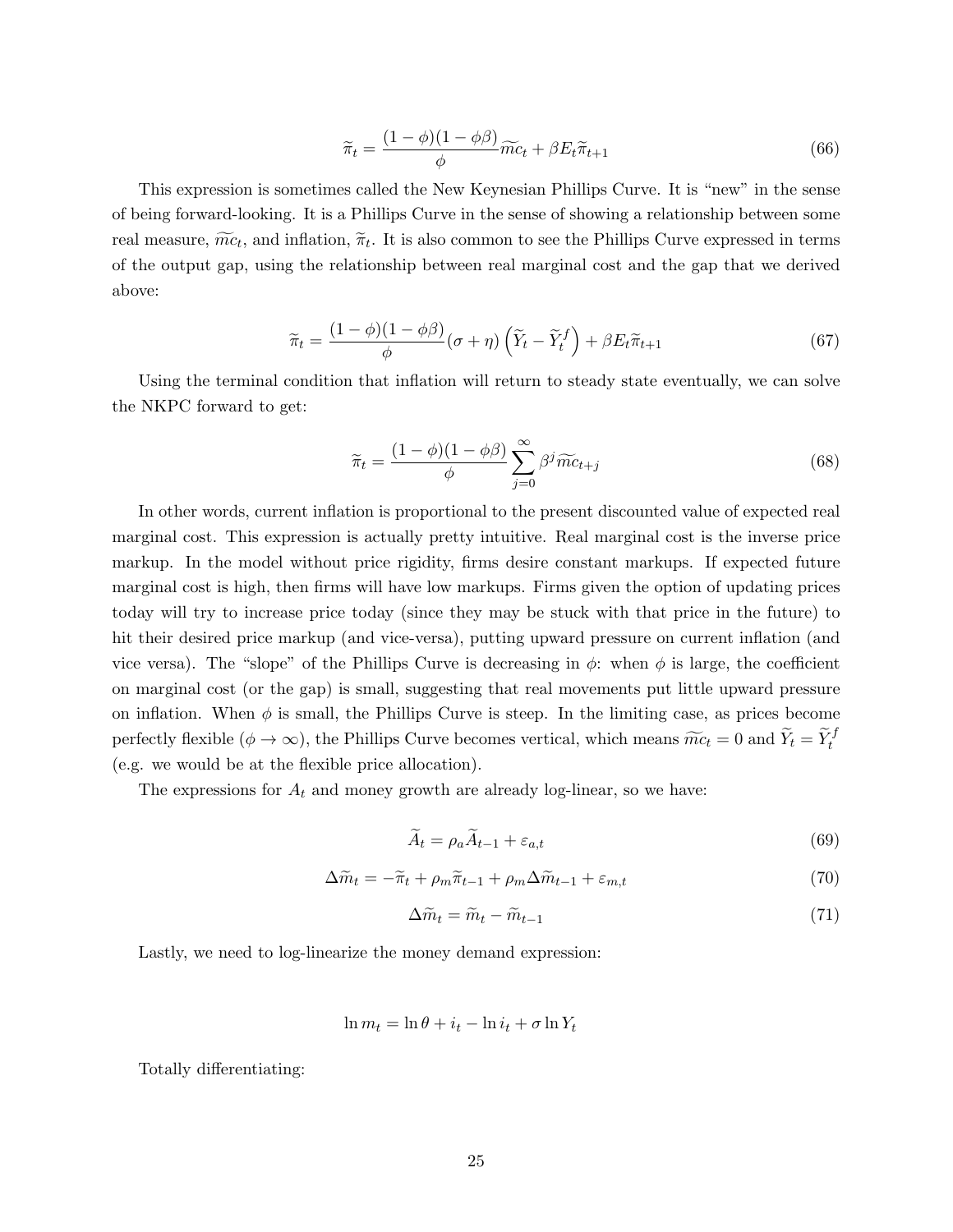$$
\widetilde{m}_t = \widetilde{i}_t - \frac{1}{i}\widetilde{i}_t + \sigma \widetilde{Y}_t
$$

Recall that  $\tilde{i}_t = i_t - i$ , where  $i = \frac{1}{\beta} - 1$  since steady state inflation is zero. Hence we can write this as:

$$
\widetilde{m}_t = \widetilde{i}_t - \frac{\beta}{1-\beta}\widetilde{i}_t + \sigma \widetilde{Y}_t
$$

Or:

$$
\widetilde{m}_t = \left(1 - \frac{\beta}{1 - \beta}\right)\widetilde{i}_t + \sigma \widetilde{Y}_t \tag{72}
$$

This is intuitive. Demand for real balances is decreasing in the real interest rate and increasing  $Y_t$ .

This means we can re-write the complete (though reduced, because I've eliminated a lot of the extraneous variables) log-linearzied system of equations as:

$$
\widetilde{Y}_t = E_t \widetilde{Y}_{t+1} - \frac{1}{\sigma} \left( \widetilde{i}_t - E_t \widetilde{\pi}_{t+1} \right)
$$
\n(73)

$$
\widetilde{\pi}_t = \frac{(1 - \phi)(1 - \phi\beta)}{\phi}(\sigma + \eta) \left(\widetilde{Y}_t - \widetilde{Y}_t^f\right) + \beta E_t \widetilde{\pi}_{t+1} \tag{74}
$$

$$
\widetilde{Y}_t^f = \frac{1+\eta}{\sigma+\eta} \widetilde{A}_t \tag{75}
$$

$$
\widetilde{A}_t = \rho_a \widetilde{A}_{t-1} + \varepsilon_{a,t} \tag{76}
$$

$$
\Delta \widetilde{m}_t = -\widetilde{\pi}_t + \rho_m \widetilde{\pi}_{t-1} + \rho_m \Delta \widetilde{m}_{t-1} + \varepsilon_{m,t} \tag{77}
$$

$$
\Delta \widetilde{m}_t = \widetilde{m}_t - \widetilde{m}_{t-1} \tag{78}
$$

$$
\widetilde{m}_t = \left(1 - \frac{\beta}{1 - \beta}\right)\widetilde{i}_t + \sigma \widetilde{Y}_t
$$
\n(79)

This is seven equations in seven variables  $(\widetilde{Y}_t, \widetilde{i}_t, \widetilde{\pi}_t, \widetilde{Y}_t^f, \widetilde{A}_t, \Delta \widetilde{m}_t, \widetilde{m}_t)$ . We have an "aggregate demand" expression given by the linearized Euler equation, an "aggregate supply" relationship given by the Phillips Curve, a productivity shock, a money supply relationship, a money demand relationship, and two auxiliary expressions defining growth in real balances and the flexible price level of output. Note that you won't get *exactly* the same output as Dynare will give you from this linearization. It will be very close. The reason is that I approximated  $\ln(1+i_t) = i_t$ , whereas when Dynare does the approximation it won't use that extra term in doing the log-linearization.

# 9 A Taylor Rule Formulation

In the model as laid out so far, whether in log-linearized form or not, I have characterized monetary policy with an exogenous rule for money growth. This doesn't seem to square particularly well with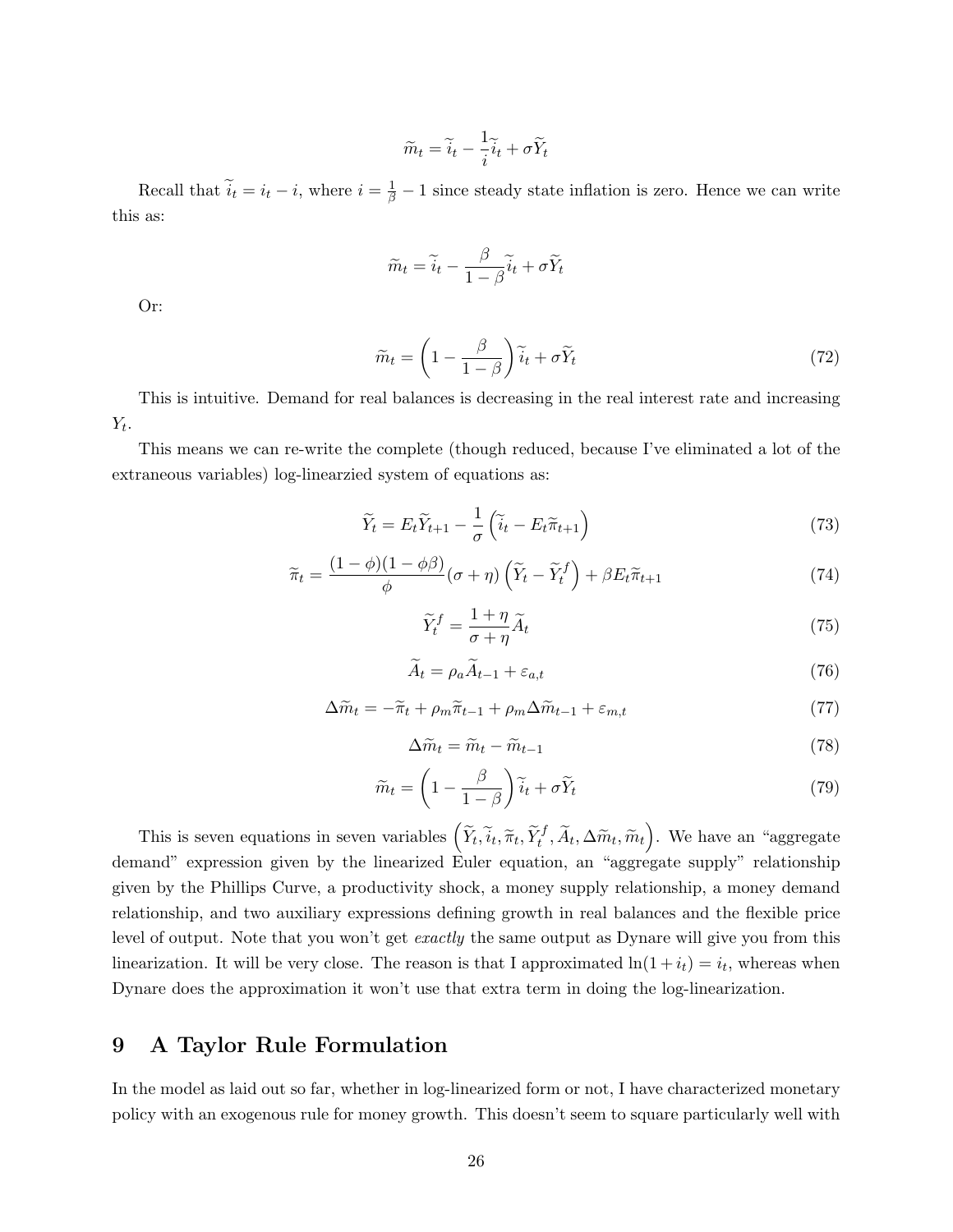actual central bank practice, where central bankers tend to think of policy in terms of interest rates, not monetary aggregates per se.

For reasons that will soon become clearer, an exogenous interest rate rule will lead to an indeterminacy in the model. An interest rate specification of policy needs to feature nominal interest rates reacting, and reacting sufficiently, to endogenous variables like inflation and output. The most popular interest rate rule is somewhat generically called a Taylor rule, after John Taylor. It takes a form similar to the following:

$$
i_t = (1 - \rho_i)i + \rho_i i_{t-1} + (1 - \rho_i) (\phi_\pi(\pi_t - \pi) + \phi_x (\ln X_t - \ln X)) + \varepsilon_{i,t}
$$
(80)

i is the steady state interest,  $\pi$  is an exogenous steady state inflation target,  $\ln X_t$  is the output gap,  $\ln X$  is the steady state output gap, and  $\varepsilon_{i,t}$  is a monetary policy shock, analogous to the  $\varepsilon_{m,t}$ in the money growth specification.  $\rho_i$  is a smoothing parameter, and  $\phi_{\pi}$  and  $\phi_x$  are non-negative coefficients. Assume that  $\phi_{\pi} > 1$  (we'll talk about why later). The policy rule is one of partial adjustment – it says that the current nominal rate is a convex combination of the lagged nominal rate and the current target rate, where the current target rate is a linear function of the deviations of inflation and the output gap from target (where I have implicitly assumed that the targets are the long run steady state levels). Note that there is no mention of money in this policy rule specification. I can effectively replace the money growth process above with this rule. Given the chosen nominal interest rate, the central bank will implicitly print the requisite amount of money to meet money demand at that interest rate. Given the specification for money we have used – where money enters the utility function in an additively separable fashion – we could actually not talk about money at all, and consider the economy to be "cashless."

The full set of equilibrium conditions can be written:

$$
C_t^{-\sigma} = \beta E_t C_{t+1}^{-\sigma} (1 + i_t)(1 + \pi_{t+1})^{-1}
$$
\n(81)

$$
\psi N_t^{\eta} = C_t^{-\sigma} w_t \tag{82}
$$

$$
m_t = \theta \frac{1 + i_t}{i_t} C_t^{\sigma} \tag{83}
$$

$$
mc_t = \frac{w_t}{A_t} \tag{84}
$$

$$
C_t = Y_t \tag{85}
$$

$$
Y_t = \frac{A_t N_t}{v_t^p} \tag{86}
$$

$$
v_t^p = (1 - \phi)(1 + \pi_t^{\#})^{-\epsilon}(1 + \pi_t)^{\epsilon} + (1 + \pi_t)^{\epsilon}\phi v_{t-1}^p
$$
\n(87)

$$
(1 + \pi_t)^{1 - \epsilon} = (1 - \phi)(1 + \pi_t^{\#})^{1 - \epsilon} + \phi \tag{88}
$$

$$
1 + \pi_t^{\#} = \frac{\epsilon}{\epsilon - 1} (1 + \pi_t) \frac{x_{1,t}}{x_{2,t}} \tag{89}
$$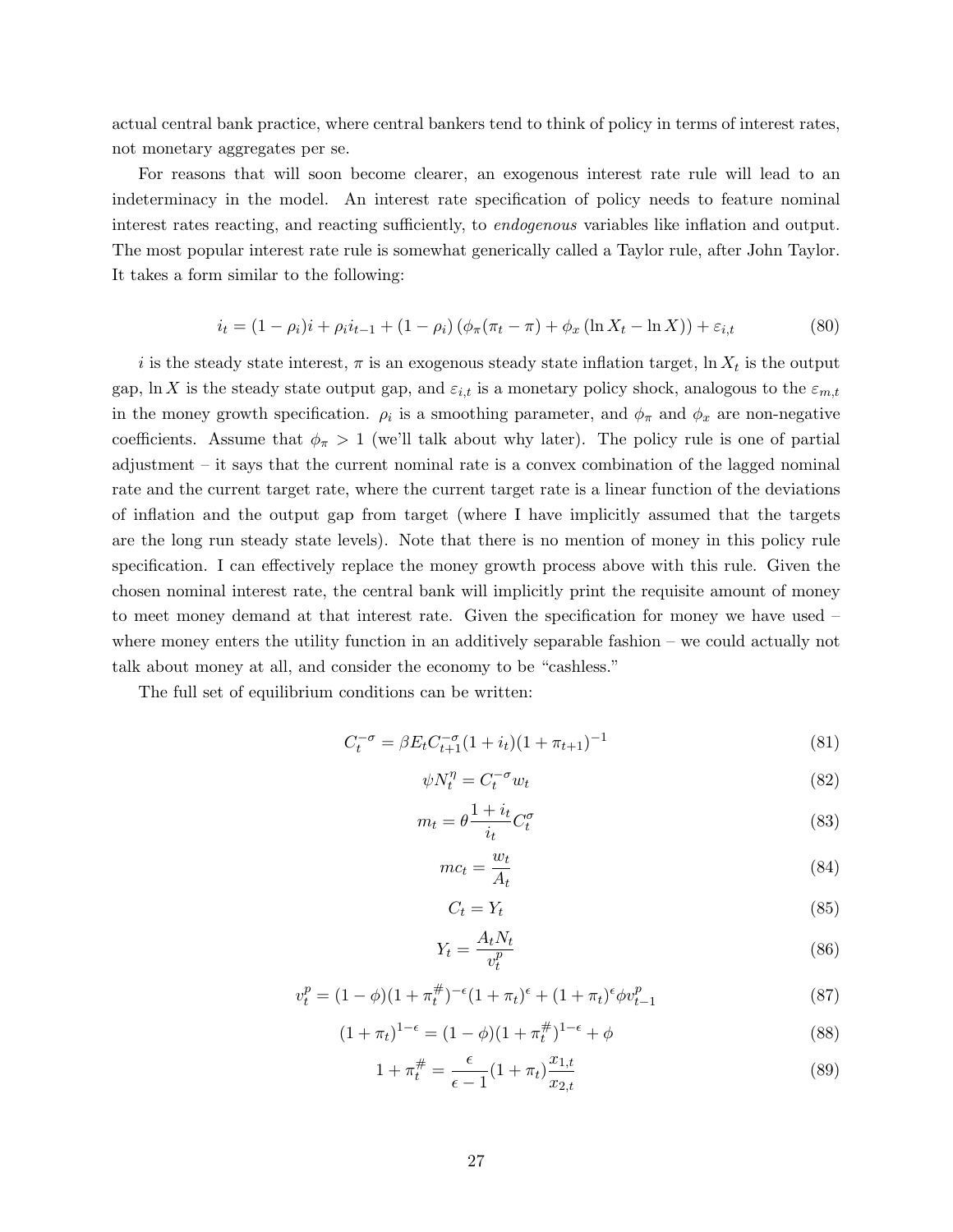$$
x_{1,t} = C_t^{-\sigma} mc_t Y_t + \phi \beta E_t (1 + \pi_{t+1})^{\epsilon} x_{1,t+1}
$$
\n(90)

$$
x_{2,t} = C_t^{-\sigma} Y_t + \phi \beta E_t (1 + \pi_{t+1})^{\epsilon-1} x_{2,t+1}
$$
\n(91)

$$
\ln A_t = \rho_a \ln A_{t-1} + \varepsilon_{a,t} \tag{92}
$$

$$
i_t = (1 - \rho_i)i + \rho_i i_{t-1} + (1 - \rho_i) (\phi_\pi(\pi_t - \pi) + \phi_x (\ln X_t - \ln X)) + \varepsilon_{i,t}
$$
(93)

Here I have gotten rid of the money growth specification, and since I've done that I no longer need to keep  $\Delta \ln m_t$  as a variable, so this is actually one fewer equation and one fewer unknown than I previously had. As I said above, I really don't even need to keep track of  $m_t$  anymore either, but I'll keep it in because that turns out to be instructive.

One point that I should mention up front. One might be tempted to think that the steady state log output gap is zero, meaning that  $Y = Y<sup>f</sup>$ . This will only be the case if  $\pi = 0$ , otherwise  $Y < Y<sup>f</sup>$ . From above, we know that:

$$
Y^f = \left(\frac{1}{\psi} \frac{\epsilon - 1}{\epsilon}\right)^{\frac{1}{\sigma + \eta}}
$$
(94)

For the sticky price economy, we have:

$$
N = \left(\frac{1}{\psi} \left(v^p\right)^\sigma mc\right)^{\frac{1}{\eta + \sigma}}\tag{95}
$$

We know that:

$$
Y=\frac{N}{v^p}
$$

Steady state output is then:

$$
Y = \left(\frac{1}{\psi}\right)^{\frac{1}{\sigma + \eta}} (v^p)^{-\frac{\eta}{\eta + \sigma}} m c^{\frac{1}{\eta + \sigma}}
$$
(96)

We also know:

$$
mc = \frac{1 - \phi\beta(1 + \pi)^{\epsilon}}{1 - \phi\beta(1 + \pi)^{\epsilon - 1}} \frac{1 + \pi^{\#}}{1 + \pi} \frac{\epsilon - 1}{\epsilon}
$$

Now, if  $\pi = 0$ , then  $mc = \frac{\epsilon - 1}{\epsilon}$  $\frac{-1}{\epsilon}$  and  $v^p = 1$ , so this reduces to the same expression as  $Y^f$ , so we'll have  $Y = Y^f$ . But if  $\pi > 0$ , you can show that  $mc < \frac{\epsilon - 1}{\epsilon}$  and we know that  $v^p > 1$ . Since the exponent on mc is positive, and the exponent on  $v^p$  negative, this means that  $\pi > 0$  will mean  $Y < Y<sup>f</sup>$ , which means the steady state output gap will be negative,  $\ln X = \ln Y - \ln Y<sup>f</sup> < 0$ .

I solve the model in Dynare using the coefficients  $\rho_i = 0.8$ ,  $\phi_{\pi} = 1.5$ , and  $\phi_x = 0$ . Below are the impulse responses to a technology shock under the Taylor rule formulation: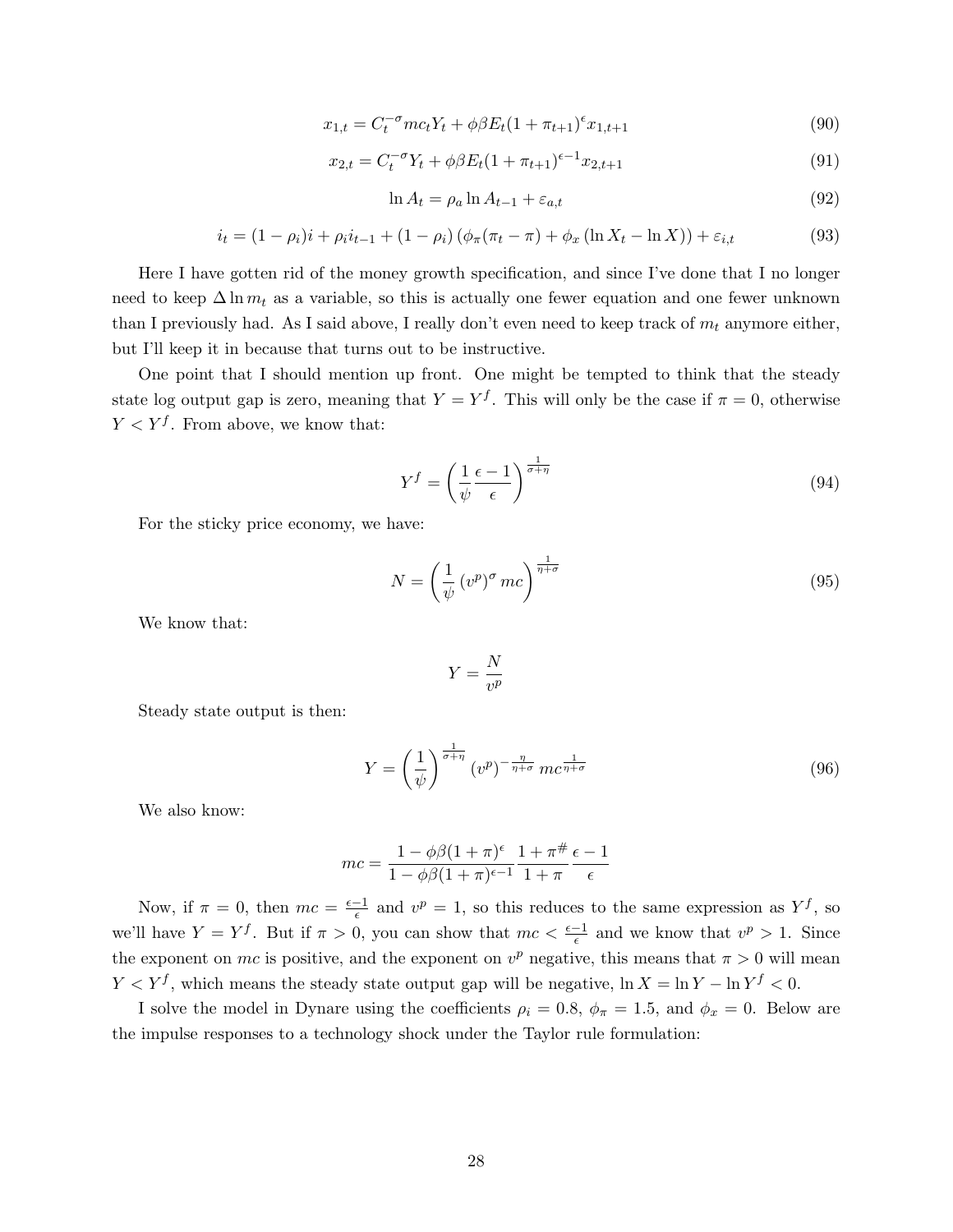

If you compare these to what we had earlier, you'll notice that they are substantively different. In particular, the impact increase in output under the Taylor rule is much larger than under the exogenous money growth rule; hence we also see a smaller drop in hours on impact, a smaller increase in the real interest rate, and a smaller drop in inflation. We also see the nominal interest rate moving. Also, the response of the price level here seems to be more or less permanent, whereas in the money growth rule case it seemed to be mean-reverting.

To get a better sense of these differences, below I plot the impulse response of the nominal supply to the technology shock. Note that the nominal money supply didn't respond in the previous case.

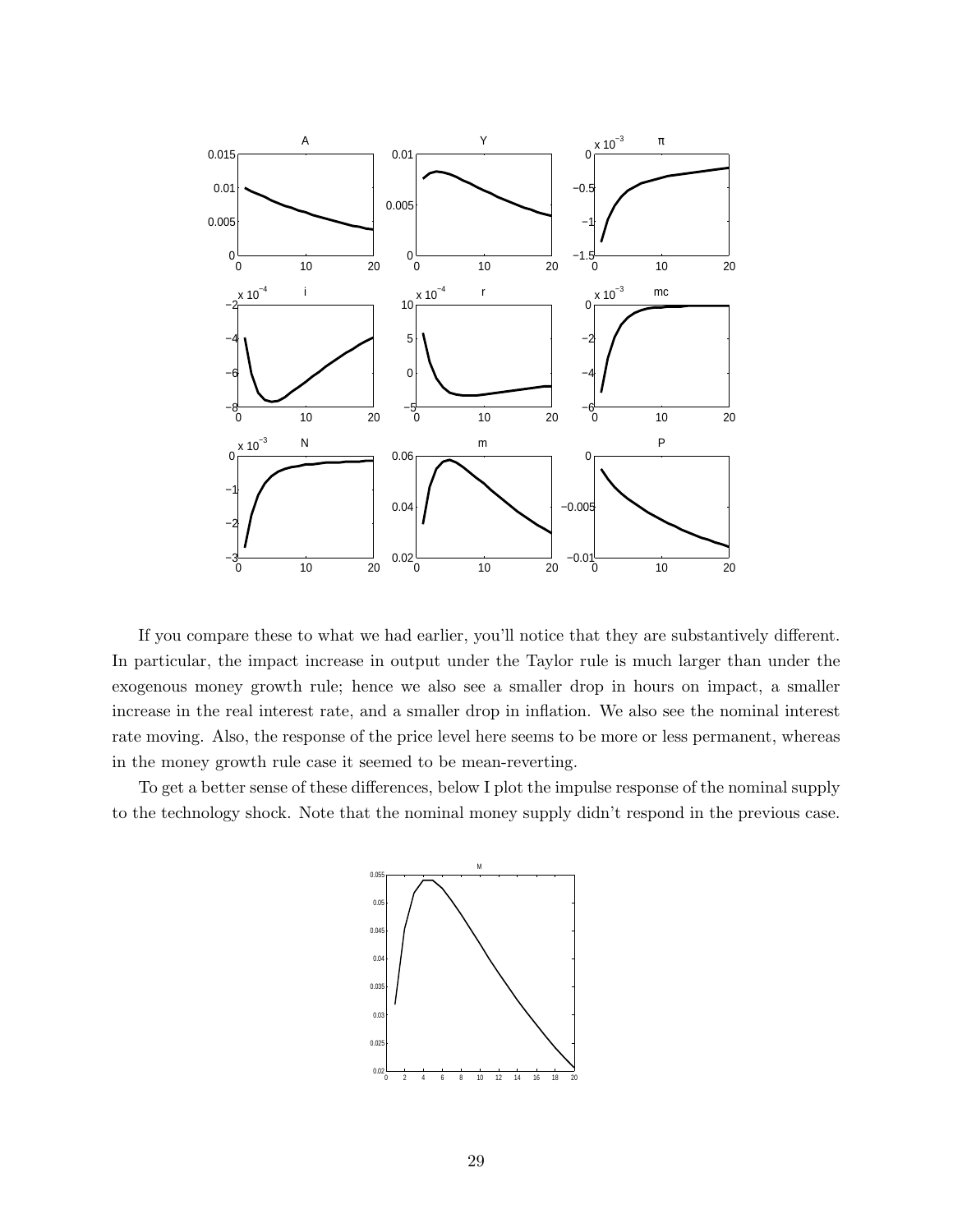Here we see that the nominal money supply rises rather significantly. In other words, under the Taylor rule the money supply is effectively endogenous, and the central bank reacts to the increased productivity by accommodating it and increasing the money supply. This increase in the money supply helps real balances increases – now we don't have to simply rely on prices falling to get real balances to go up, so output can expand by more than it would if the money supply were fixed. This endogenous response of the money supply is what allows output to rise by more than it did under the exogenous money rule process earlier. Accordingly, we see a smaller drop in the output gap in response to the technology shock.



Next, consider a positive shock to the Taylor rule, which raises the nominal interest rate. This coincides with a decline in the money supply, an increase in the real interest rate, and a decline in economic activity. The channels at play for why this nominal shock has real effects are the same as above when we thought about the nominal shock in terms of the money supply. There are two ways to think about. First, the decrease in the money supply is matched by a less than proportional decrease in the price level because of price stickiness; this means that real balances decline, which via the basic logic above necessitates a decline in output. It also has effect of raising the real interest rate. The nominal rate rises, and because of price stickiness expected inflation does not rise enough, so the real rate rises, which leads to a reduction in demand.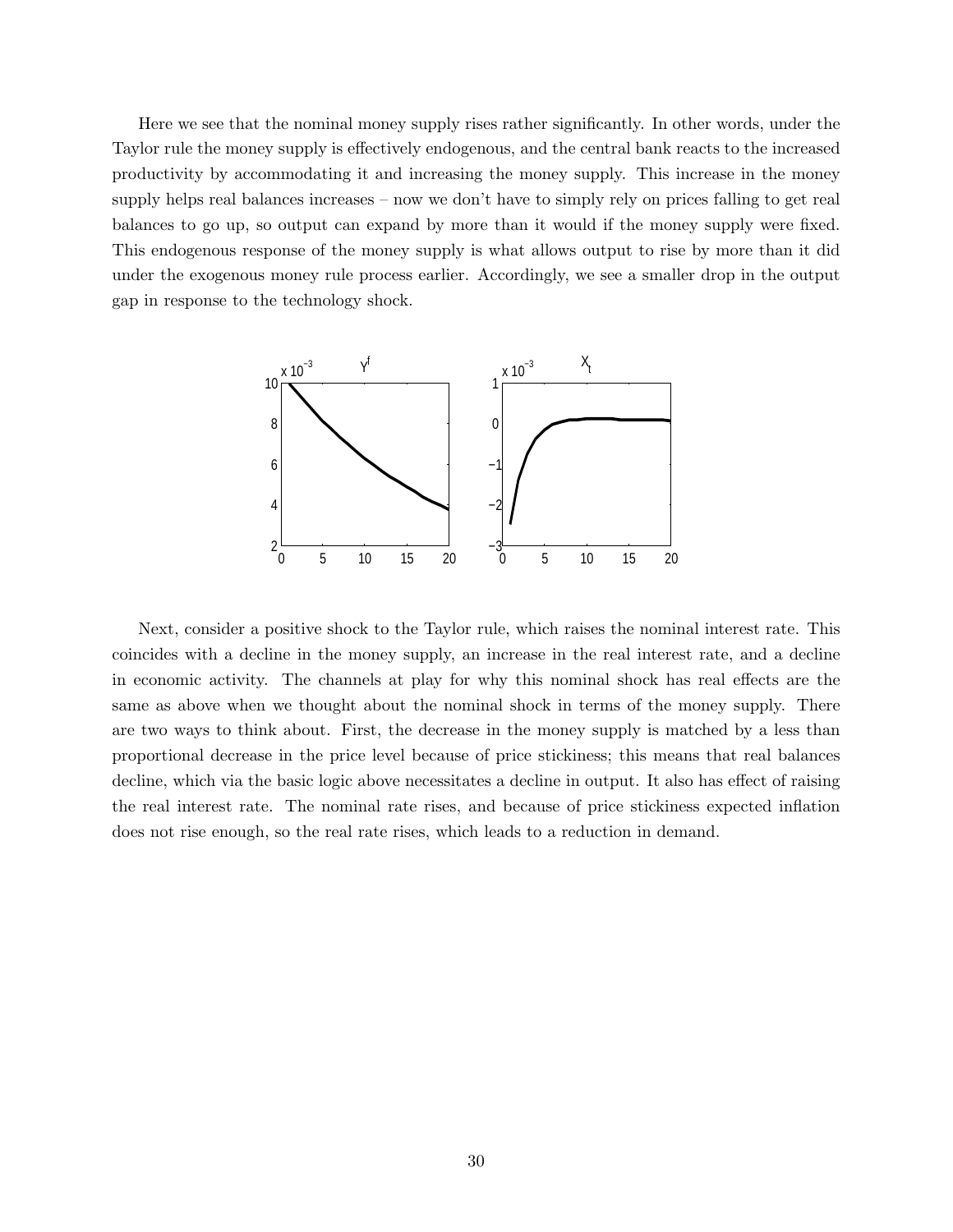

Below are the impulse responses of the flexible price level of output as well as the output gap.



In log-linear terms, the Taylor rule is just:

$$
\widetilde{i}_t = \rho_i \widetilde{i}_{t-1} + (1 - \rho_i) \left( \phi_\pi \widetilde{\pi}_t + \phi_x \widetilde{X}_t \right) + \varepsilon_{i,t} \tag{97}
$$

We can the write the linearized model as:

$$
\widetilde{Y}_t = E_t \widetilde{Y}_{t+1} - \frac{1}{\sigma} \left( \widetilde{i}_t - E_t \widetilde{\pi}_{t+1} \right)
$$
\n(98)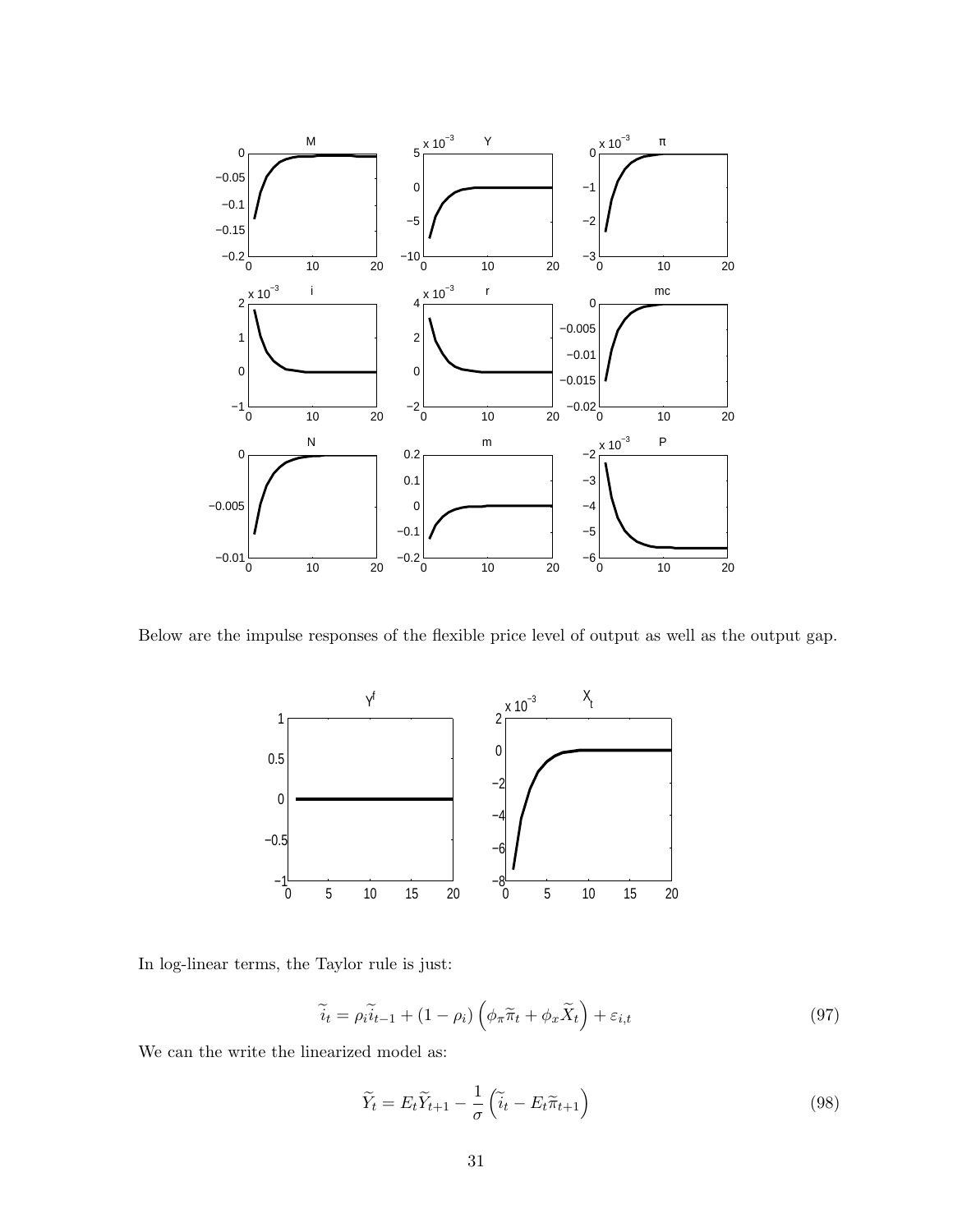$$
\widetilde{\pi}_t = \frac{(1 - \phi)(1 - \phi\beta)}{\phi}(\sigma + \eta) \left(\widetilde{Y}_t - \widetilde{Y}_t^f\right) + \beta E_t \widetilde{\pi}_{t+1}
$$
\n(99)

$$
\widetilde{Y}_t^f = \frac{1+\eta}{\sigma+\eta} \widetilde{A}_t \tag{100}
$$

$$
\widetilde{A}_t = \rho_a \widetilde{A}_{t-1} + \varepsilon_{a,t} \tag{101}
$$

$$
\widetilde{i}_t = \rho_i \widetilde{i}_{t-1} + (1 - \rho_i) \left( \phi_\pi \widetilde{\pi}_t + \phi_x \widetilde{X}_t \right) + \varepsilon_{i,t} \tag{102}
$$

Sometimes you will see different ways of writing the model out, and it is useful to review them here. First, note that we can eliminate  $\widetilde{A}_t$  and just write the model in terms of  $\widetilde{Y}_t^f$ . Let  $\omega = \frac{1+\eta}{\sigma+\eta}$  $rac{1+\eta}{\sigma+\eta}$ :

$$
\widetilde{Y}_t^f = \omega \widetilde{A}_t
$$
\n
$$
\widetilde{Y}_t^f = \omega \left( \rho_a \widetilde{A}_{t-1} + \varepsilon_{a,t} \right)
$$
\n
$$
\widetilde{Y}_t^f = \omega \left( \rho_a \frac{1}{\omega} \widetilde{Y}_{t-1}^f + \varepsilon_{a,t} \right)
$$
\n
$$
\widetilde{Y}_t^f = \rho_a \widetilde{Y}_{t-1}^f + \omega \varepsilon_{a,t} \tag{103}
$$

In other words, we can think about the flexible price level of output is effectively being exogenous, obeying the same AR(1) process as  $A_t$ , but with the shock scaled by the factor  $\omega$ .

Now, let's write the Euler/IS equation in terms of the output gap,  $X_t$ , instead of output. We can do this by subtracting  $\widetilde{Y}_t^f$  and  $E_t \widetilde{Y}_{t+1}^f$  from both sides:

$$
\widetilde{Y}_t - \widetilde{Y}_t^f - E_t \widetilde{Y}_{t+1}^f = -\widetilde{Y}_t^f + E_t \widetilde{Y}_{t+1} - E_t \widetilde{Y}_{t+1}^f - \frac{1}{\sigma} \left( \widetilde{i}_t - E_t \widetilde{\pi}_{t+1} \right)
$$
\n
$$
\widetilde{X}_t = E_t \widetilde{X}_{t+1} + E_t \widetilde{Y}_{t+1}^f - \widetilde{Y}_t^f - \frac{1}{\sigma} \left( \widetilde{i}_t - E_t \widetilde{\pi}_{t+1} \right)
$$

Now, from the Fisher relationship, we know that  $\tilde{r}_t = \tilde{i}_t - E_t \tilde{\pi}_{t+1}$ . Now, let's consider a hypothetical allocation in which prices are flexible (e.g.  $\phi = 0$ ). Then we know by construction that  $\tilde{X}_t = 0$ . This means we can solve for a hypothetical flexible price real interest rate (sometimes called the "Wicksellian natural rate of interest" as:

$$
0 = E_t \widetilde{Y}_{t+1}^f - \widetilde{Y}_t^f - \frac{1}{\sigma} \widetilde{r}_t^f
$$
  

$$
\widetilde{r}_t^f = \sigma \left( E_t \widetilde{Y}_{t+1}^f - \widetilde{Y}_t^f \right)
$$
 (104)

In words, the "natural rate" of interest is proportional to the expected growth rate of the flexible price level of output. We can use this to write the Euler equation as: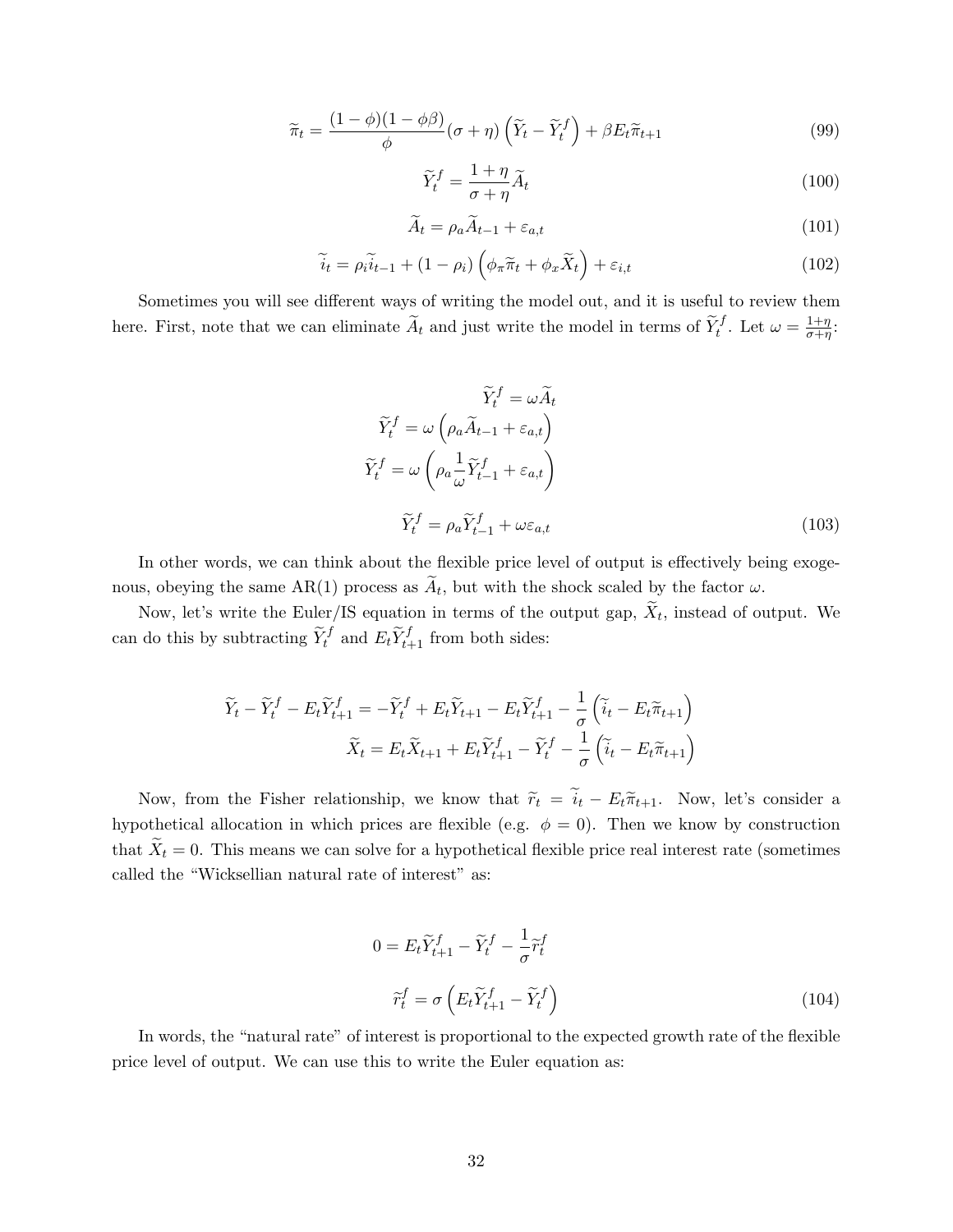$$
\widetilde{X}_t = E_t \widetilde{X}_{t+1} - \frac{1}{\sigma} \left( \widetilde{i}_t - E_t \widetilde{\pi}_{t+1} - \widetilde{r}_t^f \right)
$$
\n(105)

In other words, the current output gap equals the expected future output gap minus  $\frac{1}{\sigma}$  times the "real interest rate gap" – the gap between the actual real interest rate and the flexible price real interest rate. Holding  $E_t X_{t+1}$  fixed, if the real interest rate gap is positive (actual real rate "too high") then the gap will be negative, and vice-versa.

Since  $E_t \widetilde{Y}_t^f = \rho_a \widetilde{Y}_t^f$ , this further reduces to:

$$
\widetilde{r}_t^f = \sigma(\rho_a - 1)\widetilde{Y}_t^f \tag{106}
$$

Now, plug in the AR(1) process for  $\widetilde{Y}_t^f$  that we just derived:

$$
\widetilde{r}_{t}^{f} = \sigma(\rho_{a} - 1) \left( \rho_{a} \widetilde{Y}_{t-1}^{f} + \omega \varepsilon_{a,t} \right)
$$

$$
\widetilde{r}_{t}^{f} = \sigma(\rho_{a} - 1) \left( \rho_{a} \frac{1}{\sigma(\rho_{a} - 1)} \widetilde{r}_{t-1}^{f} + \omega \varepsilon_{a,t} \right)
$$

$$
\widetilde{r}_{t}^{f} = \rho_{a} \widetilde{r}_{t-1}^{f} + \sigma(\rho_{a} - 1) \omega \varepsilon_{a,t} \qquad (107)
$$

With this, we can reduce the entire log-linearized system to:

$$
\widetilde{X}_t = E_t \widetilde{X}_{t+1} - \frac{1}{\sigma} \left( \widetilde{i}_t - E_t \widetilde{\pi}_{t+1} - \widetilde{r}_t^f \right)
$$
\n(108)

$$
\widetilde{\pi}_t = \frac{(1 - \phi)(1 - \phi\beta)}{\phi} (\sigma + \eta) \widetilde{X}_t + \beta E_t \widetilde{\pi}_{t+1}
$$
\n(109)

$$
\widetilde{i}_t = \rho_t \widetilde{i}_{t-1} + (1 - \rho_t) \left( \phi_\pi \widetilde{\pi}_t + \phi_x \widetilde{X}_t \right) + \varepsilon_{i,t} \tag{110}
$$

$$
\widetilde{r}_t^f = \rho_a \widetilde{r}_{t-1}^f + \sigma(\rho_a - 1)\omega \varepsilon_{a,t} \tag{111}
$$

This is sometimes called the "three equation New Keynesian model." This may look odd, since there are actually four equations, but only three of these equations describe endogenous variables: the first equation is the Euler/IS/demand relationship, the second is the Phillips Curve, and the third is a policy rule. These three equations are what make up the "three equation model." The fourth equation is an exogenous process for  $\tilde{r}_t^f$  $_t^J$  (which, again, we derived from a process for productivity).

# 10 Slight Detour: The Method of Undetermined Coefficients

Consider the small scale model above. It features two forward-looking jump variables ( $\tilde{\pi}_t$  and  $\tilde{X}_t$ ) and two state variables (one endogenous, the interest rate,  $i_t$ , and one exogenous, the natural rate of interest,  $\tilde{r}_t^f$  $t<sub>t</sub>$ ). We could solve for the policy functions mapping the states into the jump variables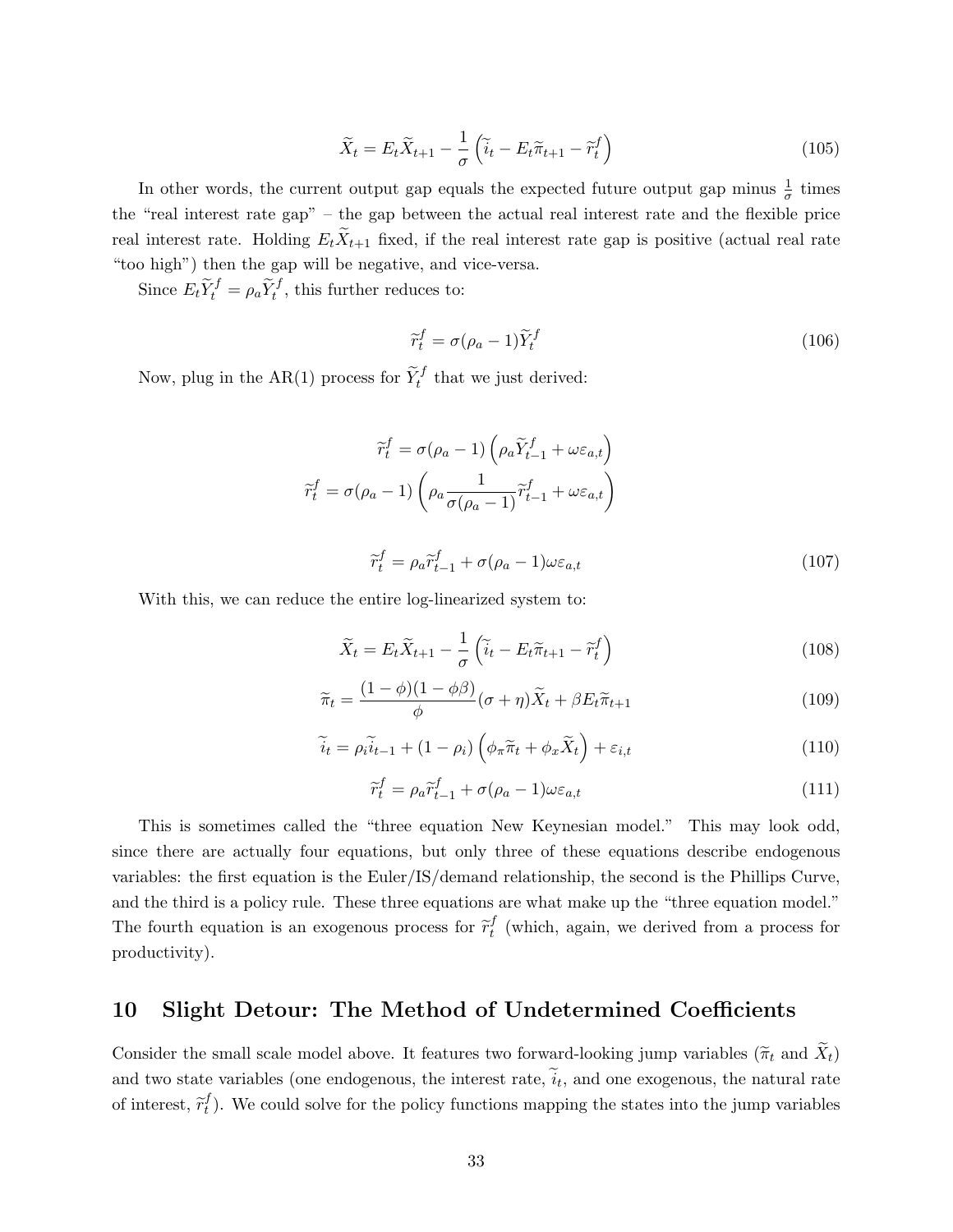using the methodology we laid out in class. Dynare will do this for us.

Another solution methodology, which is more intuitive, is to use the method of undetermined coefficients. This involves postulating (really, guessing) that the policy functions are linear, imposing that, and then solving a system of equations for the policy rule coefficients. In a small scale model without many state variables, this is often pretty straightforward and will allow us to get analytical policy functions, which is nice. Let's try that out here.

Consider the "three equation" model with the exogenous process for  $\tilde{r}_t^f$  $t<sup>J</sup>$ . To make life easy, let's assume that  $\rho_i = 0$ . This means that  $i_t$  is no longer a state; indeed, it becomes redundant and can be substituted out entirely. Doing so, the remaining system can be written as follows:

$$
\widetilde{X}_t = E_t \widetilde{X}_{t+1} - \frac{1}{\sigma} \left( \phi_\pi \widetilde{\pi}_t + \phi_x \widetilde{X}_t - E_t \widetilde{\pi}_{t+1} - \widetilde{r}_t^f \right)
$$
\n(112)

$$
\widetilde{\pi}_t = \kappa \widetilde{X}_t + \beta E_t \widetilde{\pi}_{t+1} \tag{113}
$$

$$
\widetilde{r}_t^f = \rho_a \widetilde{r}_{t-1}^f + \sigma(\rho_a - 1)\omega \varepsilon_{a,t} \tag{114}
$$

To keep notation tight, I have defined  $\kappa = \frac{(1-\phi)(1-\phi\beta)}{\phi}$  $\frac{(1-\varphi\beta)}{\phi}(\sigma+\eta)$  as the slope on the Phillips Curve. The only state variable is  $\tilde{r}_t^f$  $_t^J$ . Let's guess that the policy functions are linear:

$$
\widetilde{X}_t = \lambda_1 \widetilde{r}_t^f
$$

$$
\widetilde{\pi}_t = \lambda_2 \widetilde{r}_t^f
$$

Plug these in to the Euler/IS and Phillips Curves:

$$
\lambda_1 \widetilde{r}_t^f = \lambda_1 \rho_a \widetilde{r}_t^f - \frac{1}{\sigma} \left( \phi_\pi \lambda_2 \widetilde{r}_t^f + \phi_x \lambda_1 \widetilde{r}_t^f - \lambda_2 \rho_a \widetilde{r}_t^f - \widetilde{r}_t^f \right)
$$
  

$$
\sigma \lambda_1 \widetilde{r}_t^f - \sigma \lambda_1 \rho_a \widetilde{r}_t^f + \phi_\pi \lambda_2 \widetilde{r}_t^f + \phi_x \lambda_1 \widetilde{r}_t^f - \lambda_2 \rho_a \widetilde{r}_t^f - \widetilde{r}_t^f = 0
$$
  

$$
(\sigma \lambda_1 - \sigma \lambda_1 \rho_a + \phi_\pi \lambda_2 + \phi_x \lambda_1 - \lambda_2 \rho_a - 1) \widetilde{r}_t^f = 0
$$
  

$$
\Rightarrow \sigma \lambda_1 - \sigma \lambda_1 \rho_a + \phi_\pi \lambda_2 + \phi_x \lambda_1 - \lambda_2 \rho_a - 1 = 0
$$

$$
\lambda_2 \widetilde{r}_t^f = \kappa \lambda_1 \widetilde{r}_t^f + \beta \lambda_2 \rho_a \widetilde{r}_t^f
$$

$$
\lambda_2 \widetilde{r}_t^f - \kappa \lambda_1 \widetilde{r}_t^f - \beta \lambda_2 \rho_a \widetilde{r}_t^f =
$$

$$
(\lambda_2 - \kappa \lambda_1 - \beta \lambda_2 \rho_a) \widetilde{r}_t^f = 0
$$

$$
\Rightarrow \lambda_2 - \kappa \lambda_1 - \beta \lambda_2 \rho_a = 0
$$

Here I have made use of the fact that  $E_t \tilde{r}_{t+1}^f = \rho_a \tilde{r}_t^f$  $_t^J$ . The above amounts to two equations in two unknowns ( $\lambda_1$  and  $\lambda_2$ ). We can solve for these coefficients. From the second expression, we have: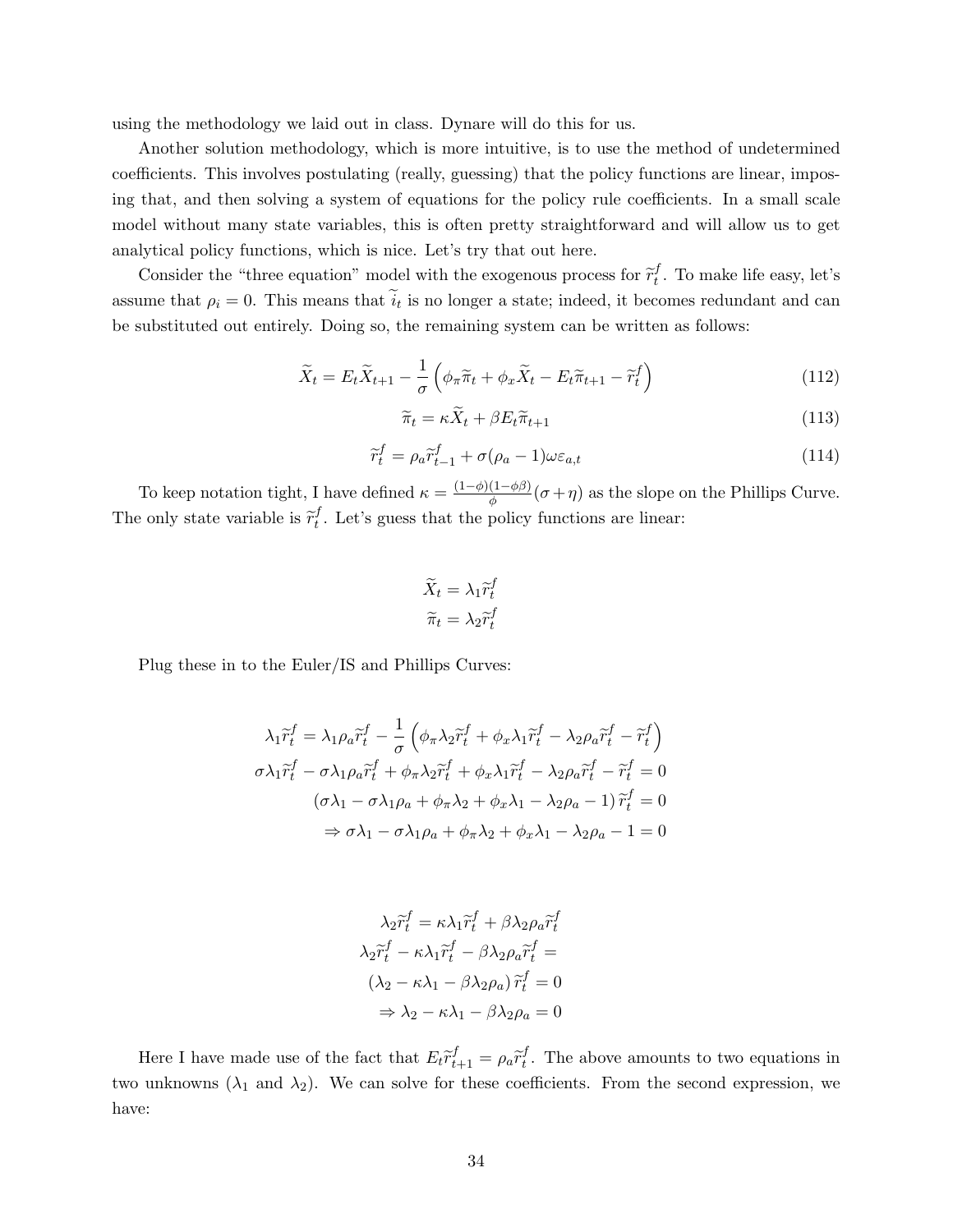$$
\lambda_1 = \frac{1 - \beta \rho_a}{\kappa} \lambda_2
$$

Simplify the first expression somewhat:

$$
(\sigma(1 - \rho_a) + \phi_x) \lambda_1 + (\phi_{\pi} - \rho_a) \lambda_2 - 1 = 0
$$

Plug in for  $\lambda_1$ :

$$
\left( \left( \sigma(1 - \rho_a) + \phi_x \right) (1 - \beta \rho_a) \frac{1}{\kappa} + \phi_\pi - \rho_a \right) \lambda_2 = 1
$$

So:

$$
\lambda_2 = \left( \left( \sigma (1 - \rho_a) + \phi_x \right) (1 - \beta \rho_a) \frac{1}{\kappa} + \phi_\pi - \rho_a \right)^{-1}
$$

This can be re-written:

$$
\lambda_2 = \frac{\kappa}{\left(\sigma(1-\rho_a) + \phi_x\right)\left(1-\beta\rho_a\right) + \kappa(\phi_\pi - \rho_a)}
$$
(115)

Then we have:

$$
\lambda_1 = \frac{1 - \beta \rho_a}{\left(\sigma(1 - \rho_a) + \phi_x\right)\left(1 - \beta \rho_a\right) + \kappa(\phi_\pi - \rho_a)}\tag{116}
$$

So the policy functions are:

$$
\widetilde{X}_t = \frac{1 - \beta \rho_a}{\left(\sigma (1 - \rho_a) + \phi_x\right) \left(1 - \beta \rho_a\right) + \kappa (\phi_\pi - \rho_a)} \widetilde{r}_t^f \tag{117}
$$

$$
\widetilde{\pi}_t = \frac{\kappa}{\left(\sigma(1-\rho_a) + \phi_x\right)\left(1-\beta\rho_a\right) + \kappa(\phi_\pi - \rho_a)} \widetilde{r}_t^f \tag{118}
$$

You can verify that you get the same thing by sticking the linearized equations into Dynare and letting it do the work for you.

# 11 Another Detour: Calibrating the Calvo Parameter  $\phi$

How does one come up with a reasonable value for  $\phi$ ? This is a really important parameter in the model – the bigger it is (the stickier are prices), the bigger will be the effects of nominal shocks and the more distorted will be the response of variables to real shocks.

It turns out that there exists a close mapping between  $\phi$  and the expected duration of a price change. Consider a firm that gets to update its price in a period. In expectation, how long will it be stuck with that price? The probability of getting to adjust its price one period from now is  $1 - \phi$ . The probability of adjusting in two periods is  $\phi(1 - \phi)$ :  $\phi$  is the probability it doesn't adjust after one period, and  $1 - \phi$  is the probability it can adjust in two periods. The probability of adjusting in three periods is  $\phi^2(1-\phi)$ :  $\phi^2$  is the probability it gets to the third period with its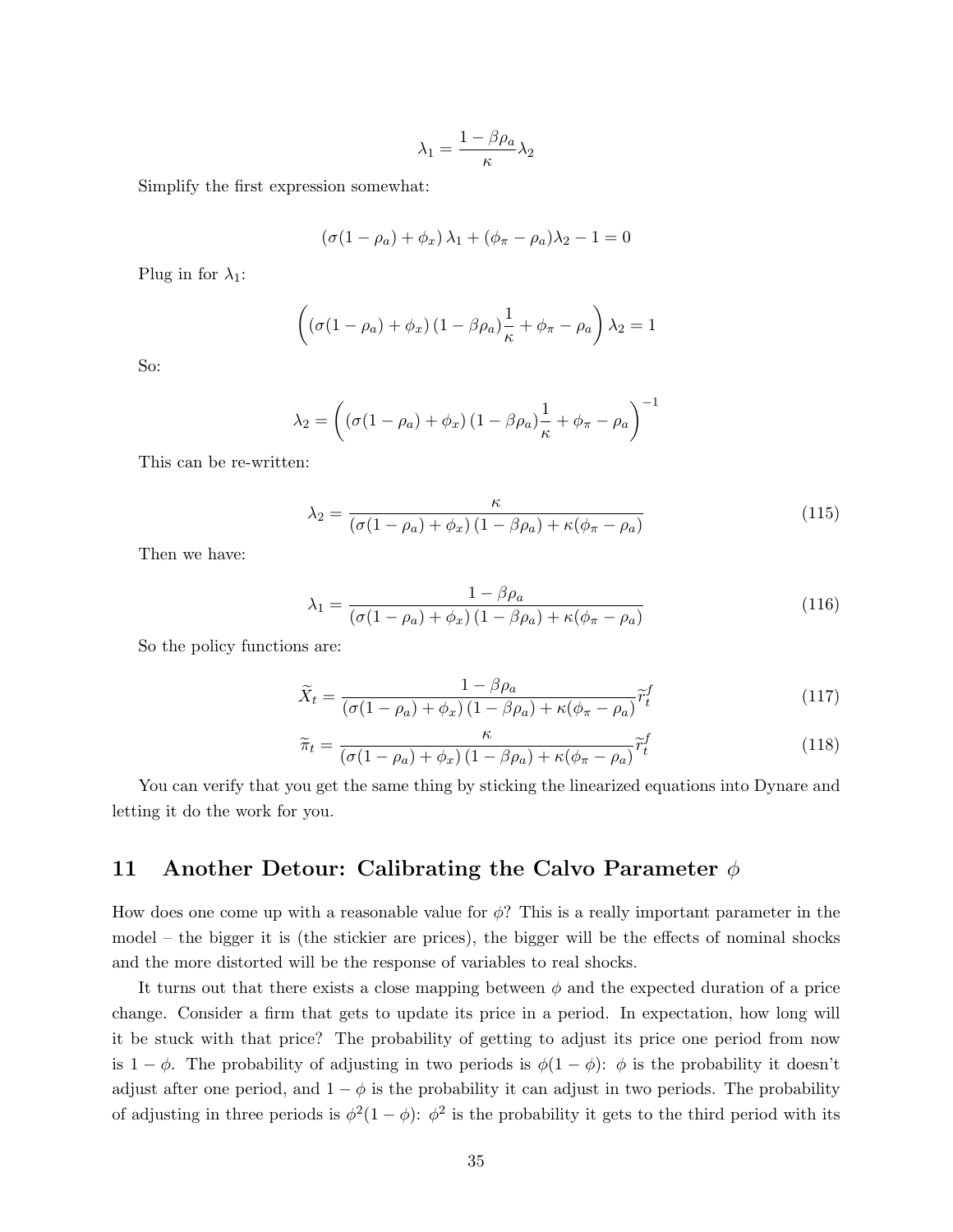initial price, and  $1 - \phi$  is the probability it can adjust in that period. And so on. So the expected duration of a price chosen today is:

Expected Duration = 
$$
(1 - \phi) \sum_{j=1}^{\infty} \phi^{j-1} j
$$

The summation part on the inside can be written:

$$
S = 1 + 2\phi + 3\phi^2 + 4\phi^3 + \dots
$$
  
\n
$$
S\phi = \phi + 2\phi^2 + 3\phi^3 + \dots
$$
  
\n
$$
(1 - \phi)S = 1 + \phi + \phi^2 + \phi^3 + \dots
$$
  
\n
$$
(1 - \phi)S = \frac{1}{1 - \phi}
$$
  
\n
$$
S = \frac{1}{(1 - \phi)^2}
$$

The second to last line above uses the fact that  $1 + \phi + \phi^2 + \cdots = \frac{1}{1-\phi}$  as long as  $\phi < 1$ . Combining this with the  $1 - \phi$  outside the summation term above, we have:

Expected Duration = 
$$
\frac{1}{1 - \phi}
$$

Bils and Klenow (2004, JPE) analyze micro data on pricing and computing the average length of time between prices changes. Though there is substantial heterogeneity across types of goods (e.g. the price of newspapers rarely changes, while gasoline changes daily), for most goods, prices change on average once every six months, which would suggest that  $\phi \approx 1/2$  at a quarterly frequency (average duration of two quarters). For these models to produce realistic responses to monetary policy shocks you need  $\phi$  much higher (more like the 0.75 value I've been using). So an important area of research essentially involves ways to "flatten" the Phillips Curve without assuming counterfactually large levels of price rigidity.

## 12 Alternative Price Stickiness Model: Rotemberg (1982) Pricing

We have thus far modeled price stickiness via the Calvo (1983) assumption, wherein each period firms face a constant hazard of being able to adjust their price. This means that in equilibrium firms are heterogeneous, but the model is rigged in such a way that aggregation works out nicely. An alternative pricing assumption is based on Rotemberg (1982). In the Rotemberg model, firms face a quadratic cost of price adjustment. In equilibrium they all end up behaving identically. To a first order approximation about a zero inflation steady state, the Rotemberg and Calvo models can be parameterized to be identical. They are not identically to order higher than one, and they have different implications for micro data (e.g. in the Calvo model only a fraction of firms will adjust their price in a given period, but in the Rotemberg model all firms will be changing their prices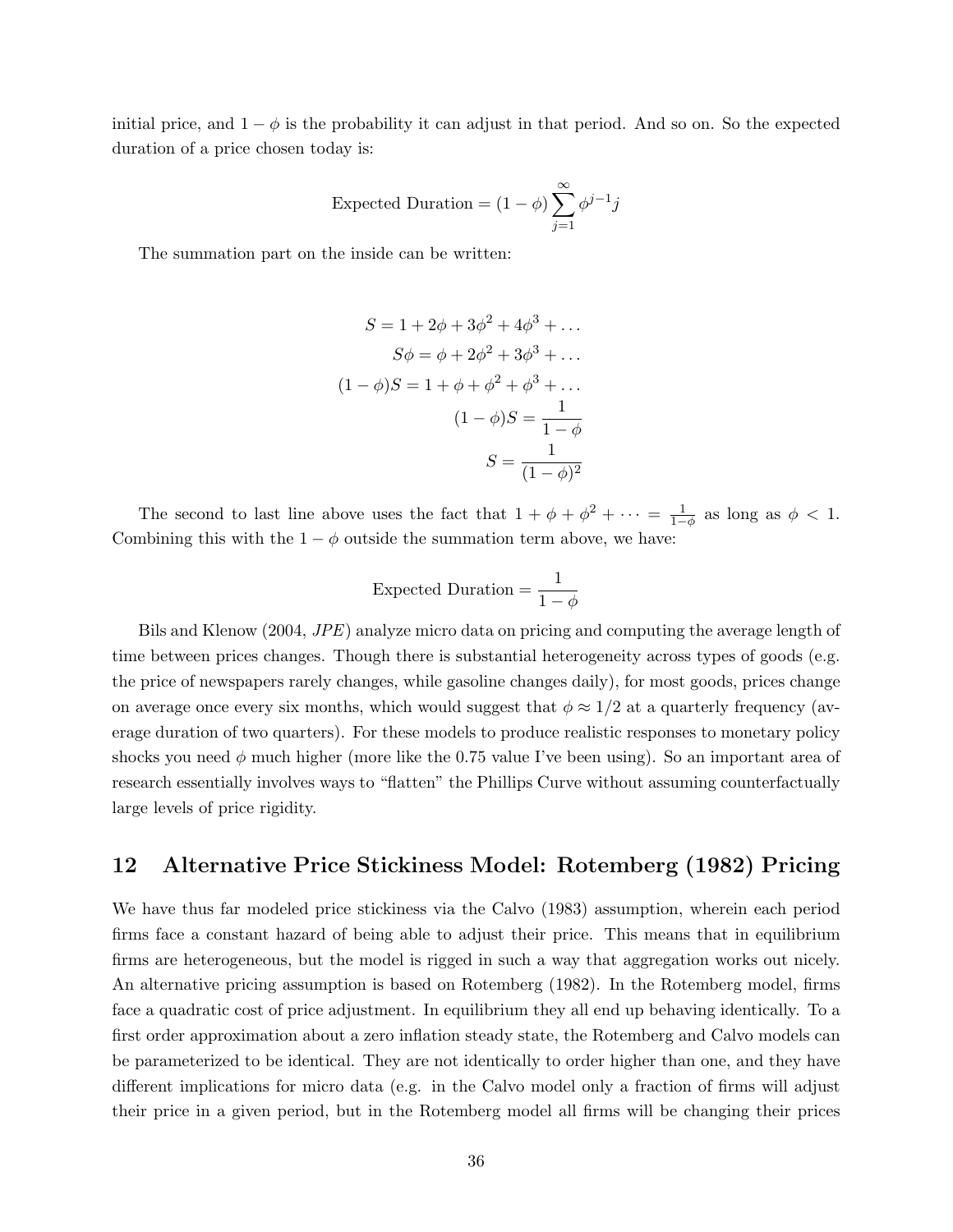each period).

In the Rotemberg model, there are many intermediate goods firms. Firms face the same demand curve from the final good firm as earlier. They produce output according to  $Y_t = A_t N_t(j)$ , just as in the Calvo model. Cost-minimization implies that real marginal cost is  $mc_t = \frac{w_t}{A_t}$  $\frac{w_t}{A_t}$ , where  $w_t \equiv W_t/P_t$  is the real wage, common to all firms.

Nominal flow profit for producer  $j$  is given by:

$$
\Pi_t(j) = P_t(j) \left( \frac{P_t(j)}{P_t} \right)^{-\epsilon} Y_t - W_t N_t(j) - \frac{\psi}{2} \left( \frac{P_t(j)}{P_{t-1}(j)} - 1 \right)^2 P_t Y_t \tag{119}
$$

The parameter  $\psi \geq 0$  measures the cost of price adjustment, and it is measured in units of the final good. We can write the profit function in real dollars as:

$$
\Pi_t(j) = P_t(j) \left( \frac{P_t(j)}{P_t} \right)^{-\epsilon} \frac{Y_t}{P_t} - w_t N_t(j) - \frac{\psi}{2} \left( \frac{P_t(j)}{P_{t-1}(j)} - 1 \right)^2 Y_t
$$
\n(120)

Since  $w_t = A_t m c_t$ , we can write this as:

$$
\Pi_t(j) = P_t(j) \left( \frac{P_t(j)}{P_t} \right)^{-\epsilon} \frac{Y_t}{P_t} - mc_t A_t N_t(j) - \frac{\psi}{2} \left( \frac{P_t(j)}{P_{t-1}(j)} - 1 \right)^2 Y_t
$$
\n(121)

But this is just:

$$
\Pi_t(j) = P_t(j) \left( \frac{P_t(j)}{P_t} \right)^{-\epsilon} \frac{Y_t}{P_t} - mc_t A_t Y_t(j) - \frac{\psi}{2} \left( \frac{P_t(j)}{P_{t-1}(j)} - 1 \right)^2 Y_t
$$
(122)

Plugging in the demand function for variety  $j$ , we get:

$$
\Pi_t(j) = P_t(j) \left( \frac{P_t(j)}{P_t} \right)^{-\epsilon} \frac{Y_t}{P_t} - mc_t A_t P_t(j)^{-\epsilon} P_t^{\epsilon} Y_t - \frac{\psi}{2} \left( \frac{P_t(j)}{P_{t-1}(j)} - 1 \right)^2 Y_t \tag{123}
$$

Each period, firms choose price to maximize the expected present discounted value of flow profit, where discounting is by the household's stochastic discount factor. The optimality condition for price-setting can be written:

$$
(\epsilon - 1) \left(\frac{P_t(j)}{P_t}\right)^{-\epsilon} \frac{Y_t}{P_t} = \epsilon mc_t \left(\frac{P_t(j)}{P_t}\right)^{-\epsilon - 1} \frac{Y_t}{P_t} - \psi \left(\frac{P_t(j)}{P_{t-1}(j)} - 1\right) \frac{Y_t}{P_{t-1}(j)} + \beta \psi E_t \left[\frac{uc(C_{t+1}, N_{t+1})}{uc(C_t, N_t)} \left(\frac{P_{t+1}(j)}{P_t(j)} - 1\right) \left(\frac{P_{t+1}(j)}{P_t(j)}\right) \left(\frac{Y_{t+1}}{P_t(j)}\right)\right]
$$
(124)

In equilibrium all firms behave identically. This means that they all charge the same price and produce the same output. The optimality condition for prices can be written in terms of inflation rates as: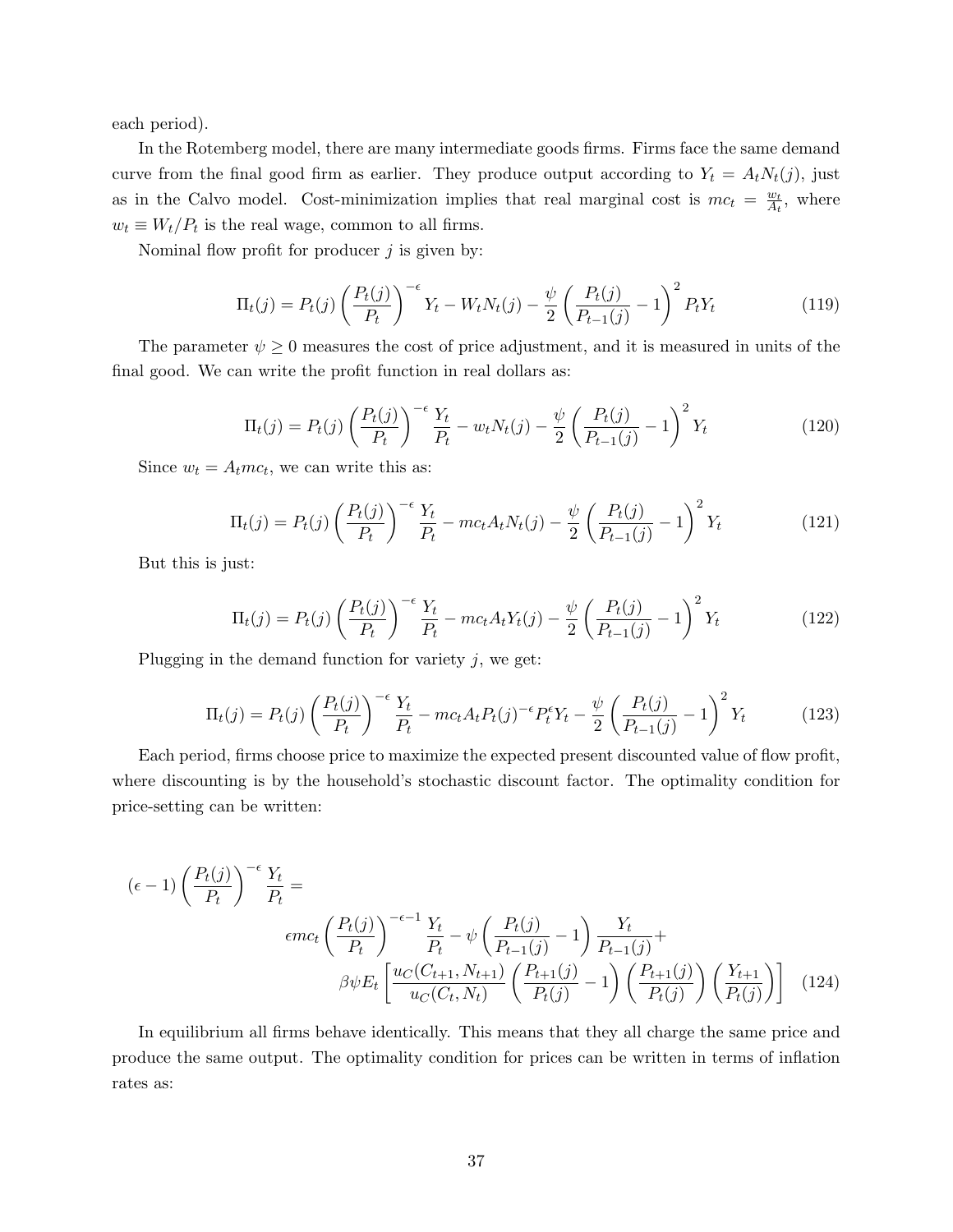$$
(\epsilon - 1) = \epsilon mc_t - \psi (1 + \pi_t) \pi_t + \beta E_t \frac{u_C(C_{t+1}, N_{t+1})}{u_C(C_t, N_t)} \psi (1 + \pi_{t+1}) \pi_{t+1} \frac{Y_{t+1}}{Y_t}
$$
(125)

If we assume that  $u_C = C_t^{-1}$ , and in equilibrium know that  $Y_t = C_t$ , then these terms cancel, leaving:

$$
(\epsilon - 1) = \epsilon mc_t - \psi (1 + \pi_t) \pi_t + \beta E_t \psi (1 + \pi_{t+1}) \pi_{t+1}
$$
\n(126)

Now, let's log-linearize this:

$$
\ln(\epsilon - 1) = \ln(\epsilon m c_t - \psi(1 + \pi_t)\pi_t + \beta E_t \psi(1 + \pi_{t+1})\pi_{t+1})
$$

$$
0 = \frac{1}{\epsilon - 1} \left[ \epsilon dm c_t - \psi (1 + \pi) d\pi_t - \psi \pi d\pi_t + \beta \psi (1 + \pi) d\pi_{t+1} + \beta \psi \pi d\pi_{t+1} \right]
$$

Now, if we are linearizing about the point  $\pi = 0$ , then this simplifies greatly to:

$$
0 = \frac{\epsilon}{\epsilon - 1} dm c_t - \frac{\psi}{\epsilon - 1} \widetilde{\pi}_t + \beta \frac{\psi}{\epsilon - 1} E_t \widetilde{\pi}_{t+1}
$$

Now, what is steady state  $mc$ ? It is  $\frac{\epsilon-1}{\epsilon}$ . So we can write this as:

$$
0 = \widetilde{mc}_t - \frac{\psi}{\epsilon - 1}\widetilde{\pi}_t + \beta \frac{\psi}{\epsilon - 1} E_t \widetilde{\pi}_{t+1}
$$

Or, re-arranging terms:

$$
\widetilde{\pi}_t = \frac{\epsilon - 1}{\psi} \widetilde{m} c_t + \beta E_t \widetilde{\pi}_{t+1}
$$
\n(127)

If  $\psi = (\epsilon - 1) \frac{\phi}{(1 - \phi)(1 - \phi\beta)}$ , then this Phillips Curve is identical to what we had in the Calvo model.

The aggregate resource constraint comes out to:

$$
Y_t = C_t + \frac{\psi}{2} \pi_t^2 Y_t \tag{128}
$$

When you linearize this, you get:

$$
\ln Y_t = \ln \left[ C_t + \frac{\psi}{2} \pi_t^2 Y_t \right]
$$

$$
\widetilde{Y}_t = \frac{dC_t}{Y} + \frac{\psi}{2} \pi^2 \widetilde{Y}_t + 2\psi \pi \widetilde{\pi}_t
$$

If we are linearizing about the point  $\pi = 0$ , then the latter terms drop out, and  $C = Y$ , leaving:

$$
\widetilde{Y}_t = \widetilde{C}_t \tag{129}
$$

The rest of the equilibrium conditions of the model (Euler equation, labor supply condition,